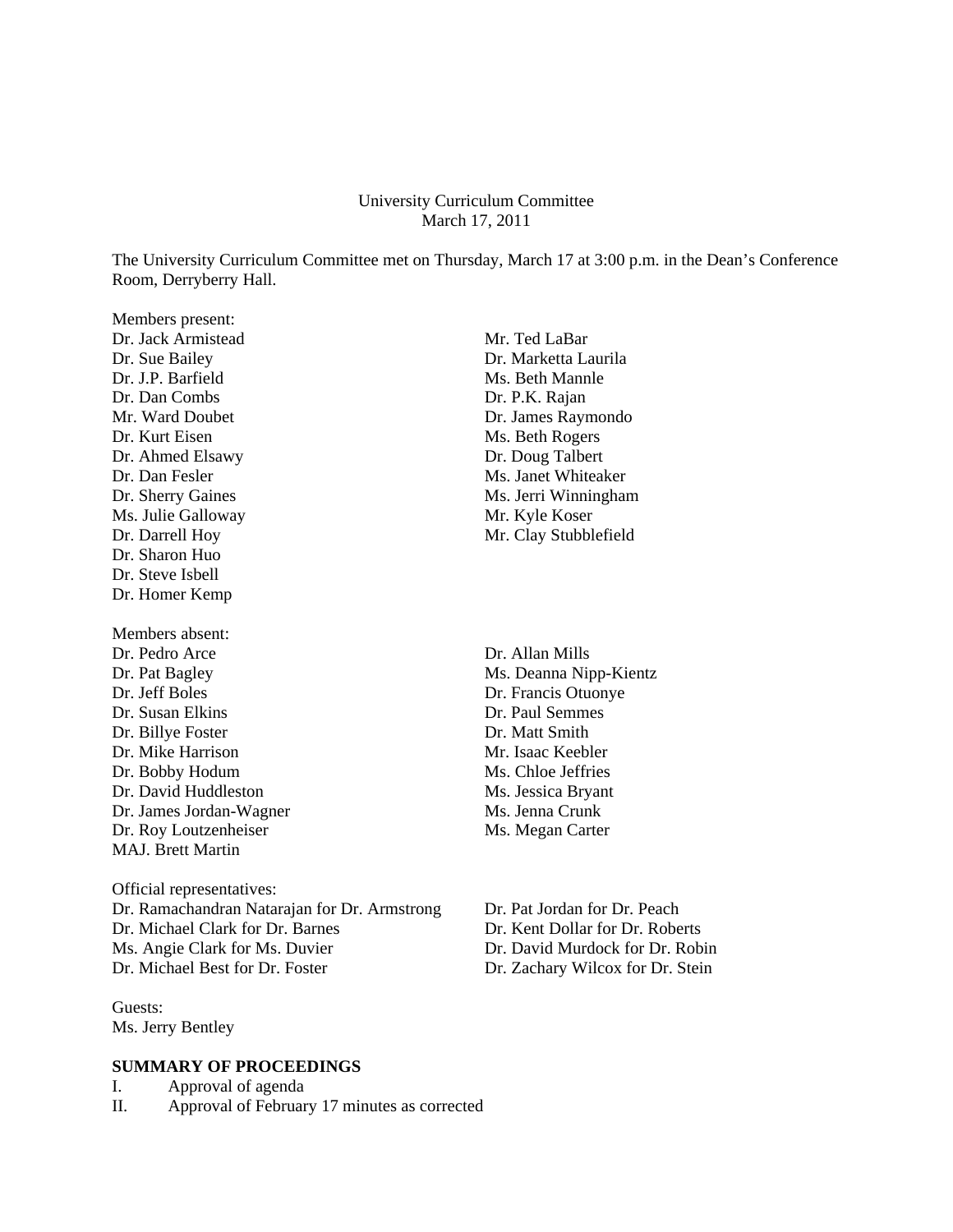- III. Approval of course additions, course and curriculum changes from the School of Human Ecology
- IV. Approval of course change from the Department of Foreign Languages
- V. Approval of curriculum change from International Business and Cultures
- VI. Approval of course addition from the Department of Earth Sciences
- VII. Approval of course changes from the Department of English and Communications Journalism
- VIII. Approval of course addition from the Department of English and Communications
- IX. Approval of course changes from the Department of Economics, Finance and Marketing
- X. Approval of course change from the Department of Civil and Environmental Engineering
- XI. Approval of course change from the Department of Mechanical Engineering
- XII. Approval of Mechatronics Concentration to BSME program
- XIII. Approval of Mechatronics Concentration to BSEE program
- XIV. Approval of course additions, changes and curriculum changes from the Department of Computer Science
- XV. Approval of CSIT concentration course and curriculum changes from the Department of Computer Science
- XVI. Approval of course addition from the School of Agriculture
- XVII. Approval of Ready2Teach curriculum changes from the College of Education
- XVIII. Approval of curricular changes in Bachelor of Music in Performance/Music Business from the Department of Music and Art
- XIX. Approval of course change from the Department of Music and Art
- XX. Approval of curriculum changes from the Whitson-Hester School of Nursing
- XXI. Election of 2011-12 Chairperson
- XXII. Learning Support Courses Informational Only
- XXIII. Approval of course addition, course and curriculum changes from the Department of Manufacturing and Industrial Technology

## **1. Approval of Agenda**

**Motion.** Dr. Elsawy moved to approve the agenda as submitted. The motion was seconded by Dr. Laurila and carried.

## **2. Approval of February 17 Minutes as Corrected**

**Motion.** Mr. LaBar moved to approve the minutes. The motion was seconded by Dr. Elsawy.

Mr. LaBar requested a correction to Item # 4.9 Catalog Corrections of the Music and Art proposal, to state that MUIN majors must take MUS 1021 and MUS 1070.

A vote was taken, and the motion carried.

## **3. Approval of Course and Curriculum Changes from the School of Human Ecology**

In a memorandum dated March 2, 2011, approval was requested for the following:

#### Course Changes: **I. COURSE CHANGES:**

## **A. Child Development and Family Relations Concentration**

| 1. From:                                              |                |
|-------------------------------------------------------|----------------|
| HEC 3500. Development: Middle Childhood/Adolescence.  | Lec. 3. Cr. 3. |
| To:                                                   |                |
| HEC 3500. Development: Middle Childhood/Adolescence.  | Lec. 3. Cr. 3. |
| Prerequisite: C in HEC 2200 or consent of instructor. |                |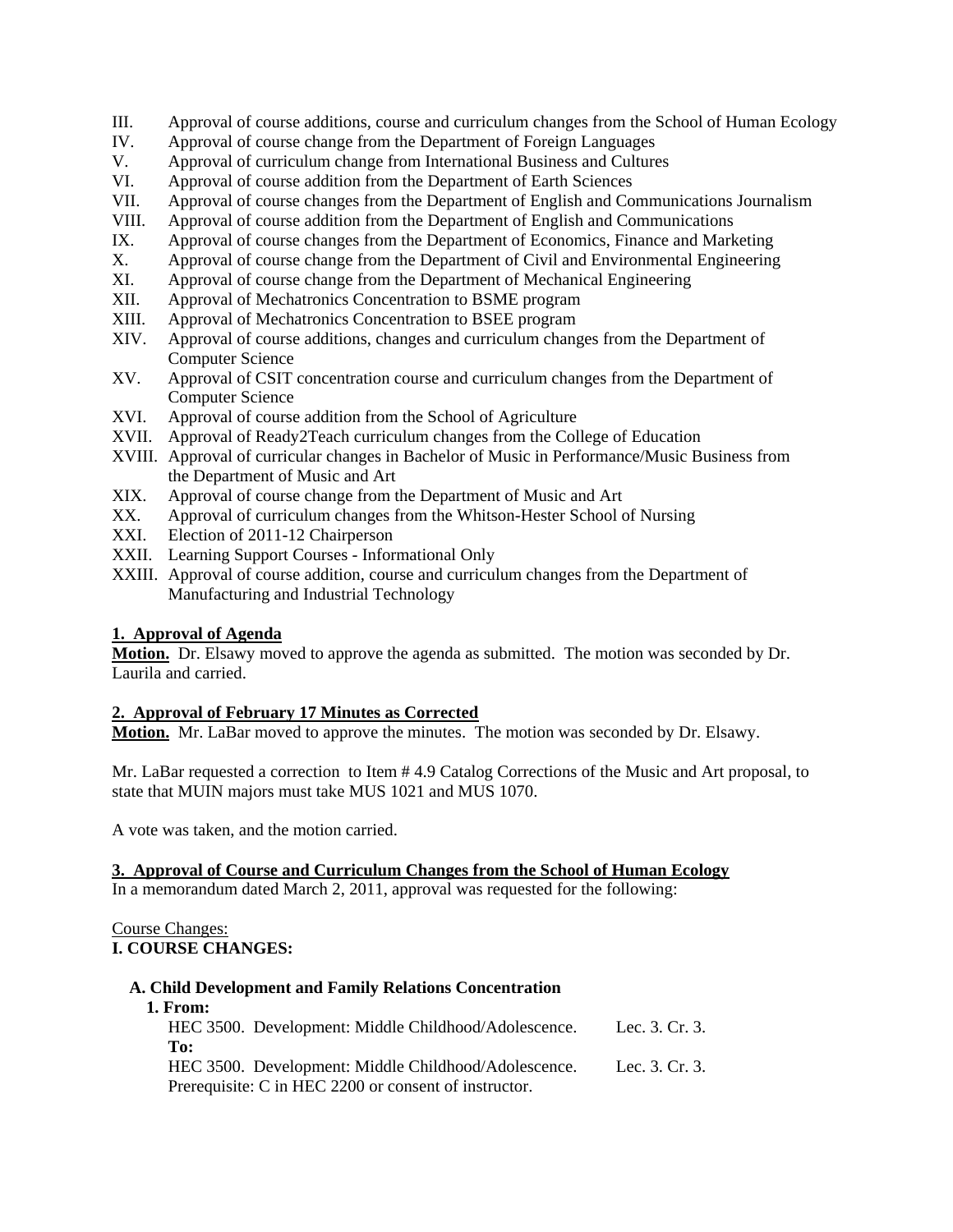| 2. From:                                                                                       |                |
|------------------------------------------------------------------------------------------------|----------------|
| HEC 3700: Development: Young Adulthood/Aging.                                                  | Lec. 3. Cr. 3. |
| Prerequisite: HEC 1010.                                                                        |                |
| To:                                                                                            |                |
| HEC 3700: Development: Young Adulthood/Aging.                                                  | Lec. 3. Cr. 3. |
| Prerequisite: B in HEC 3500 or consent of instructor.                                          |                |
|                                                                                                |                |
| 3. From:                                                                                       |                |
| HEC 4600. Family Development and Relationships.                                                | Lec. 3. Cr. 3. |
| Prerequisite: Junior or senior standing and HEC 3700.                                          |                |
| To:                                                                                            |                |
| HEC 4600. Family Development and Relationships.                                                | Lec. 3. Cr. 3. |
| Prerequisite: B in HEC 3700 or consent of instructor.                                          |                |
| <b>B. Family and Consumer Sciences Education Concentration</b>                                 |                |
| 1. From:                                                                                       |                |
| HEC 3810: Materials and Methods of Teaching Family and Consumer Sciences Credit 2              |                |
| To:                                                                                            |                |
| HEC 3811: Materials and Methods of Teaching Family and Consumer Sciences Credit 1              |                |
|                                                                                                |                |
| 2. From:                                                                                       |                |
| HEC 3840: Occupational Family and Consumer Sciences                                            | Credit 2       |
| To:                                                                                            |                |
| HEC 3841: Occupational Family and Consumer Sciences                                            | Credit 1       |
| 3. From:                                                                                       |                |
| HEC 4830: Occupational Careers with Children Field Experience Credit 2                         |                |
| To:                                                                                            |                |
| HEC 4833: Occupational Careers with Children Field Experience Credit 1                         |                |
|                                                                                                |                |
| 4. From:                                                                                       |                |
| HEC 4831: Occupational Culinary Arts Field Experience                                          | Credit 2       |
| To:                                                                                            |                |
| HEC 4834: Occupational Culinary Arts Field Experience                                          | Credit 1       |
|                                                                                                |                |
| 5. From:                                                                                       |                |
| HEC 4832: Occupational Fashion and Fabric Field Experience Credit 2                            |                |
| To:                                                                                            |                |
| HEC 4835: Occupational Fashion and Fabric Field Experience                                     | Credit 1       |
| 6. From:                                                                                       |                |
|                                                                                                |                |
| HEC 4870: Student Teaching in Family and Consumer Sciences Credit 5                            |                |
| To:                                                                                            |                |
| HEC 4871: Residency I*                                                                         | Credit 5       |
| Catalog Description: Performance based clinical experience in authentic settings involving     |                |
| planning appropriate instruction based on student's needs, creating a positive learning        |                |
| environment, communicating and collaborating with colleagues and others, effectively assessing |                |
| student learning and reflecting on practice                                                    |                |

## **7. From:**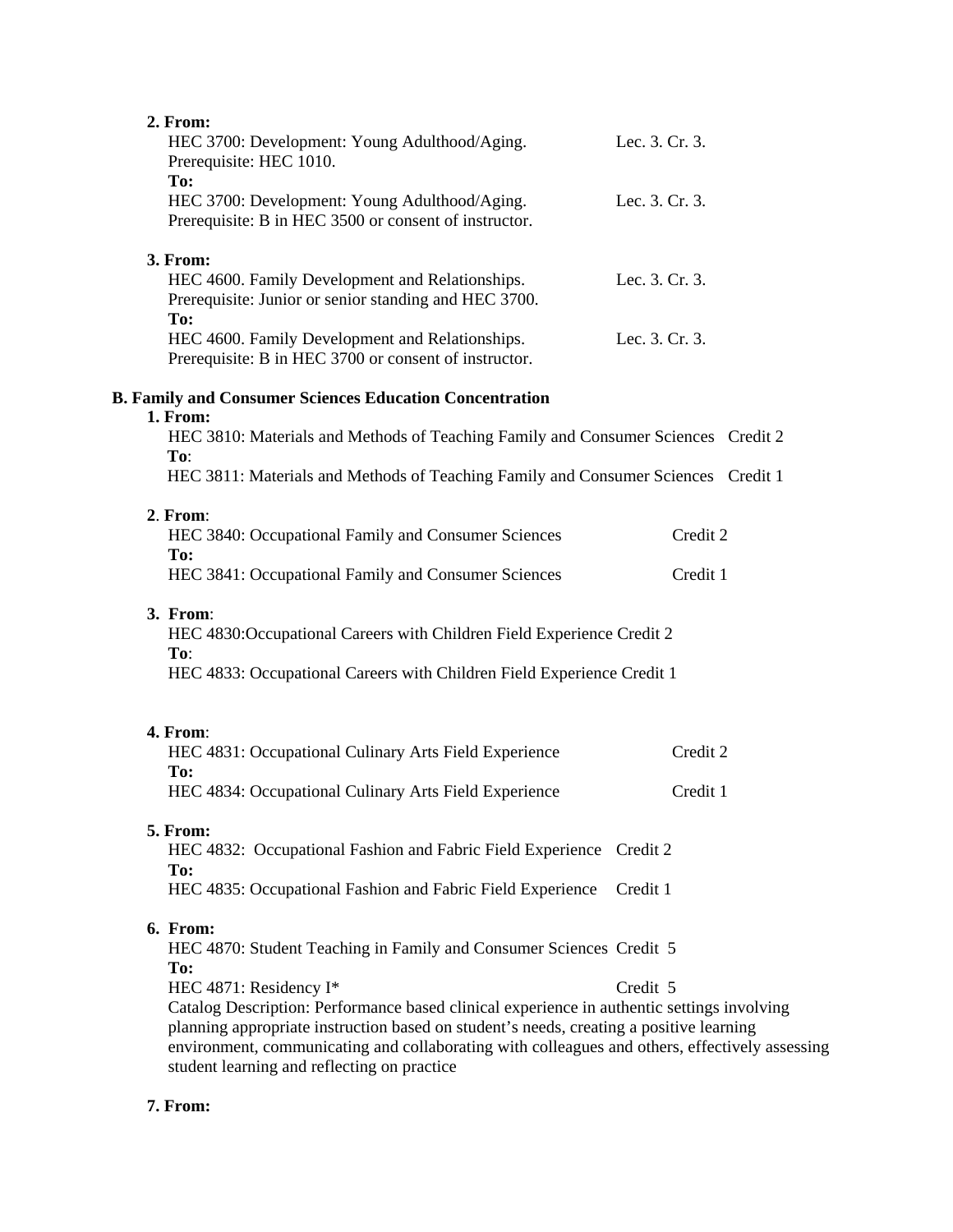HEC 4880: Student Teaching in Family and Consumer Sciences Credit 5 **To:**

HEC 4881 Residency II\* Credit 10 Catalog Description: Performance based full time clinical experience in authentic settings involving planning appropriate instruction based on student's needs, demonstrating effective instructional strategies, creating a positive learning environment, communicating and collaborating with colleagues and others, effectively assessing student learning and reflecting on practice.

#### **8. From:**

HEC 4890: Seminar in Student Teaching Credit 2 **To:** HEC 4872 Professional Seminar I\* Credit 5 Catalog Description: Seminar for residency I candidates to develop curriculum, identify effective instructional strategies, and implement appropriate assessment methods to support and meet the needs of all learners.

#### **A. Food, Nutrition and Dietetics Concentration**

#### **1. From:**

HEC 3270 Nutrition in Disease. Credit 3 Prerequisites: Grade of C or better in HEC 2020 and BIOL 2350. **To:**  HEC 3270 Nutrition in Disease. Credit 3 Prerequisites: Grade of C or better in HEC 2020 and BIOL 2350 and admission to the HEC-DPD program.

## **2. From:**

HEC 4200 (5200) Advanced Nutrition. Credit 3 Prerequisites: HEC 2020, CHEM 3005, BIOL 2350 **To:**  HEC 4200 (5200) Advanced Nutrition. Credit 3 Prerequisites: HEC 2020, CHEM 3005, BIOL 2350, admission to the HEC-DPD program.

## **3. From:**

HEC 4991. Field Experience- Health Care. Credit 6 Prerequisites: HEC 4242 and senior standing. Supervised work experience in a health care facility to develop medical nutrition therapy skills. Course may be repeated one time. **To:**  HEC 4994. Field Experience- Health Care. Credit 3

Prerequisites: HEC 4242, HEC 4272, and senior standing. Supervised work experience in a health care facility to develop medical nutrition therapy skills. Course may be repeated one time.

## **II. COURSE ADDITIONS:**

## **A. Family and Consumer Sciences Education Concentration**

HEC 4882 Professional Seminar II\* Credit 2 Seminar for residency II candidates supporting professional development in areas of planning, assessment, instruction, classroom management, communication and reflection.

#### **B. Foods, Nutrition and Dietetics Concentration**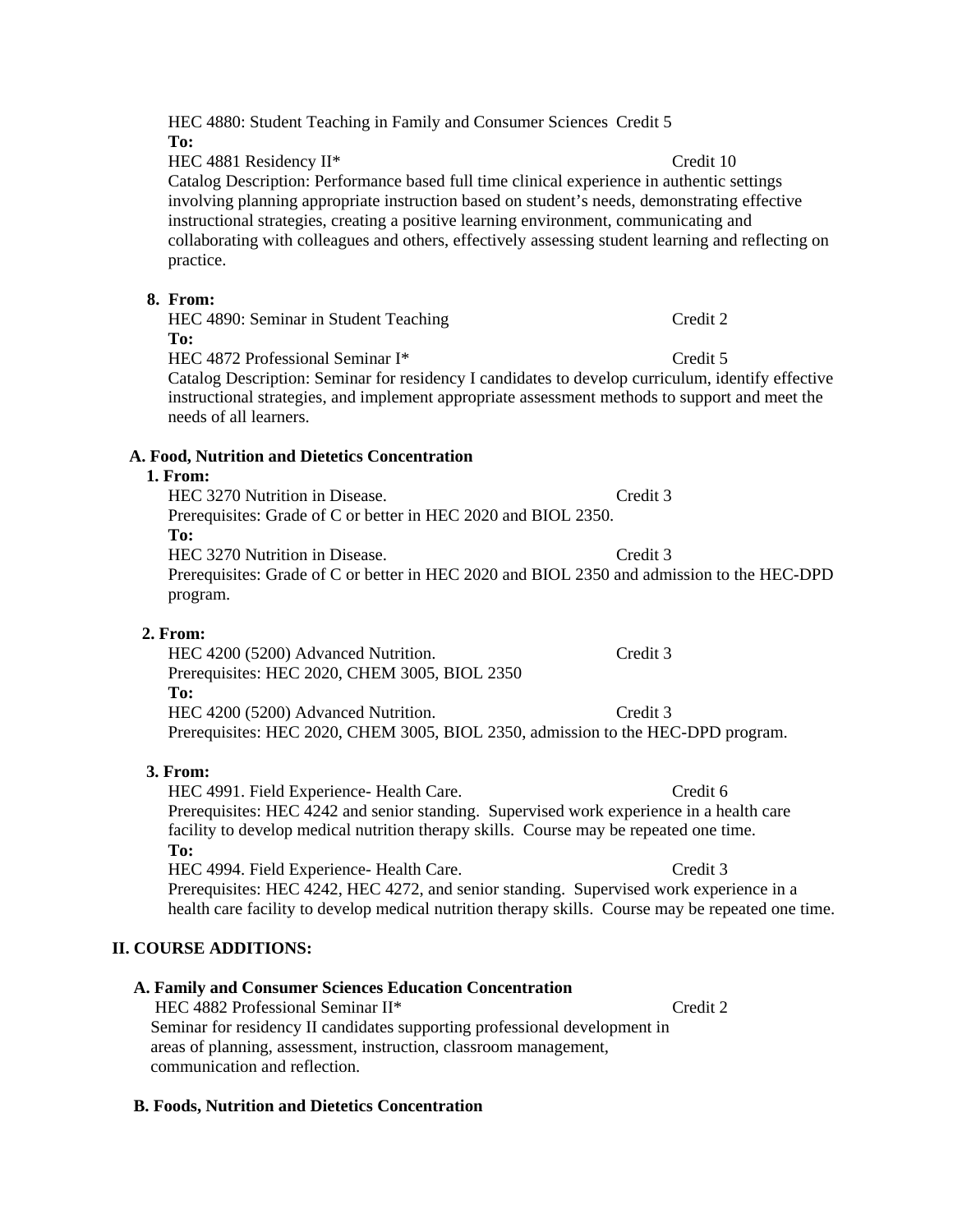HEC 4272 Clinical Dietetics\* Lec 3., Credit 3 Catalog Description: Prerequisites: HEC 4200, HEC 4271, HEC major, and senior standing. Application of medical nutrition therapy in a supervised environment and practice setting. Preparation for HEC 4994 Field Experience.

## **III. CURRICULUM CHANGES:**

| A. Human Ecology: Child Life Program                             |           |
|------------------------------------------------------------------|-----------|
| <b>Course Deletion:</b>                                          |           |
| CFS 3600 Family, Community, and Professional Partnerships        | Credit 2  |
| <b>Course/Credit Changes:</b>                                    |           |
| 1. From:                                                         |           |
| HEC 3000 Consumer Economics                                      | Credit 2  |
| To:                                                              |           |
| HEC 3011 Consumer Economics                                      | Credit 3  |
| 2. From:                                                         |           |
| Directed Electives in Junior Year                                | Credit 3  |
| To:                                                              |           |
| Directed Electives in Junior Year                                | Credit 4  |
| <b>B. Human Ecology: Family and Consumer Sciences Education</b>  |           |
| Concentration**                                                  |           |
| <b>Course Addition:</b>                                          |           |
| HEC 3811: Mat. and Meth. of Teaching FACS                        | Credit 1  |
| HEC 3841: Occupational Family and Consumer Sciences              | Credit 1  |
| HEC 4833: Occupational Careers w/ Children Field Experience      | Credit 1  |
| HEC 4834: Occupational Culinary Arts Field Experience            | Credit 1  |
| HEC 4835: Occupational Fashion and Fabric Field Experience       | Credit 1  |
| HEC 4871: Residency I                                            | Credit 5  |
| HEC 4881 Residency II                                            | Credit 10 |
| HEC 4872 Professional Seminar I                                  | Credit 5  |
| HEC 4882 Professional Seminar II                                 | Credits 2 |
| <b>Course Deletions:</b>                                         |           |
| HEC 4000 Prof. Integration & Communication Techniques            | Credit 1  |
| EDPY 3300 Evaluation and Guidance                                | Credits 3 |
| SPED 3000 Persons with Disabilities in Regular Classroom         | Credits 3 |
| C. Human Ecology: Food, Nutrition, and Dietetics Concentration - |           |
| <b>Dietetics/DPD Option</b>                                      |           |
| <b>Course/Credit Changes:</b>                                    |           |
| 1. From:                                                         |           |
| HEC 4991 Field Experience - Health Care                          | Credit 6  |
| To:                                                              |           |
| HEC 4994 Field Experience - Health Care                          | Credit 3  |
| <b>Course Addition to Curriculum:</b>                            |           |
| <b>HEC 4272 Clinical Dietetics</b>                               | Credit 3  |
|                                                                  |           |

## **IV. CHANGE in HUMAN ECOLOGY MINOR:**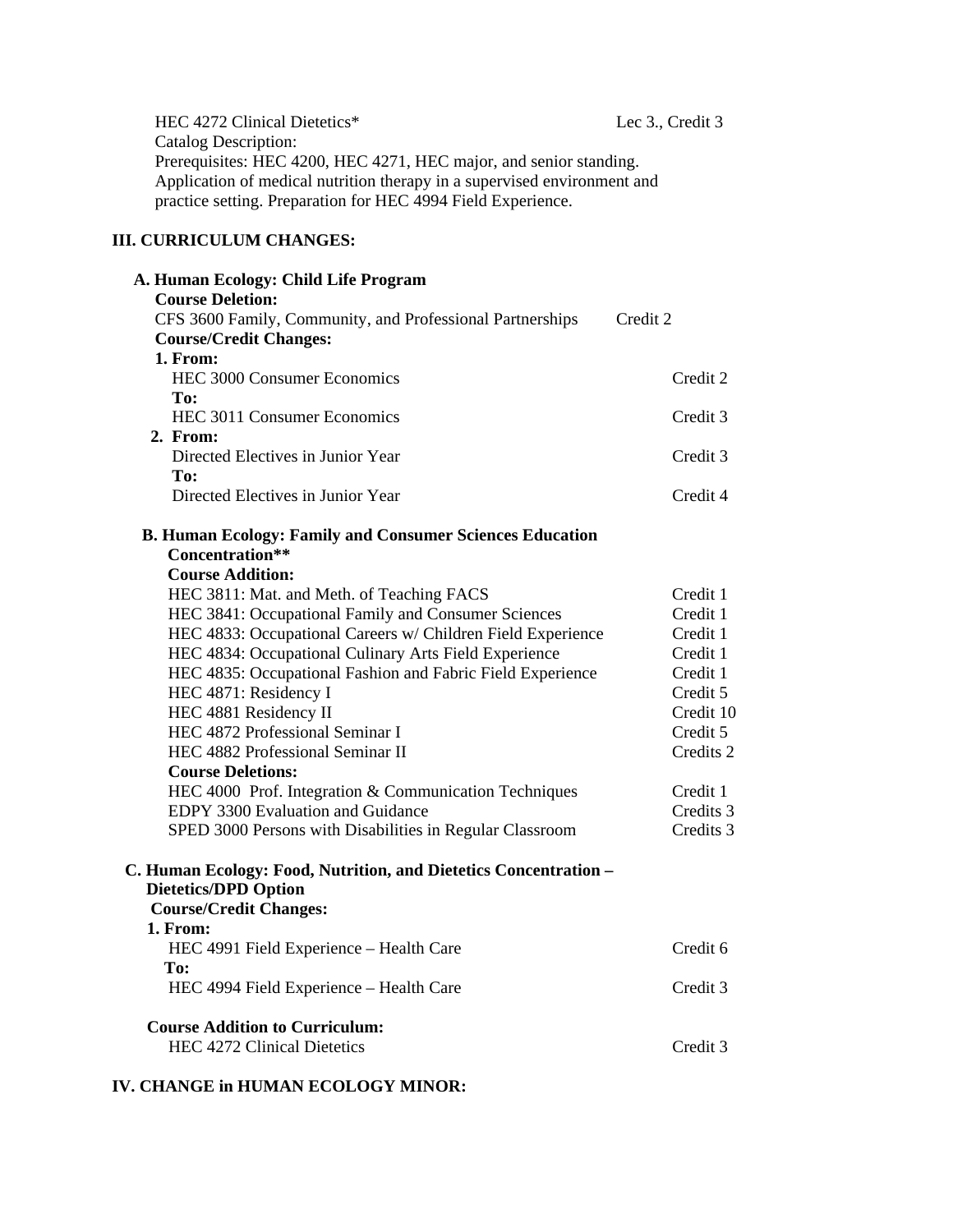## **From:**

Human Ecology: A minor must include HEC 1000, HEC (CFS) 1010, HEC 1020, HEC 3000 and eight credit hours of HEC electives.

#### **To:**

Human Ecology: A minor must included HEC 1000 (1), HEC 1010 (3), HEC 3011(3) and eight credit hours of HEC electives.

## **Additions and changes do not require additional cost.**

\*Course syllabi attached \*\*Four year UG Catalog HEED schedule of courses attached

**Motion.** Dr. Bailey moved to approve the additions and changes effective immediately. The motion was seconded by Dr. Jordan and carried.

## **4. Approval of Course Change from the Department of Foreign Languages**

In a memorandum dated March 3, 2011, approval was requested for the following:

Course Change: FROM: GERM 3150 Lec. 3. Credit 3. Prerequisite: GERM 3010. An introduction to major German authors from Lessing to the second half of the 20th century. Lectures, shorter readings and discussions in German. Longer readings in English, with excerpts in German. Required for majors. Qualified students may be able to take this course without the prerequisite by contacting the instructor.

TO:

GERM 3150

Lec. 3. Credit 3.

Prerequisite: GERM 3010. Literature of the German-speaking countries from its earliest development to the present day. Required for majors. Qualified students may be able to take this course without the prerequisite by contacting the instructor.

**Motion.** Dr. Laurila moved to approve the change effective Fall 2011. The motion was seconded by Ms. Mannle and carried.

## **5. Approval of International Business and Cultures curriculum change**

In a memorandum dated March 3, 2011, approval was requested for the following:

## Course Change:

Curriculum Changes for International Business and Cultures, Option 1

I. Additions to World Studies Electives:

## A. HIST 4710

History of Africa Lec. 3 Credit 3. History of Africa with an emphasis on the nineteenth and twentieth centuries.

B. Any upper level foreign language class not used for the foreign language requirement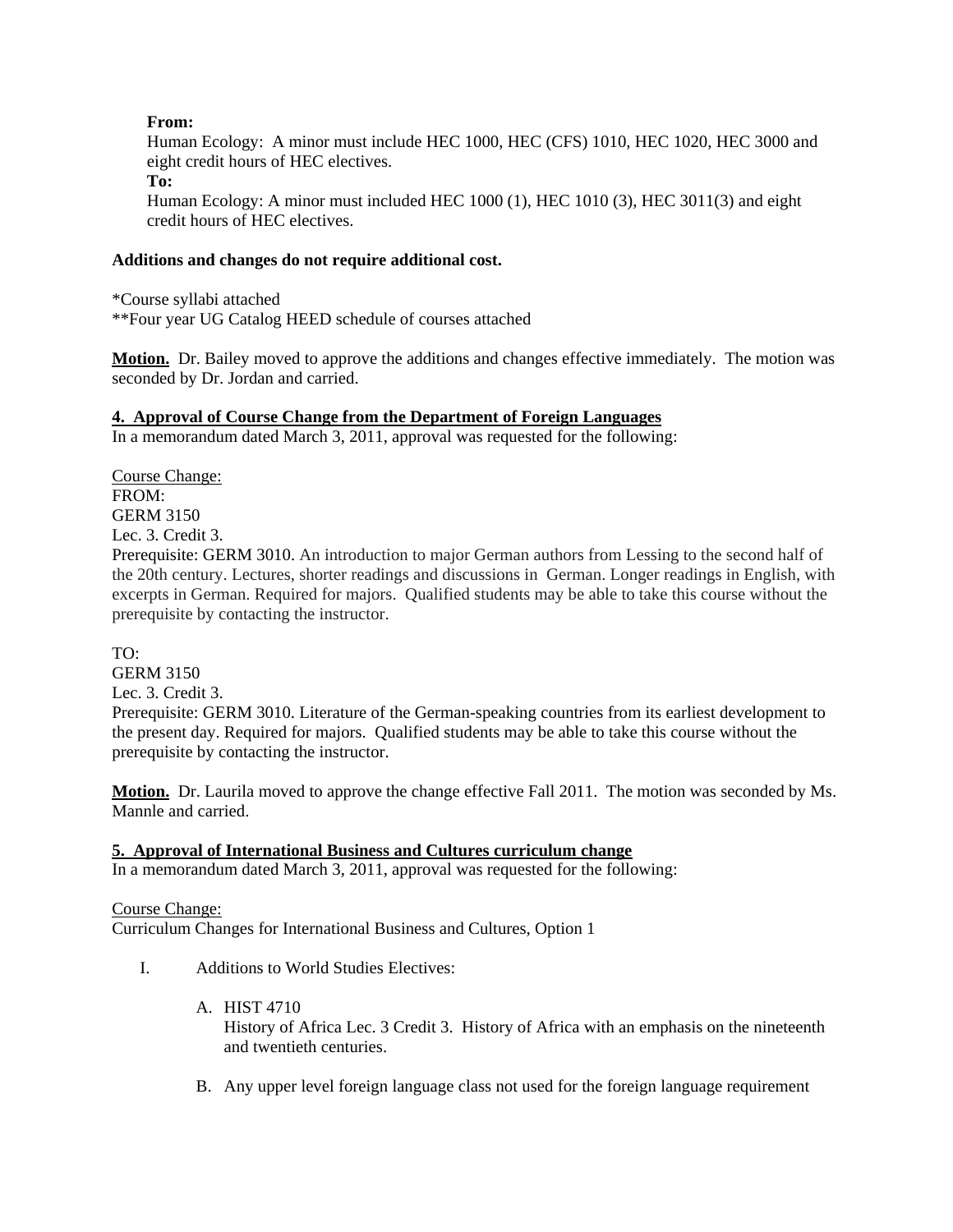**Motion.** Dr. Laurila moved to approve the change effective Fall 2011. The motion was seconded by Dr. Fesler and carried.

#### **6. Approval of Course Addition from the Department of Earth Sciences**

In a memorandum dated March 3, 2011, approval was requested for the following:

Course Addition:

GEOL 1046 Earth Environment, Resources, and Society Lec. 3, Cr. 3

Application of physical geology principles to geologic hazards, environmental pollution, and land/resource use. This course cannot be taken as part of the university natural sciences requirement and credit will not be given for both GEOL 1046 and GEOL 1045.

**Motion.** Dr. Eisen moved to approve the addition effective Fall 2011. The motion was seconded by Dr. Elsawy and carried.

## **7. Approval of Course Changes from the Department of English and Communications-Journalism Program**

In a memorandum dated January 31, 2011, approval was requested for the following:

Course Changes:

## **I. Course Changes**

A. Change name and course description of JOUR 4830.

From: Free Lance Writing

Lec. 3. Credit 3.

An introductory course in the writing and marketing of feature stories, commentaries and articles for the print media. Prerequisite: JOUR 2220. Recommended: JOUR 4820.

To: Feature Writing

Lec. 3. Credit 3.

An introductory course in the writing and marketing of feature stories, commentaries and articles for the print and digital media. Prerequisite: JOUR 2220. Recommended: JOUR 4820.

B. Course revision

Remove separate lab registration requirement for JOUR 3740 From: Advertising Copy and Layout. Lec. 2. Lab 2. Credit 3.

To: Advertising Copy and Layout Lec. 3. Credit 3.

C. Course Designation Revision

Remove dual listing from JOUR (PC) 4360 Magazine Production and Design, 4460 Public Relations Cases and Practices, 4830 Free Lance/Feature Writing, and 4940 Technical Editing. From: JOUR (PC) 4360, 4460, 4830, 4940 To: JOUR 4360, 4460, 4830, 4940

**Motion.** Dr. Kemp moved to approve the changes effective immediately. The motion was seconded by Ms. Mannle and carried.

**8. Approval of Course Addition from the Department of English and Communications** In a memorandum dated February 24, 2011, approval was requested for the following:

Course Addition: **ENGL 4650 (5650). The Graphic Novel.** Lec. 3 Cr. 3.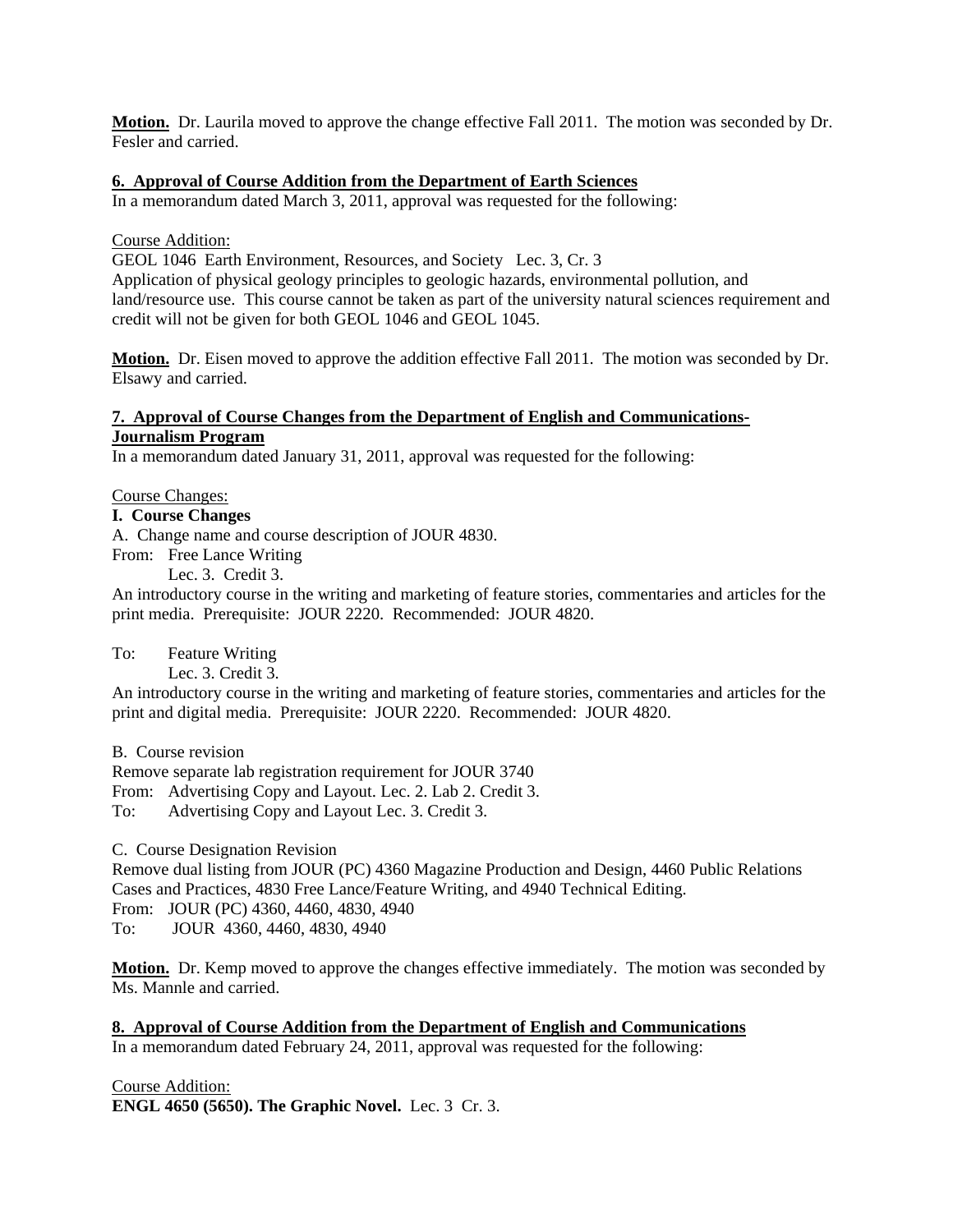Theory of comics-format texts and study of selected graphic novels.

#### **Description:**

This course focuses on comics as a literary medium that allows for a wide variety of fiction and nonfiction genres, all of which are categorized by publishers as 'graphic novels,' defined broadly as booklength comics-format texts. Students will study theory of comics and visual rhetoric and apply these concepts to derive meanings from a range of selected graphic novels. Students will also compose a variety of critical, interpretive, and creative projects about the texts they read.

**Motion.** Dr. Kemp moved to approve the addition effective Fall 2011. The motion was seconded by Ms. Mannle and carried.

## **9. Approval of Course Change for Economics Majors from the Department of Economics, Finance, and Marketing**

In a memorandum dated February 24, 2011, approval was requested for the following:

#### Course Change:

## **Replace ECON3830 Managerial Economics with ECON Electives in the Economics major.**

#### *From:*

| <b>Senior Year</b>                |  |
|-----------------------------------|--|
| ECON 3830 Managerial Economics3   |  |
|                                   |  |
|                                   |  |
| BMGT 4930 Business Strategy3      |  |
| MKT 3400 Principles of Marketing3 |  |
|                                   |  |
|                                   |  |

## *To:*

| <b>Senior Year</b>                |  |
|-----------------------------------|--|
|                                   |  |
|                                   |  |
| BMGT 4930 Business Strategy3      |  |
| MKT 3400 Principles of Marketing3 |  |
|                                   |  |
|                                   |  |

**Motion.** Dr. Isbell moved to approve the change effective Fall 2011. The motion was seconded by Dr. Fesler and carried.

## **10. Approval of Course Changes in Marketing from the Department of Economics, Finance, and Marketing**

In a memorandum dated February 24, 2011, approval was requested for the following:

Course Changes: Change in prerequisites for MKT 3400:

MKT 3400 Principles of Marketing From: prerequisite: ECON 2020 To: ECON 2010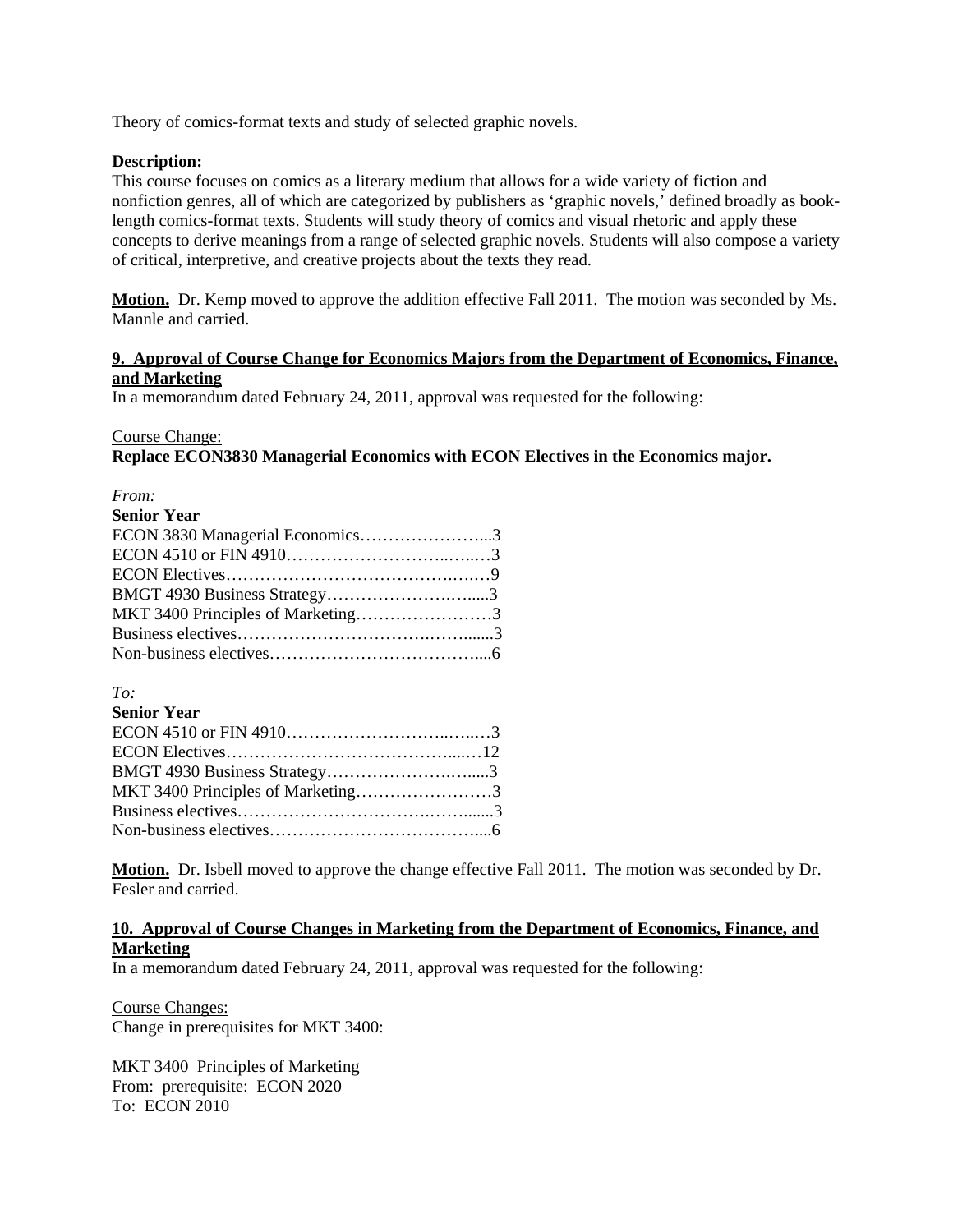Renaming of MKT 3430 From: MKT 3430 Advertising Principles and Cases To: MKT 3430 Advertising

**Motion.** Dr. Isbell moved to approve the changes effective Fall 2011. The motion was seconded by Dr. Fesler and carried.

#### **11. Approval of Course Change from the Department of Civil and Environmental Engineering**

In a memorandum dated February 17, 2011, approval was requested for the following:

#### **From**:

 CEE 2110: Engineering Mechanics – Statics Lecture 3. Credit 3. Prerequisites: ENGR 1120 and MATH 1920. Corequisite: PHYS 2110. Vector algebra, resultants, equilibrium, friction, centroids, inertia, trusses, machines and frames, beam shear and moments

**To: CEE 2110: Statics** Lecture 3. Credit 3.

Prerequisites: MATH 1920, PHYS 2110, and ENGR 1120 (PHYS 2110 and ENGR 1120 may be taken concurrently with CEE 2110). Vector algebra, resultants, equilibrium, friction, centroids, moment of inertia, trusses, machines and frames, beam shear and moments

**Motion.** Dr. Huo moved to approve the change effective Fall 2011. The motion was seconded by Dr. Elsawy and carried.

#### **12. Approval Course Changes from the Department of Mechanical Engineering**

In a memorandum dated March 8, 2011, approval was requested for the following:

Course Changes:

## **FROM: ME 2330. Engineering Mechanics - Dynamics.**

**TO: ME 2330. Dynamics**

#### **ME 4020 (5020). Applied Machine Design.** Lec. 2. Lab. 2. Credit 3.

Prerequisites: ME 4010 and ME 3050. Design for strength and rigidity under dynamic loads; shaft design of joints (threaded fasteners, welds, springs, keys, etc.); design of gear trains; lubrication and bearing design; finite element analysis; optimization, statistical consideration in design

## **ME 4444. Senior Design Project.** Lec. 2. Lab. 4. Credit 4.

Prerequisites: ME 3050 & 3060, ME 3910; ME 4751; and ME 4020 as a prerequisite with ME 4720 as a corequisite, or ME 4720 as a prerequisite with ME 4020 as a corequisite. Capstone group design project in mechanical engineering with FE exam review

**Motion.** Dr. Hoy moved to approve the changes effective Fall 2011. The motion was seconded by Dr. Elsawy and carried.

## **13. Approval of Mechatronics Concentration to the BSME Program**

In a memorandum dated March 3, 2011, approval was requested for the following:

Addition of a Concentration in Mechatronics to the BSME program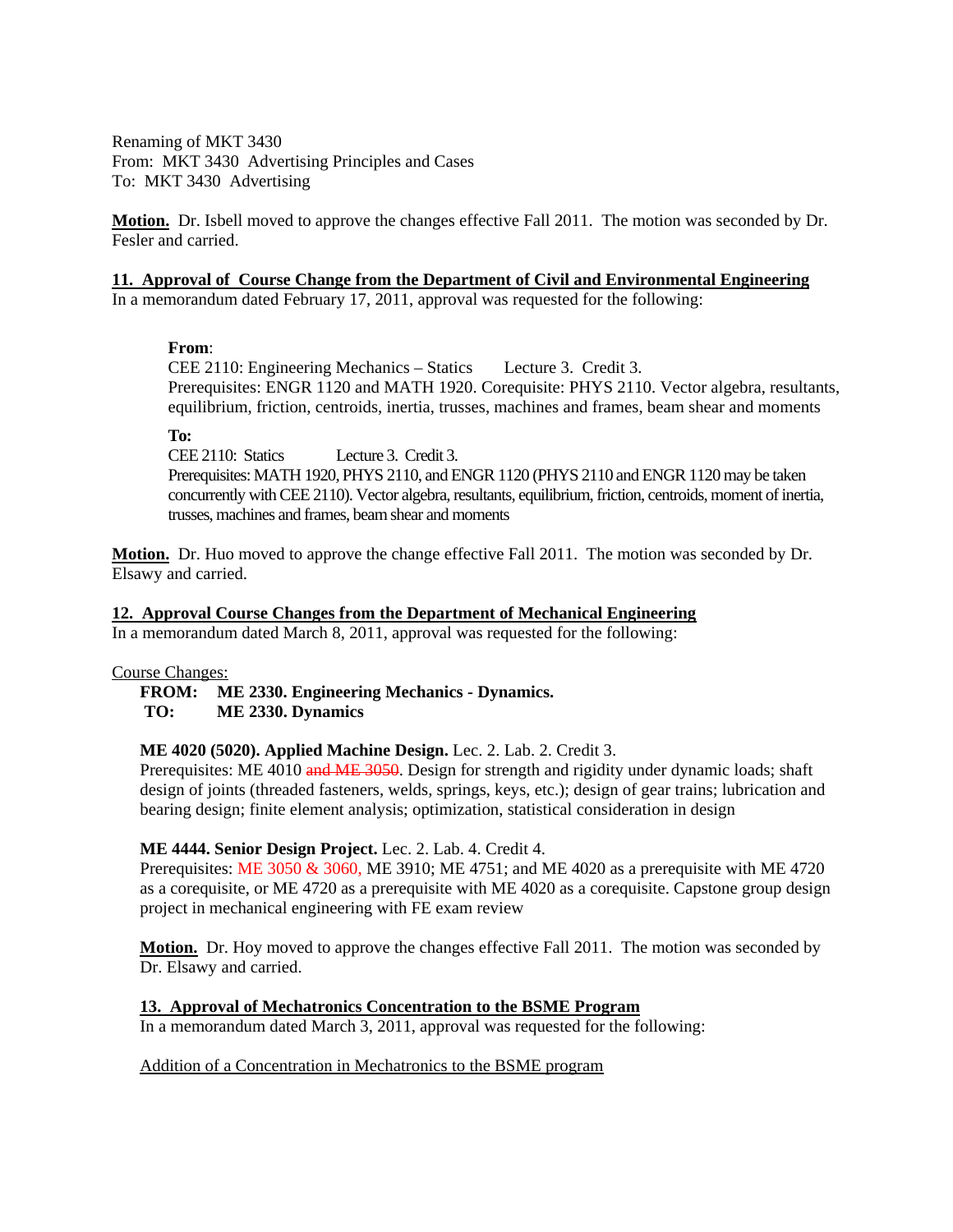Addition of a TBR-approved Concentration in Mechatronics to the BSME program at TTU. The new Concentration satisfies all ABET accreditation requirements and the Community College transfer provisions of the Complete College Act – TN.

(Summary table of the new Mechatronics Concentration shown on the next page)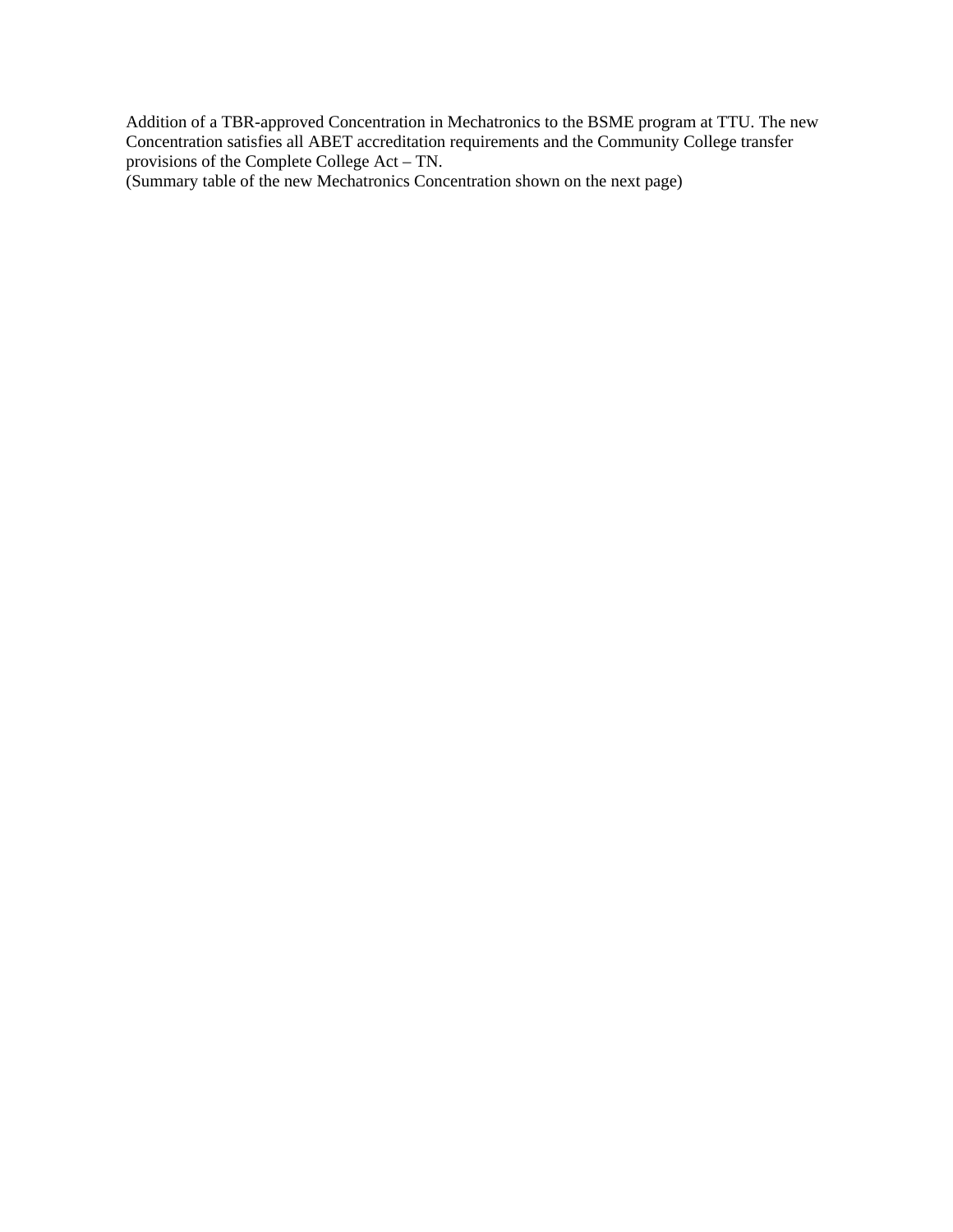#### **BSME = Mechatronics Curriculum**

| Fall                                     | Freshman                 | <b>Spring</b>                           |                                            |
|------------------------------------------|--------------------------|-----------------------------------------|--------------------------------------------|
| <b>ENGL 1010</b> Writing I               | 3                        | <b>ENGL 1020</b> Writing II             | $\mathfrak 3$                              |
| MATH 1910 Calculus I                     | $\overline{4}$           | MATH 1920 Calculus II                   | $\overline{4}$                             |
| CHEM 1110 General Chemistry I            | $\overline{4}$           | <b>ENGR 1120 Engr Programming</b>       | $\overline{c}$                             |
| ENGR 1020 Conn. to Engr & Technology     | $1*$                     | PHYS 2110 Calculus-based Physics I      | $\overline{3}$                             |
| ENGR 1110 Engr. Graphics                 | $\overline{2}$           | PHYS 2111 Calculus-based Physics Lab. I | $\mathbf 1$                                |
| <b>Humanities/Fine Arts</b>              | 3                        | MATH 2010/2011 Matrix Algebra           | $\overline{3}$                             |
| <b>Total</b>                             | 17                       |                                         |                                            |
|                                          |                          | <b>Total</b>                            | 16                                         |
| Fall                                     | Sophomore                | <b>Spring</b>                           |                                            |
| MATH 2110 Calculus III                   | $\overline{\mathcal{L}}$ | SPCH 2410 or PC 2500 Communication      | $\mathfrak{Z}$                             |
| PHYS 2120 Calculus-based Physics II      | 3                        | MATH 2120 Diff Eqn                      | $\sqrt{3}$                                 |
| PHYS 2121 Calculus-based Physics Lab. II | $\mathbf{1}$             | ME 2330 Dynamics                        |                                            |
| ENGL 2130, 2230 or 2330 Literature       | 3                        | CEE 3110 Mech of Mater                  | $\begin{array}{c} 3 \\ 3 \\ 3 \end{array}$ |
| CEE 2110 Statics                         | 3                        | ECE 2020 Circuits II                    |                                            |
| ECE 2010 Circuits I                      | 3                        | <b>ECE 2110 Digital Systems</b>         | $\overline{3}$                             |
| <b>Total</b>                             | 17                       | <b>Total</b>                            | 18                                         |
|                                          |                          |                                         |                                            |
| Fall                                     | <b>Junior</b>            | <b>Spring</b>                           |                                            |
| ME 3210 Thermo I                         | 3                        | ME 3710 Heat Transfer                   |                                            |
| ME 3610 Dyn of Mach                      | 3                        | ME 4010 Mach Design                     | $\mathfrak{Z}$                             |
| ME 3010 Mater / Manuf                    | 3                        | <b>ECE 3300 Electronics I</b>           |                                            |
| ME 3023 Meas Mech Sys                    | $\overline{3}$           | ME 3220 Thermo II                       | $\begin{array}{c} 3 \\ 3 \\ 3 \end{array}$ |
| ME 3720 Fluids                           | 3                        | ME 3001 ME Analysis                     | $\overline{3}$                             |
| ME 3900 Professionalism and Design       | 3                        |                                         |                                            |
| <b>Total</b>                             | 18                       | <b>Total</b>                            | 15                                         |
| Fall                                     | <b>Senior</b>            | <b>Spring</b>                           |                                            |
| ME 4751 Energy Systems Lab               | $\mathbf{2}$             | ME 4444 Senior Capstone Design          | $\overline{4}$                             |
| ME 4720 Thermal Design                   | 3                        | SBS <sub>2</sub>                        | $\ensuremath{\mathfrak{Z}}$                |
| ME 3050 Dyn Mod Control                  | 3                        | <b>Hum/Fine Arts Elec</b>               | $\mathfrak{Z}$                             |
| ME 3060 DMC Lab                          | $\mathbf{1}$             | ME 4370 Mechatronics System Design      | 3                                          |
| SBS 1.                                   | 3                        |                                         |                                            |
| <b>ECE 4210 Linear Systems Design</b>    | 3                        |                                         |                                            |

\*ENGR 1020 is not part of the 128 hour curriculum

**Motion.** Dr. Hoy moved to approve the concentration effective Fall 2011. The motion was seconded by Dr. Elsawy and carried.

## **14. Approval of Mechatronics Concentration in the BSEE Program**

In a memorandum dated March 7, 2011, approval was requested for the following:

## Addition of a Concentration in Mechatronics to the BSEE Program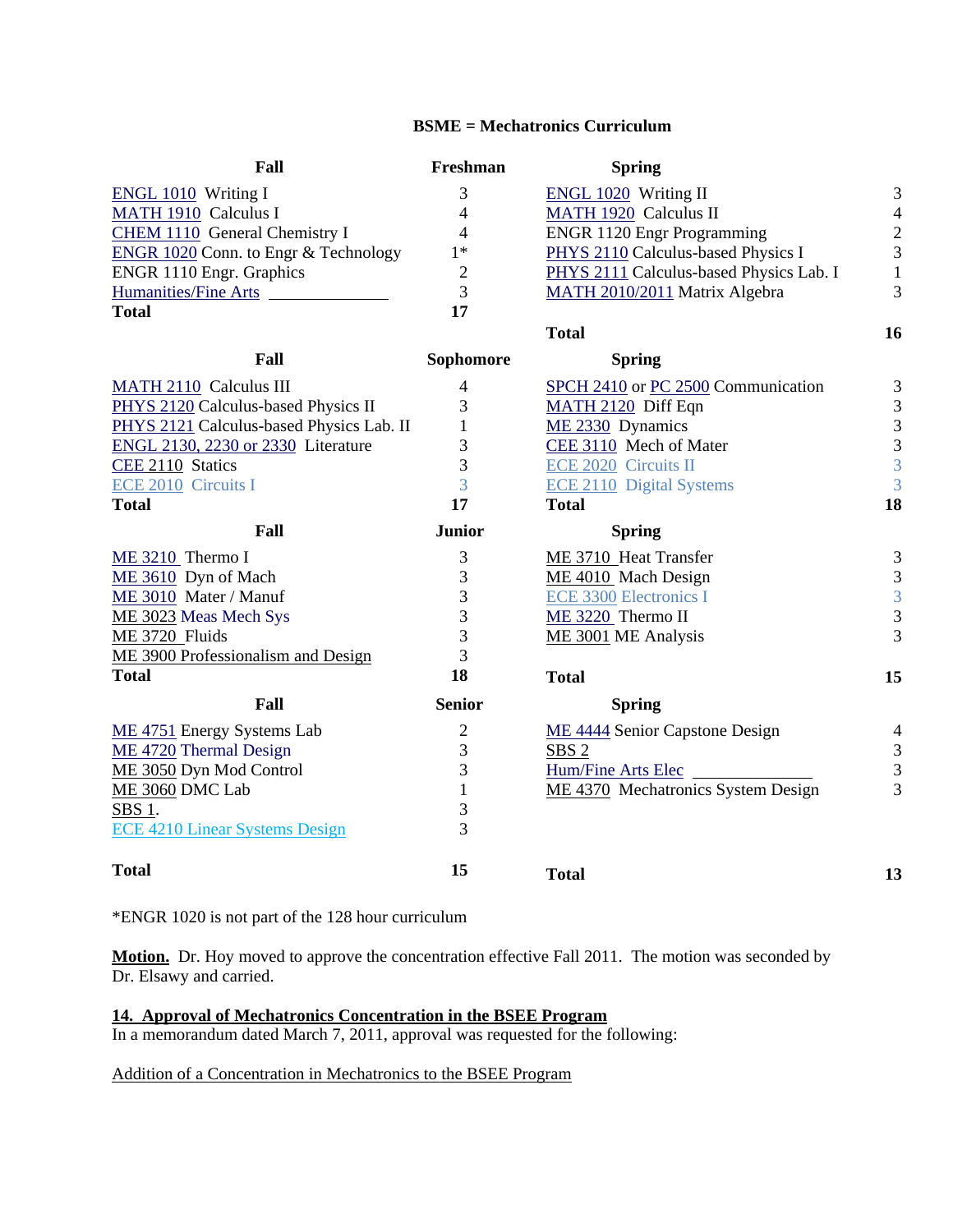A concentration in Mechatronics is being proposed as an option in the Bachelor of Science in Electrical Engineering (BSEE). This new concentration will satisfy all the ABET accreditation requirements for a BSEE degree. This also satisfies the changes made recently to the BSEE curriculum in order to be in compliance with the Complete College Tennessee 2010 Act. This proposal will also require TBR approval.

The ME department is also submitting a companion proposal for a concentration in Mechatronics as part of the BSME degree. Some of the courses in these curricula are shared, but the curricula are not identical, since they have to satisfy the differing requirements of BSEE and BSME degrees.

Addition of a new concentration in Mechatronics to the BSEE degree program at TTU is proposed. The electives in the BSEE program are chosen as indicated below to arrive at the new curriculum for the Mechatronics concentration;

| Engineering Fund Elective: (3 Cr.)     | CEE 2110 Statics<br>3 Cr.           |       |
|----------------------------------------|-------------------------------------|-------|
| $E/M/S/B$ Elective I (3 Cr.)           | ME 2330 Dynamics<br>3 Cr.           |       |
| $E/M/S/B$ Elective II (3 Cr.)          | ME 3610 Dynamics of Mach.<br>3 Cr.  |       |
| ECE Jr. Elective I $(3 Cr.)$           | ECE 3120 Computer Systems 3Cr.      |       |
| ECE Jr. Elective II $(3 Cr.)$          | ECE 3210 Intro. Control Sys. 3 Cr.  |       |
| ECE Jr. Elective III $(3 \text{ Cr.})$ | ECE 3610 Intro Power Syst.<br>3 Cr. |       |
| ECE Jr. Elective IV (3 Cr.)            | ME 4140 Robotics<br>3 Cr.           |       |
| ECE Jr. Elective V (3 Cr.)             | ECE 3260 Controls Lab 1 Cr.         |       |
|                                        | ENGR 1110 Engr. Graphics 2 Cr.      |       |
| ECE Lab Elective $I(1 Cr.)$            | ECE 3160 Digital Syst. Lab          | 1 Cr. |
| ECE Lab Elective II (1 Cr.)            | ECE 3270 PLC Lab                    | 1 Cr. |
| ECE Sr. Seq. $I$ (3 Cr.)               | ECE 4210 Cont. Syst. Des.           | 3 Cr. |
| ECE Sr. Seq. II (3 Cr.)                | ECE 4140 Embedded Syst. Des 3 Cr.   |       |
|                                        |                                     |       |

Typical Curricula for students starting at TTU and for students transferring from Tennessee Community Colleges with an associate degree with electrical engineering emphasis are attached herewith.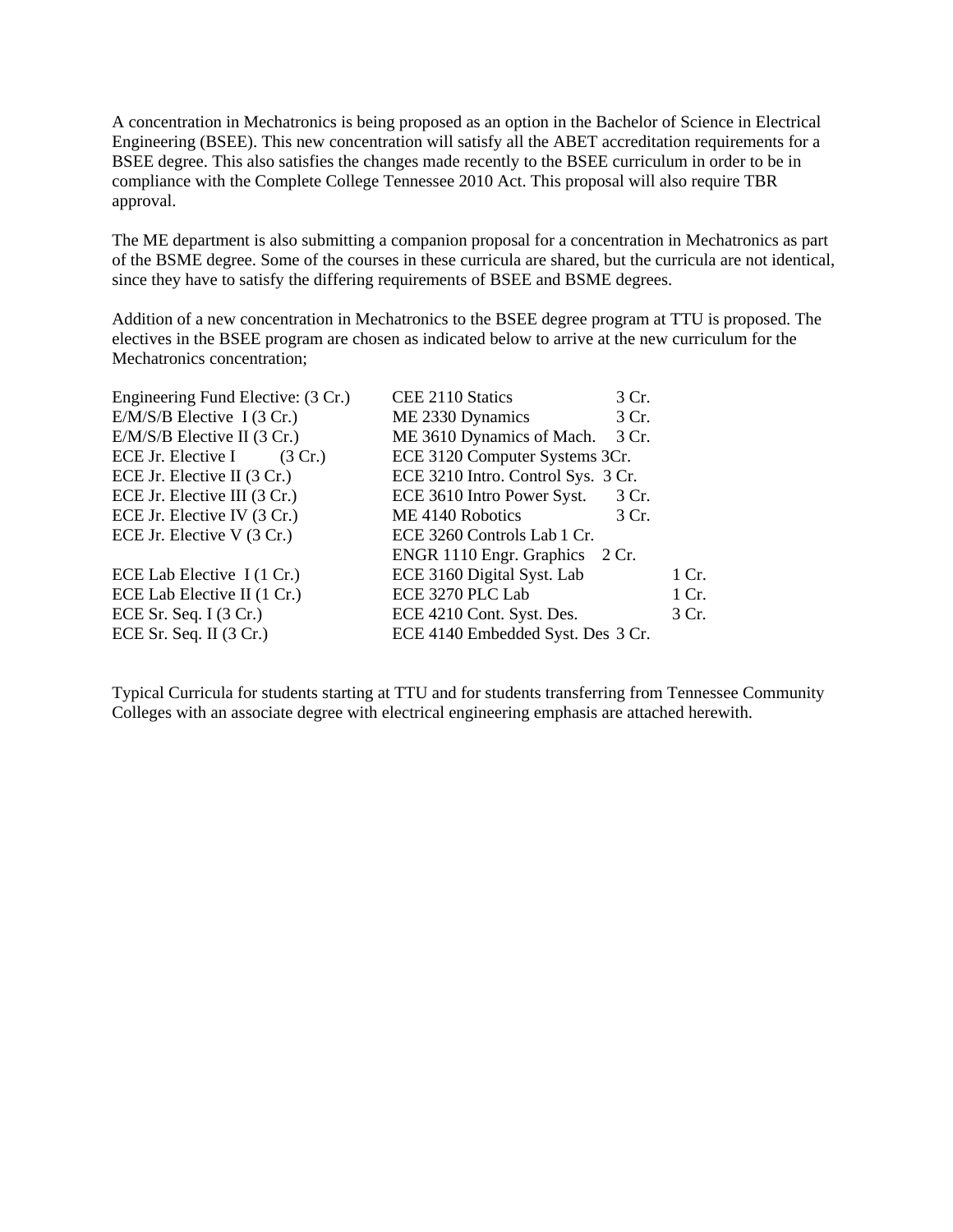|                                          |                | <b>BSEE-</b> Mechatronics Concentration |                                         |   |                             |
|------------------------------------------|----------------|-----------------------------------------|-----------------------------------------|---|-----------------------------|
| Fall                                     |                | Freshman                                | <b>Spring</b>                           |   |                             |
| ENGL 1010 Writing I                      | 3              | ENGL 1020 Writing II                    |                                         |   | 3                           |
| MATH 1910 Calculus I                     | 4              | MATH 1920 Calculus II                   |                                         |   | $\overline{4}$              |
| CHEM 1110 General Chemistry I            | $\overline{4}$ |                                         | PHYS 2110 Calculus-based Physics I      |   | 3                           |
| ENGR 1020 Conn. to Engr & Technology     | $\mathbf{1}$   |                                         | PHYS 2111 Calculus-based Physics Lab. I |   | $\mathbf{1}$                |
| Soc/Beh Sci Elec                         | 3              |                                         | CSC 2100 Intro.  Computer Programming   |   | 3                           |
| <b>Total</b>                             | 15             |                                         | CSC 2101 Problem Solving & Computer     |   | 1                           |
|                                          |                | Programming Lab.                        |                                         |   |                             |
|                                          |                | Hum/Fine Arts Elec                      |                                         |   | 3                           |
|                                          |                | <b>Total</b>                            |                                         |   | 18                          |
| Fall                                     | Sophomore      |                                         | <b>Spring</b>                           |   |                             |
| ENGL 2130, 2230 or 2330 Literature       | 3              |                                         | SPCH 2410 or PC 2500 Communication      |   | 3                           |
| MATH 2010 Elementary Matrix Algebra      | $\overline{2}$ | <b>MATH 2110 Calculus III</b>           |                                         |   | $\overline{4}$              |
| MATH 2011 Matrix Algebra Computer Lab.   | $\mathbf{1}$   | ECE 2110 Intro. to Digital Systems      |                                         |   | $\ensuremath{\mathfrak{Z}}$ |
| MATH 2120 Differential Equations         | 3              | ECE 2020 Electric Circuits II           |                                         |   | 3                           |
| PHYS 2120 Calculus-based Physics II      | 3              | CEE 2110 Engr. Mech. -Statics           |                                         |   | 3                           |
| PHYS 2121 Calculus-based Physics Lab. II | $\mathbf{1}$   | ENGR 1110 Engr. Graphics                |                                         |   | $\overline{2}$              |
| ECE 2010 Electric Circuits I             | 3              | <b>Total</b>                            | 18                                      |   |                             |
| ECE 2011 Electrical Engineering Lab. I   | $\mathbf{1}$   |                                         |                                         |   |                             |
| <b>Total</b>                             | 17             |                                         |                                         |   |                             |
| Fall                                     | <b>Junior</b>  |                                         | <b>Spring</b>                           |   |                             |
| ECE 3010 Signals & Systems               | $\mathfrak{Z}$ |                                         | ECE 3020 Discrete-Time Sig. & Sys.      |   | 3                           |
| ME 2330 Eng. Mech. - Dynamics            | 3              | ME 3610 Dynamics of Machinery           |                                         |   | 3                           |
| ECE 3300 Electronics I                   | 3              | ECE 3120 Microcomputer Sys.             |                                         |   | 3                           |
| ECE 3510 EM Fields I                     | 3              |                                         | ECE 3210 Control Systems Analysis       |   | 3                           |
| ECE 3160 Digital Syst. Lab               | $\mathbf{1}$   | ECE 4910 Prof. Issues In ECE            |                                         |   | $\mathbf{1}$                |
| ECE 3060 Electrical Engineering Lab. II  | $\mathbf{1}$   | ECE 3270 PLC Lab                        |                                         |   | $\mathbf{1}$                |
| Math Elective                            | 3              | ECE 3260 Control Systems Lab            |                                         | 1 |                             |
| <b>Total</b>                             | 17             |                                         | ECE 3610 Introduction to Power Syst     | 3 |                             |
|                                          |                | <b>Total</b>                            |                                         |   | 18                          |
| Fall                                     | <b>Senior</b>  | <b>Spring</b>                           |                                         |   |                             |
| ECE 4961 Senior Capstone Design I        | $\mathfrak{Z}$ |                                         | ECE 4970 Senior Capstone Design II      |   | $\overline{c}$              |
| ECE 4210 Control Systems Design          | $\mathfrak{Z}$ | <b>ECE Senior Elective</b>              |                                         |   | 3                           |
| ECE 4140 Embedded Systems Design         | $\mathfrak{Z}$ | ME 4140 Robotics                        |                                         |   | 3                           |
| ECE 3910 Prob. & Random Var. in ECE      | 3              | Soc/Beh Sci Elec                        |                                         |   | $\overline{3}$              |
|                                          |                | Hum/Fine Arts Elec                      |                                         |   | 3                           |
| <b>Total</b>                             | 12             | Total                                   |                                         |   | 14                          |

1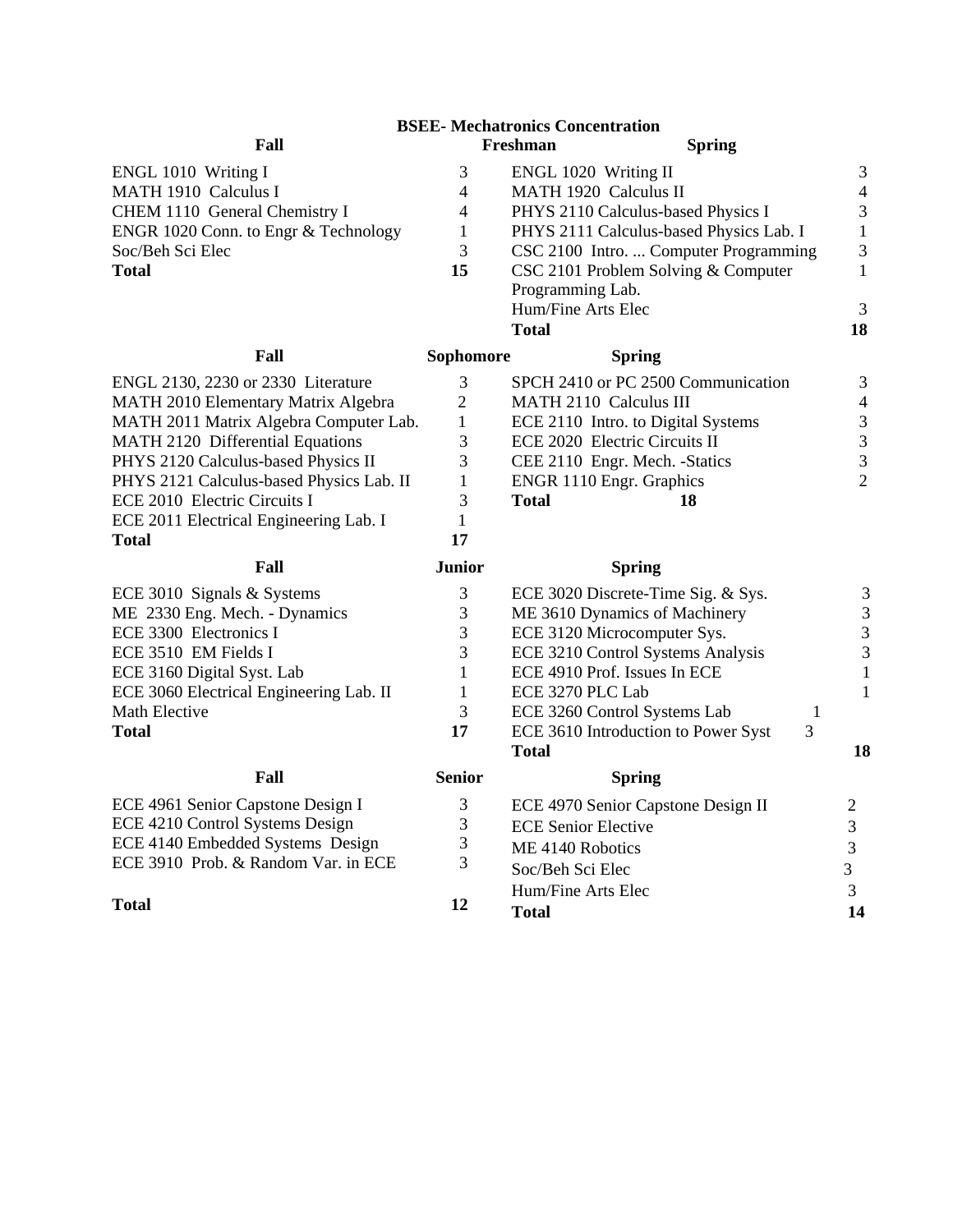#### **BSEE- Mechatronics Concentration For Transfer students who have completed the Associate degree with Electrical Engineering Emphasis**

| Fall                                    |    | .Iunior | <b>Spring</b>                      |    |            |
|-----------------------------------------|----|---------|------------------------------------|----|------------|
| ECE 2020 Circuits II                    |    |         | ECE 3020 Discrete-Time Sig. & Sys. | 3  |            |
| ECE 2110 Intro to Digital Systems       |    |         | ME 2330 Dynamics                   |    | $\epsilon$ |
| ECE 3010 Signals & Systems              | 3  |         | ECE 3120 Microcomputer Sys.        |    |            |
| ECE 3060 Electrical Engineering Lab. II |    |         | ECE 3210 Control Systems Analysis  |    |            |
| ECE 3160 Digital Syst. Lab              |    |         | ECE 4910 Prof. Issues In ECE       |    |            |
| ECE 3300 Electronics I                  |    |         | ECE 3270 PLC Lab                   |    |            |
| CSC 2010 Programming Lab                |    |         | ECE 3260 Control Systems Lab       |    |            |
| CEE 2110 Statics                        | 3  |         | <b>ENGR 1110 Graphics</b>          |    |            |
| <b>Total</b>                            | 18 |         | <b>Total</b>                       | 17 |            |

| Fall                                | <b>Senior</b> | <b>Spring</b>                        |   |
|-------------------------------------|---------------|--------------------------------------|---|
| ECE 4961 Senior Capstone Design I   | 3             | ECE 4970 Senior Capstone Design II 2 |   |
| ECE 4210 ControlSystems Design      | 3             | <b>ECE Senior Elective</b>           |   |
| ECE 4140 Embedded Systems Design    | 3             | ME 4140 Robotics                     |   |
| ECE 3910 Prob. & Random Var. in ECE | 3             | Math Elective                        | 3 |
| ME 3610 Dynamics of machinery       |               | ECE 3510 EM Fields I                 |   |
| ECE 3610 Introduction to Power Syst |               |                                      |   |
| <b>Total</b>                        | 18            | <b>Total</b>                         |   |

Math and ECE Senior electives are selected from ECE department approved lists.

**Motion.** Dr. Rajan moved to approve the concentration effective Fall 2011. The motion was seconded by Dr. Talbert and carried.

## **15. Approval of Course Additions, Course and Curriculum Changes from the Department of Computer Science**

In a memorandum dated February 22, 2011, approval was requested for the following:

## Course Additions:

- 1. CSC 4610: *Software Engineering I* Lec. 2. Lab 2. Credit 3. Prerequisites: C or better in CSC 2120, and CSC 2400, and senior standing. Course covers process models, agile methods, requirements analysis, design, testing, usability, configuration management and project management.
- 2. CSC 4620: *Software Engineering II* Lec. 2. Lab 2. Credit 3. Prerequisites: C or better in CSC 4610. Course covers advanced agile methods, coding, advanced testing concepts, deployment and maintenance.

## **Course Changes**:

1. Adjust the prerequisites and course description for CSC 2500.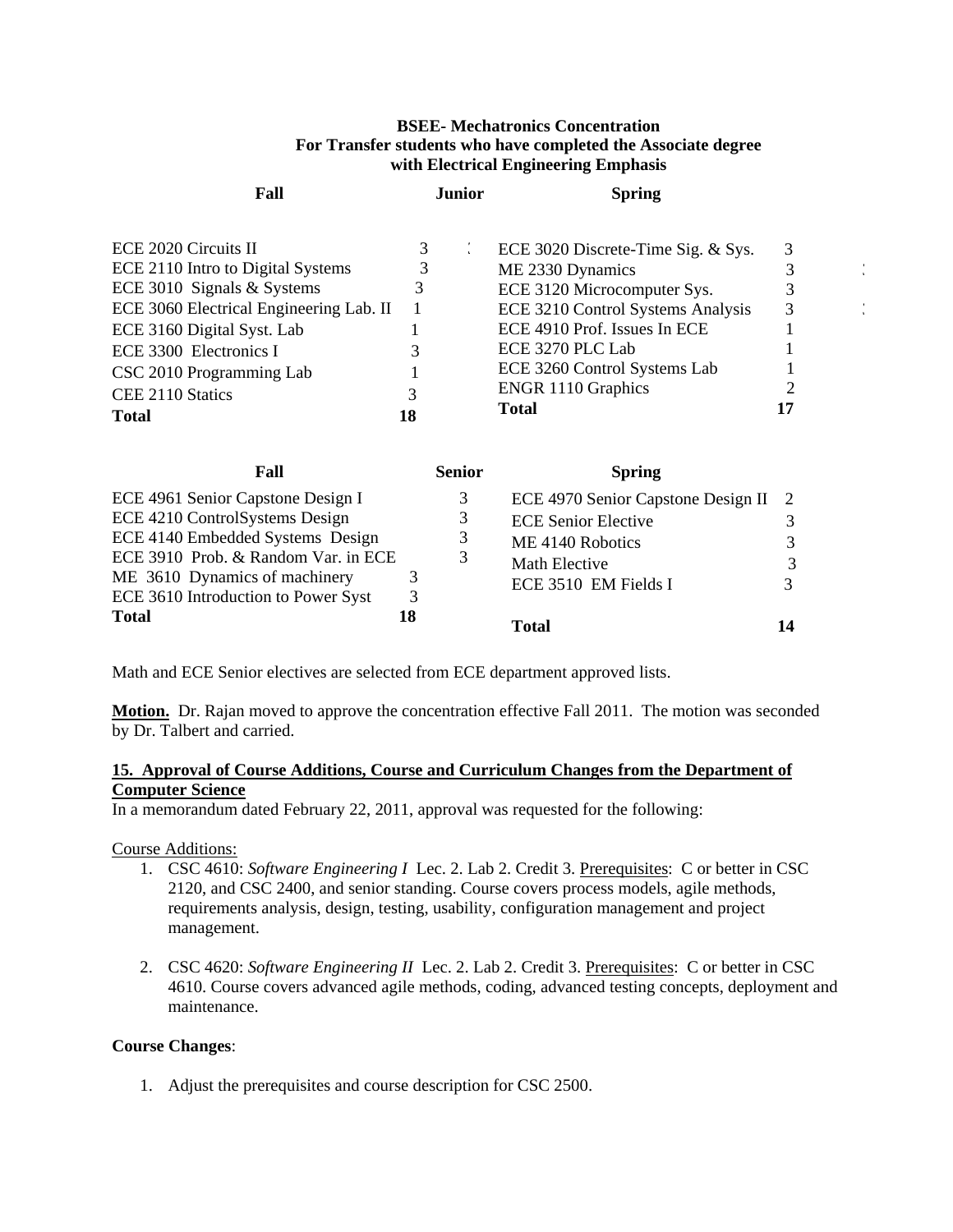#### Current description:

CSC 2500. Unix Laboratory. Lec. 1. Lab. 1. Credit 1.

Prerequisites: Either CSC 2110 and CSC 2111 or CSC 2020 and CSC 2021. Introduction to the facilities, tools, and development procedures in an environment designed for systems programming. Special permission to enroll can be obtained from department.

#### Proposed description:

CSC 2500. Unix Laboratory. Lec. 1. Lab. 1. Credit 1.

Prerequisites: Either C or better in CSC 2110 and CSC 2111 or CSC 2020 and CSC 2021. Introduction to the facilities, tools, and development procedures in an environment designed for systems programming. Special permission to enroll can be obtained from department. Prerequisites may be taken concurrently.

2. Updating corequisites and prerequisites for introductory sequence.

## A. Current description:

CSC 2100. Introduction to Problem Solving and Computer Programming. Lec. 3. Credit 3.

Prerequisite: MATH 1130, 1710, 1720, 1730, 1830 or 1910. Digital computers; problem solving and algorithm development; programming is introduced using a procedural approach, but classes and object-orientation are introduced; design and testing are emphasized. Prerequisite courses may be taken concurrently.

#### Proposed description:

CSC 2100. Introduction to Problem Solving and Computer Programming. Lec. 3. Credit 3.

Prerequisite: MATH 1130, 1710, 1720, 1730, 1830 or 1910. Corequisite: CSC 2101. Digital computers; problem solving and algorithm development; programming is introduced using a procedural approach, but classes and object-orientation are introduced; design and testing are emphasized. Prerequisite courses may be taken concurrently.

## B. Current description:

CSC 2110. Data Structures and Algorithms. Lec. 3. Credit 3.

Prerequisites: CSC 2100, CSC 1610 or concurrent enrollment in CSC 1610. Corequisite: CSC 2111. Abstract data types and fundamental data structures including stacks, queues, and trees; algorithms to search, sort, and manipulate data using such structures; and introduction to runtime analysis.

#### Proposed description:

CSC 2110. Data Structures and Algorithms. Lec. 3. Credit 3.

Prerequisites: C or better in CSC 2100, CSC 2101, and CSC 1610 or concurrent enrollment in CSC 1610. Corequisite: CSC 2111. Abstract data types and fundamental data structures including stacks, queues, and trees; algorithms to search, sort, and manipulate data using such structures; and introduction to runtime analysis. CSC 1610 may be taken concurrently.

## C. Current description:

CSC 2111. Data Structures and Algorithms Lab. Lab 1. Credit 1.

Prerequisites: C or better in CSC 2100. Corequisite: CSC 2110. A series of weekly laboratory exercises for developing proficiency in implementing and utilizing data structures.

Proposed description:

CSC 2111. Data Structures and Algorithms Lab. Lab 1. Credit 1.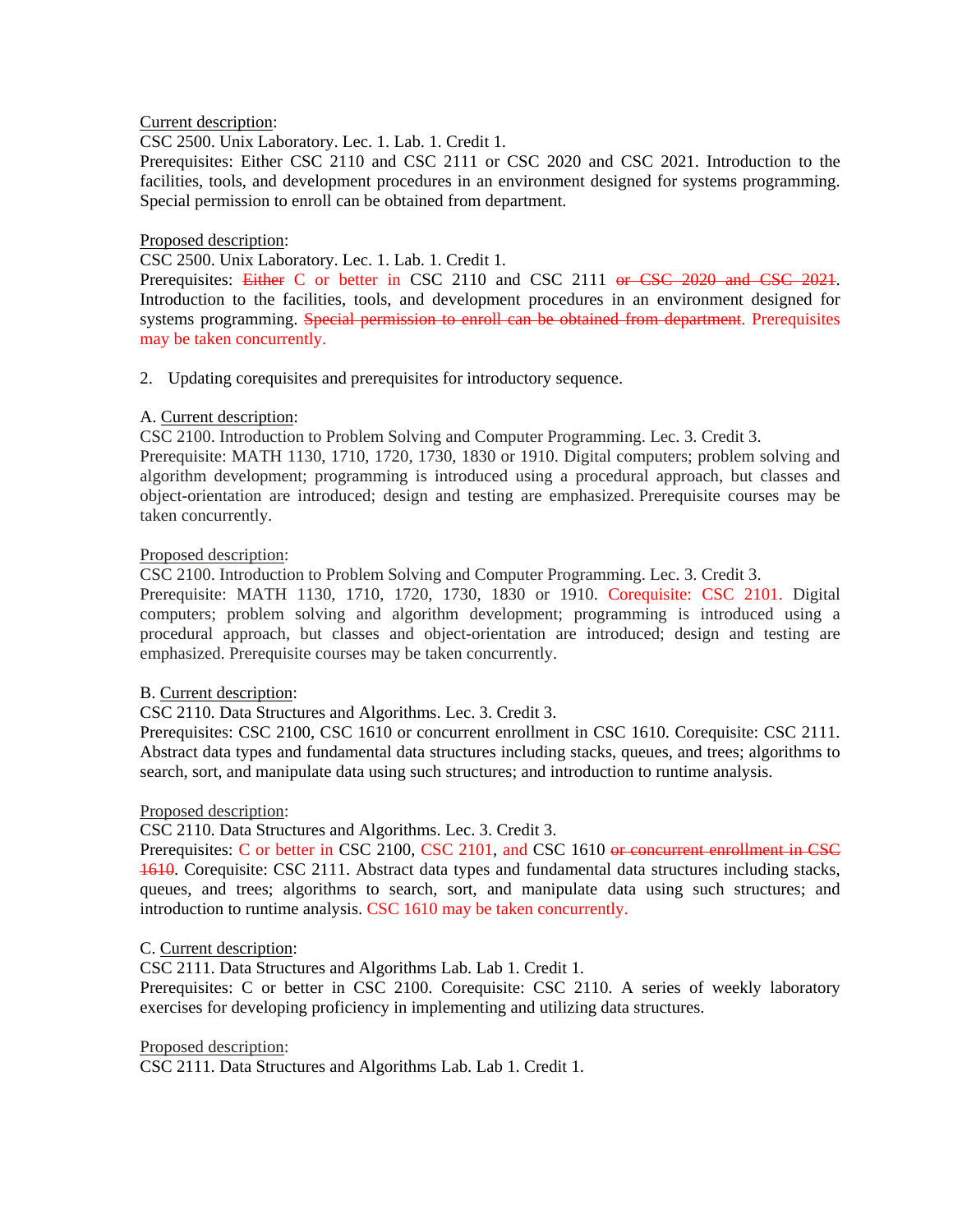Prerequisites: C or better in CSC 2100, CSC 2101 and CSC 1610. Corequisite: CSC 2110. A series of weekly laboratory exercises for developing proficiency in implementing and utilizing data structures. CSC 1610 may be taken concurrently.

3. Update prerequisites to reflect removal of CSC 3700 from curriculum.

#### Current description:

CSC 4710. Design and Development of Human and Web Interfaces. Lec. 3. Credit 3.

Prerequisites: CSC 3700. A course in human-computer interaction design and user interface development. It will expose students to tools, techniques and ideas for designing effective human computer interfaces.

#### Proposed description:

CSC 4710. Design and Development of Human and Web Interfaces. Lec. 3. Credit 3.

Prerequisites: C or better in CSC 2110, CSC 2111, and CSC 3030. A course in human-computer interaction design and user interface development. It will expose students to tools, techniques and ideas for designing effective human computer interfaces and discuss practical and legal aspects of accessibility.

4. Change to course description catalog text:

#### Current text:

A Computer Science minor should have completed CSC 2020/2021, plus 6 hours of upper division computer science courses for a total of at least 15 hours in Computer Science (not to include CSC 1100 or CSC 1070).

A computer science major is required to complete all prerequisite computer science courses with a grade of C or better before enrolling in a subsequent course.

## Proposed text:

A Computer Science minor should have completed CSC 2020/2021 2110/2111, plus 6 hours of upper division computer science courses for a total of at least 15 hours in Computer Science (not to include CSC 1100 or CSC 1070).

A computer science major is required to complete all prerequisite computer science courses with a grade of C or better before enrolling in a subsequent course.

5. Add appropriate text to 'minor' description on page 38 of undergraduate catalog.

Computer Science: Students must complete fifteen (15) semester hours of CSC courses including CSC 2110, CSC 2111 and at least six (6) upper division CSC hours.

6. Add 'C or better' to all prerequisite CSC courses.

## **Curriculum Changes**:

Replaced CSC 3700 with CSC 4610.

1. Replaced CSC 4950 with CSC 4620.

**Motion.** Dr. Talbert moved to approve the additions and changes effective Fall 2011. The motion was seconded by Dr. Elsawy and carried.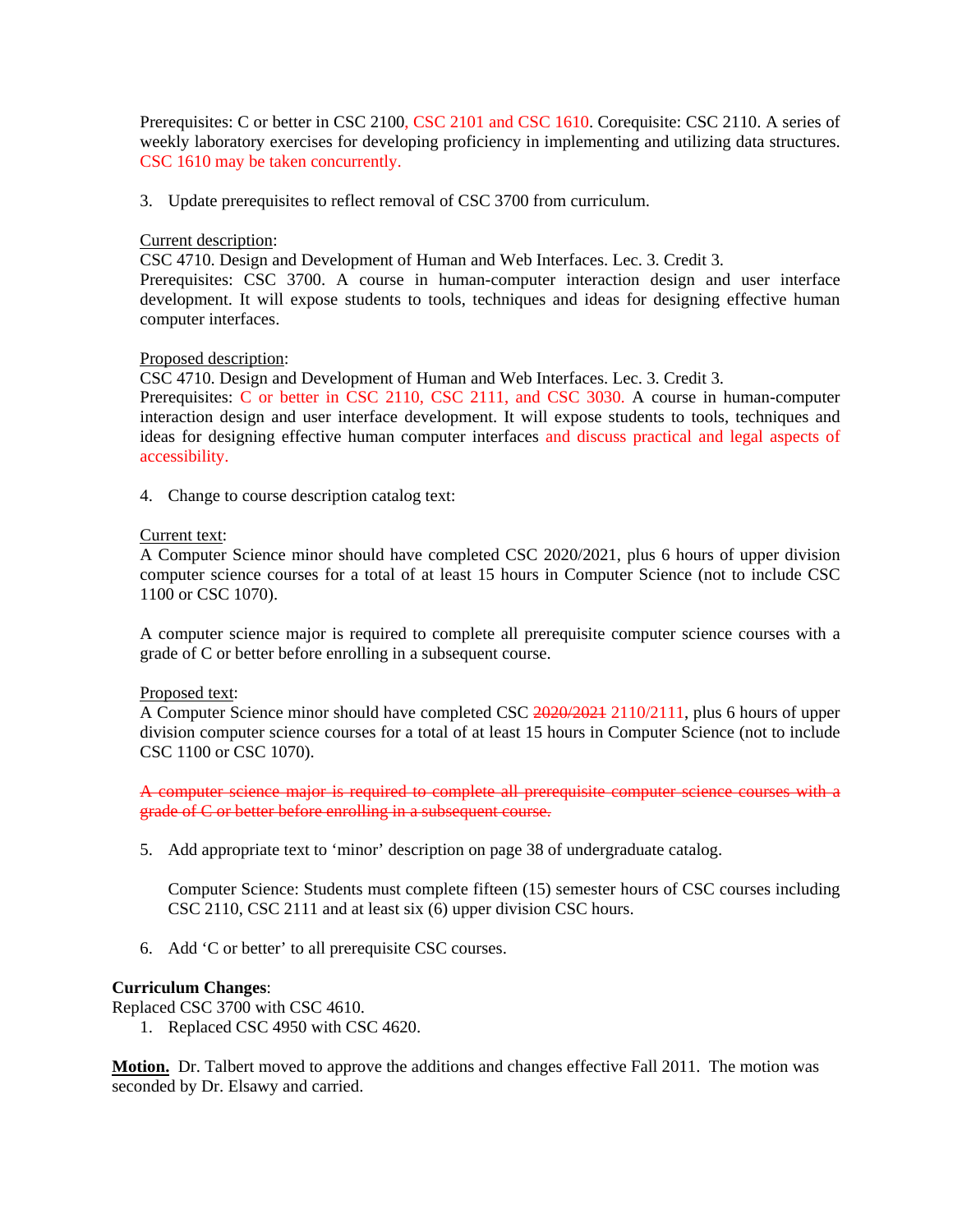#### **16. Approval of CSIT Concentration Course Additions, Course and Curriculum Changes from the Department of Computer Science**

In a memorandum dated February 10, 2011, approval was requested for the following:

#### Course Additions:

CSC 3100: *Web Programming.* Lec. 3 Credit 3. Prerequisites: C or better in CSC 2110 and CSC 2111. Development of web applications with client and server-side technologies.

CSC 2550: *Foundations of Information Technology* Lec. 3. Credit 3. Prerequisites: None. Course provides an introduction to contemporary information technology and concepts of computing and information.

CSC 2560: *Networks for Information Technologists* Lec. 3. Credit 3. Prerequisites: C or better in CSC 2500 and CSC 2550. Course covers theoretical and practical aspects of computer networks from an information technology perspective. CSC 2500 may be taken concurrently.

## **Course Changes**:

1. Update prerequisites to reflect new courses.

#### Current description:

CSC 3550. Systems Programming. Lec. 3. Credit 3.

Prerequisite: CSC 2500. Design of systems software; implementation of program development tools; development of a systems software package. Special permission to enroll can be obtained from department.

## Proposed description:

CSC 3550. Systems Programming. Lec. 3. Credit 3.

Prerequisite: C or better in CSC 2500 and CSC 2560. Design of systems software; implementation of program development tools; development of a systems software package. Special permission to enroll can be obtained from department.

2. Change course name and description to better align with industry expectations and update prerequisites to reflect new courses.

#### Current description:

CSC 3560 Network and Storage Technologies. Lec. 3. Credit 3. Prerequisite: CSC 2500. Course covers general network and storage technology concepts and components to provide the basic ability to work on a network implementation team.

#### Proposed description:

CSC 3560 Information Storage and Management. Lec. 3. Credit 3.

Prerequisite: C or better in CSC 2500 and CSC 2560. Course covers storage technologies, storage system architectures, storage networking technologies, business continuity and information availability principles and best practices, storage management and security principles and best practices.

#### **Curriculum Changes**:

Removing the following courses: CSC 1070: Elementary Programming WEBD 1500: Introduction to Web Design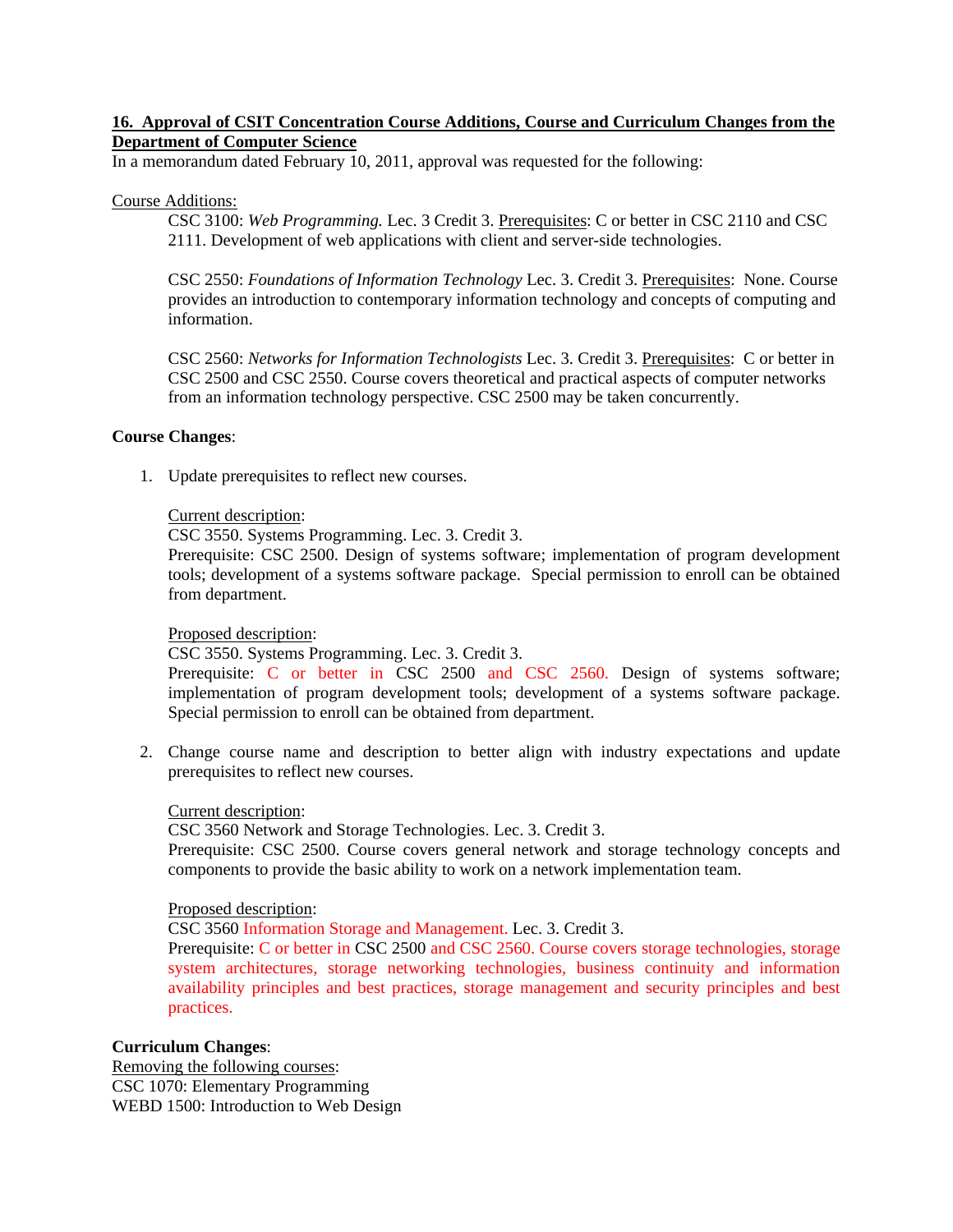WEBD 2300: Web Site Design: Dynamic Sites WEBD 4950: Business Web Application Development DS 3870: Advanced Web Page Design MATH 1130: College Algebra MATH 1830: Concepts of Calculus (removed as option – only allowing MATH 1910 now)

Adding the following courses: CSC 2550: Foundations of Information Technology CSC 2560: Network Technologies CSC 3100: Web Programming CSC 4710: Design and Development of Human and Web Interfaces

Under "Adding the following courses" above, Dr. Talbert requested that "6 hours of electives" be added.

**Motion.** Dr. Talbert moved to approve the additions and changes effective Fall 2011. The motion was seconded by Dr. Elsawy and carried.

## **17. Approval of Course Addition from the School of Agriculture**

In a memorandum dated February 28, 2011, approval was requested for the following:

## Course Addition:

AGRN 3300 Organic Farming Lec. 2, Lab. 2, Cr. 3

An examination of organic crop production methods including improving the structure of soil and fertility, pest management, irrigation, season extension, vegetable and fruit crop production, harvesting, post harvest handling and marketing techniques.

**Motion.** Dr. Best, representing Dr. Foster, moved to approve the addition effective Fall 2011. The motion was seconded by Dr. Elsawy and carried.

## **18. Approval of Curriculum Changes for Ready2Teach from the College of Education**

Ms. Mannle presented an overview of the changes needed to address the re-design of the teacher education programs for Ready2Teach.

Ms. Mannle requested, with the committee's approval, to expedite the process by approving the changes in the following order:

## **Approve new courses**

- **AGED SPED 4871, 4872, 4881, 4882; EXPW sequence and ARED sequence approved at last month's meeting.**
- **ELED 3151 Teaching of Language Arts**
- **ELED 3152 Teaching of Mathematics**

## **Curricula Approvals**

• **SEED SEMA:** 

**Additions** 

- o **Senior Year, 1st Semester should read:** 
	- **SEED 4871 Residency I (5)**
	- **SEED 4872Professional Seminar I (5)**
	- **Any Upper Division MATH elective**
- o **Senior Year, 2nd Semester** 
	- **SEED 4881 Residency II (10)** 
		- **SEED 4882 Professional Seminar II (2)**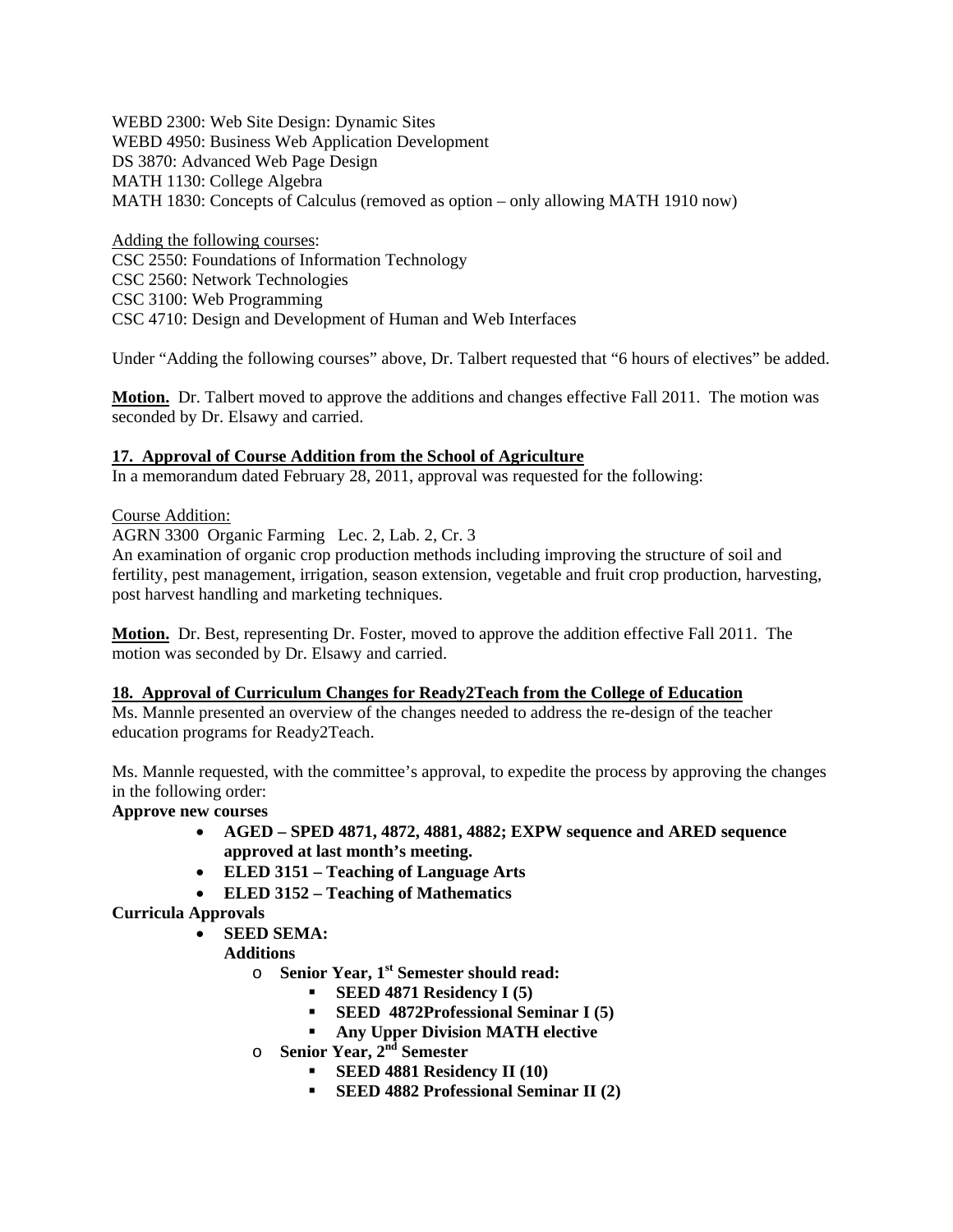- **Any upper-division math elective**
- **SEED SEEN:** 
	- o **Under Deletions,** 
		- **FOED 3820**
		- **ESLP 4100**
- **SEED SSGE:** 
	- o **Under Additions, Freshman Year, 2nd Semester, strike BIOL 1120 General Botany**
	- o **(note: wherever "Major Teaching Field" appears throughout all licensure programs, it will be replaced with the appropriate Course designation, i.e., GEOG)**

**Remaining Curricula Approvals.** 

**MDS MDSE MDS ESL MDS MDSM SEED SSEC SEED SSHI SEED SCCH SEED SSPS SEED SPTH SPED SPEC SEED SEBI SEED SCEA** 

This request was accepted by the committee.

## **Approval of New Courses: AGED-SPED 4871, 4872, 4881, 4882; EXPW sequence and ARED sequence approved at last month's meeting; ELED 3151 Teaching of Language Arts; ELED 3152 Teaching of Mathematics**

Request to Extend Approved Syllabi From January 2011 Curriculum Meeting

Request the Syllabi approved in the January 2011 Curriculum Meeting for EXPW, ARED, and MUED, be extended to include the following programs:

- **Exercise Science Physical Education and Wellness (EXPW)**
- **Secondary Education Earth Science (SEED/SCEA)**
- **Secondary Education Biology (SEED/SEBI)**
- **Secondary Education Social Studies Economics (SEED/SEEC)**
- **Secondary Education English (SEED/SEEN)**
- **Secondary Education Geography (SEED/SEGE)**
- **Secondary Education History (SEED/SEHI)**
- **Secondary Education Social Studies Political Science (SEED/SEPS)**
- **Secondary Education Mathematics (SEED/SEMA)**
- **Secondary Education Science-Chemistry (SEED/SESC)**
- **Secondary Education Science-Physics (SEED-SEPH)**
- **Secondary Education Speech and Theatre (SEED/SPTH)**
- **Special Education (SPED/SPEM)**
- **Special Education-Comprehensive (SPED/SPEC)**
- **Multidisciplinary Studies Elementary Education (MDS/ELED)**
- **Multidisciplinary Studies English as a Second Language (MDS/ESL)**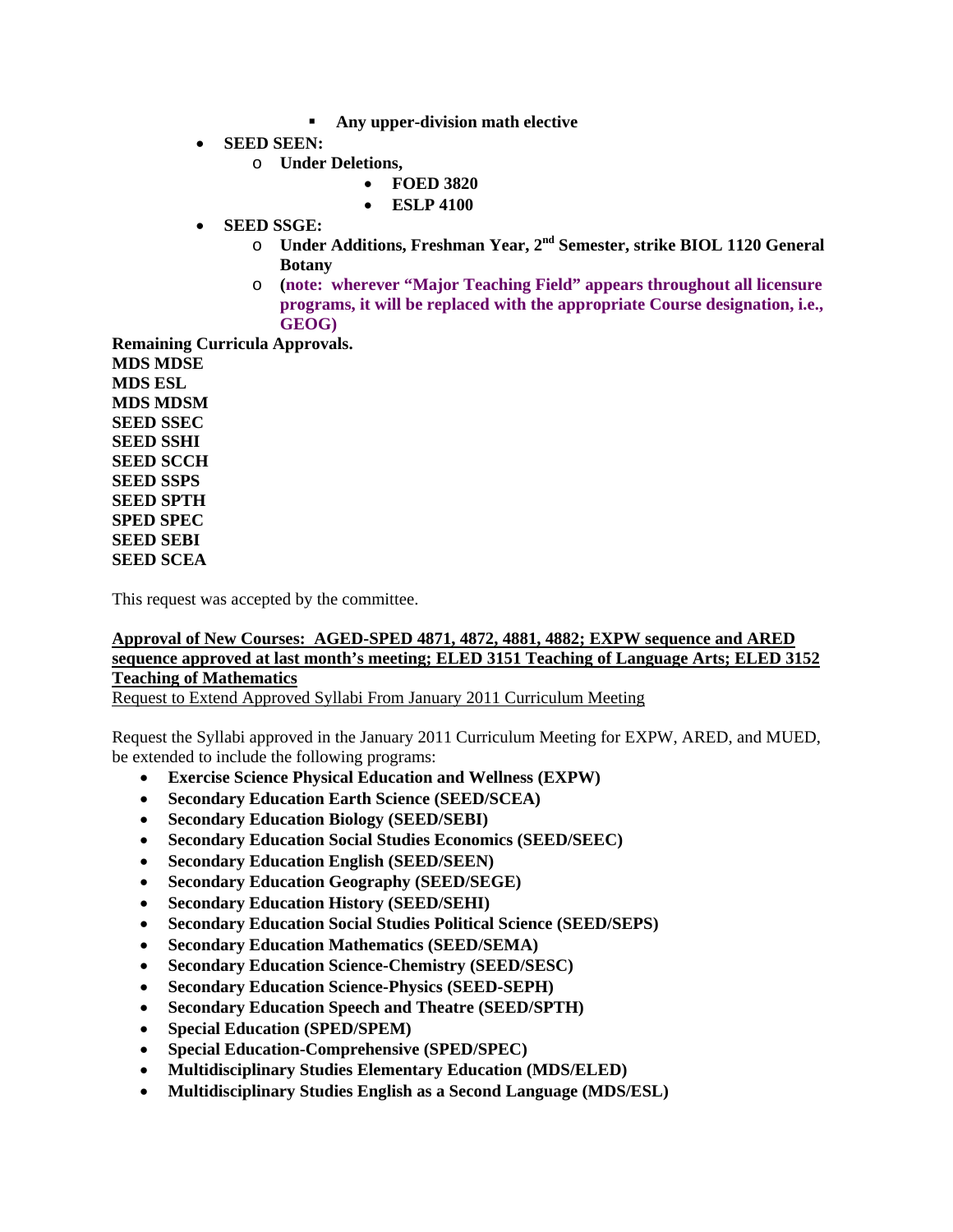## • **Multidisciplinary Studies Middle Grades (MDS/MDSM)**

#### Course Additions:

SPED 4871 Residency 1 Cr. 5 semester hours

Co-requiste: XXXX4872 Prof. Seminar I

Performance based clinical experience in authentic settings involving planning appropriate instruction based on student's needs, creating a positive learning environment, communicating and collaborating with colleagues and others, effectively assessing student learning and reflecting on practice.

SPED 4872 Professional Semianr I Cr. 5 semester hours

Co-requisite: XXXX4871 Residency I

Seminar for residency I candidates to develop curriculum, identify effective instructional strategies, and implement appropriate assessment methods to support and meet the needs of all learners.

SPED 4881 Residency II Cr. 10 semester hours

Co-requisite: XXXX4882 Prof Seminar II

Performance based full time clinical experience in authentic settings involving planning appropriate instruction based on student's needs, demonstrating effective instructional strategies, creating a positive learning environment, communicating and collaborating with colleagues and others, effectively assessing student learning and reflecting on practice.

SPED 4882 Professional Seminar II Cr. 2 semester hours

Co-requisite: XXXX4881 Residency II

Seminar for residency II candidates supporting professional development in areas of planning, assessment, instruction, classroom management, communication and reflection.

**Motion.** Ms. Mannle moved to approve the EXPW sequence and ARED sequence approved at last month's meeting and the course additions effective Fall 2011. The motion was seconded by Ms. Galloway and carried.

Course Additions:

ELED 3151 Teaching of Language Arts and Writing Cr. 2

Co-requisites: ELED 3140 Teaching of Social Studies; ELED 3152 Teaching Math; ELEd 4140 Science for Elementary Teachers

Prerequisites: Full admission to the Teacher Education Program

Requirement: A minimum of "B" is required for successful completion of any field experience components related to ELED 3151.

While implementing the writing process, candidates will review, explore, and apply grammatical and mechanical aspects of writing in various genres, for different purposes and audiences, and across content areas.

ELED 3152 Teaching of Mathematics Cr. 3 Co-requisites: ELED 4140, ELED 3140, ELED 3151 Prerequisite: Full admission to the Teacher Education Program Use of modern methods and strategies for teaching mathematics and translating theory into practice.

**Motion.** Ms. Mannle moved to approve the Elementary Education additions effective Fall 2011. The motion was seconded by Dr. Jordan and carried.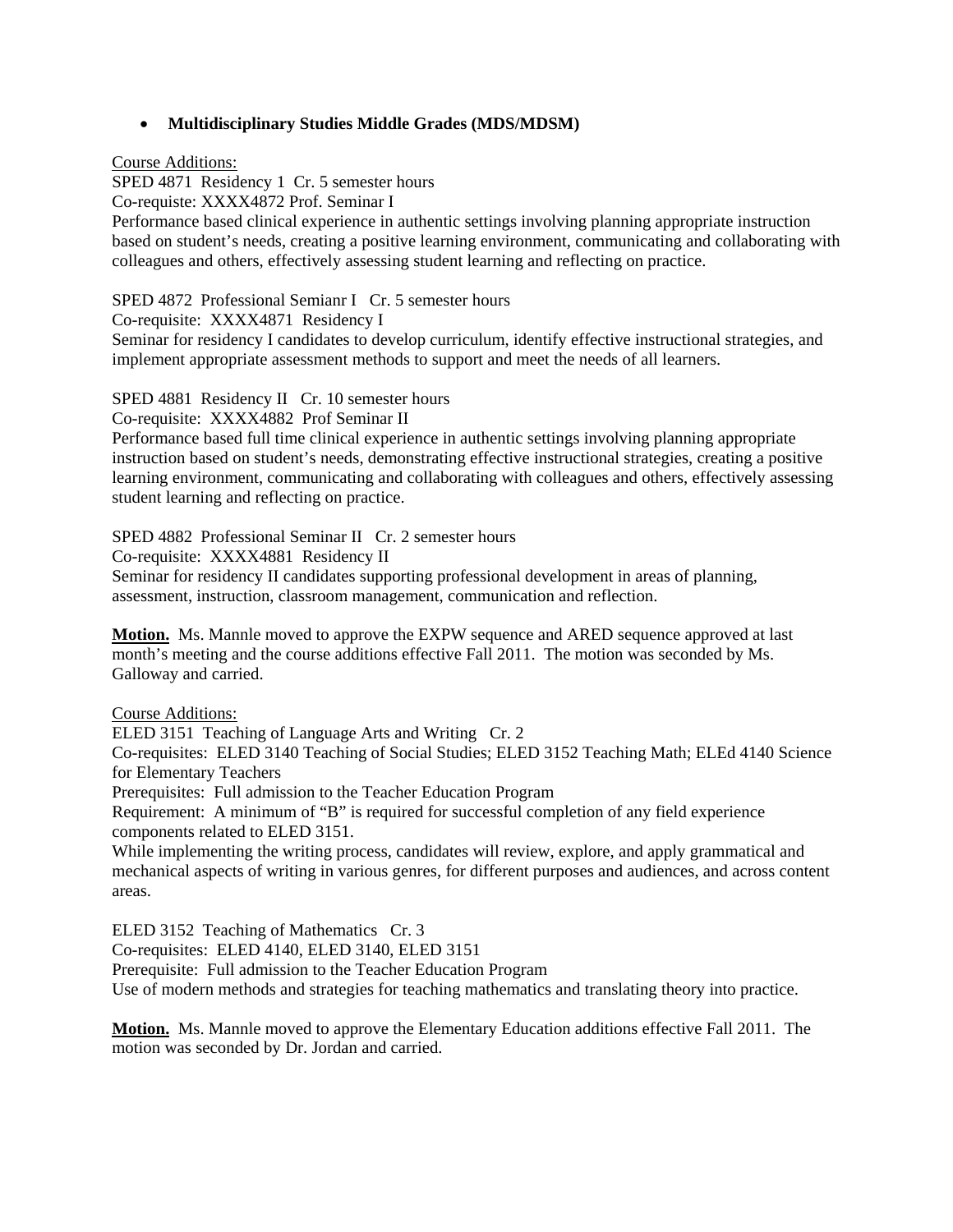#### **Approval of Secondary Education Science/ Mathematics (SEED SEMA)**

Program of Study Secondary Education Science/Mathematics

 **Program additions, deletions and changes: Additions** 

• **Senior Year, 1st Semester: SEED 4871 Residency I (5)** 

 **SEED 4872 Professional Seminar I (5)** 

 **Any Upper Division MATH elective** 

• **Senior Year, 2nd Semester: SEED 4881 Residency II (10) Co Req SEED 4882 Professional Seminar II (2)** 

#### **Deletions:**

- **EXPW 2430 (2)**
- **EDPY 3300 (3)**
- **CUED 4150 (3)**
- **FOED 3830 (1)**
- **MATH 3510 (3)**
- **SPED 3000 (3)**
- **FOED 3820 (1)**
- **SEED 4870 (5)**
- **SEED 4880 (5)**
- **SEED 4890 (2)**

#### **Changes**

**From:** ENGL 2130 American Literature (3) Sophomore Year, 2<sup>nd</sup> Semester **To:** Sophomore Year, 1<sup>st</sup> Semester (3)

- **From:** ART 1030 Art Appreciation **Or** MUS 1030 Music Appreciation (3) Freshman Year,  $2<sup>nd</sup>$  Semester
- **To:** Sophomore Year, 1st Semester

**From:** MATH 2120 Diff. Equations (3) Junior Year, 1<sup>st</sup> Semester To: Sophomore Year, 2<sup>nd</sup> Semester

**From:** ENGL 2230 Or 2330 (3) Sophomore Year, 1<sup>st</sup> Semester

To: Sophomore Year, 2<sup>nd</sup> Semester and adding SPAN 2510, 2550 or HIST 1310

- **From:** EDPY 2200 Educational Psy. (3) Sophomore Year, 1<sup>st</sup> Semester
- To: Sophomore Year, 2<sup>nd</sup> Semester
- **From:** Adding AGBE 2010 or GEOG 1130 to Social/Behavioral selection for Sophomore Year

From: MATH 3400 Intro/Conc. of Math. (3) Sophomore Year, 2<sup>nd</sup> Semester **To:** Junior Year, 1<sup>st</sup> Semester

**From:** MATH 3070 Stat Methods I (3) Senior Year, 1<sup>st</sup> Semester **To:** Junior Year, 1<sup>st</sup> Semester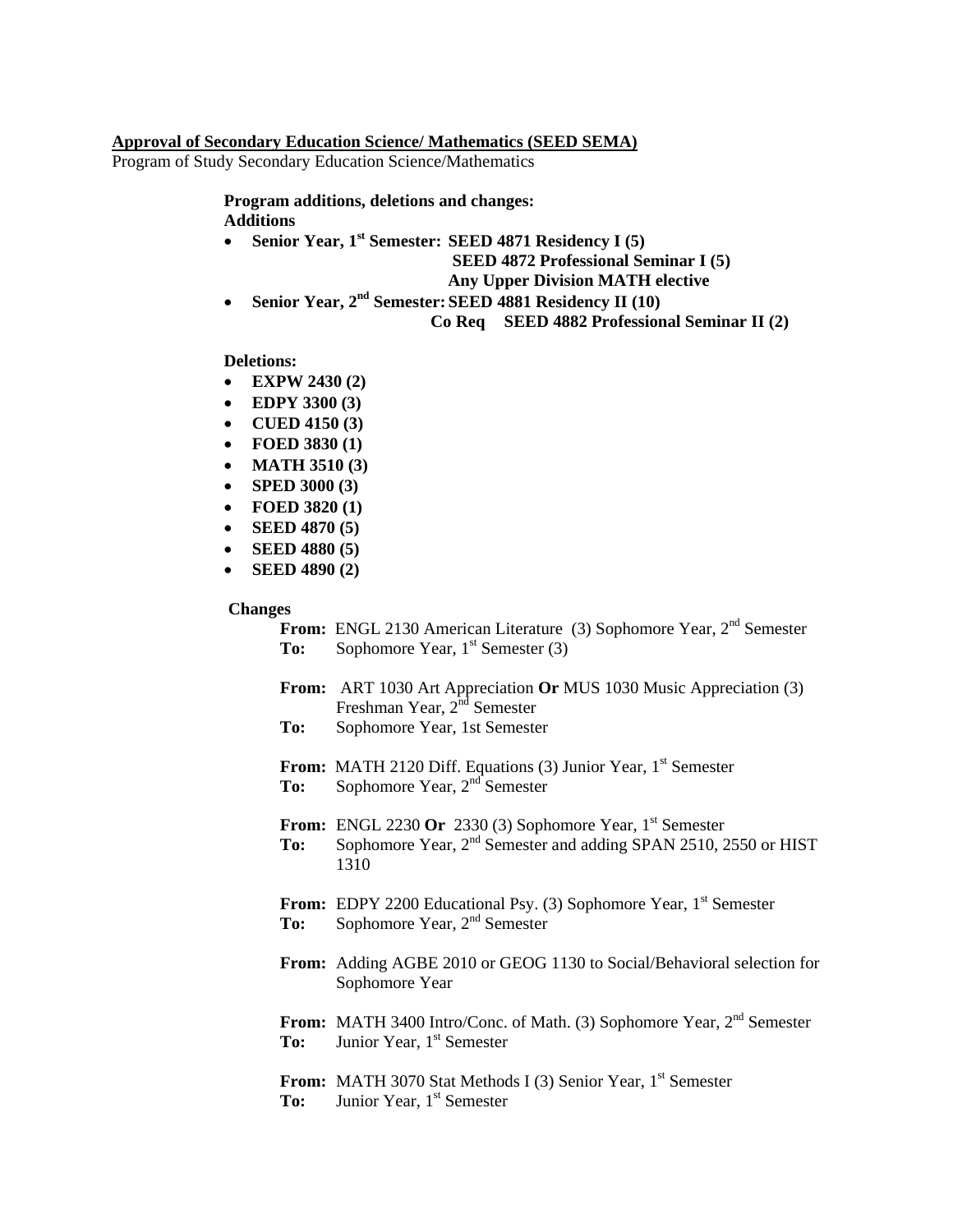**From:** FOED 3010 Int. Inst. Tech Clsrm (3) Senior Year, 1<sup>st</sup> Semester **To:** Junior Year, 1<sup>st</sup> Semester

- **From:** MATH 2010 Elem. Matrix Algebra (3) Sophomore Year, 1<sup>st</sup> Semester **To:** Junior Year, 1<sup>st</sup> Semester
- **From:** MATH 4210 Numerical Analysis (3) moved from junior to senior year
- **From**: MATH 4610 History of Math (3) Junior Year, 2<sup>nd</sup> Semester
- **To:** MATH 4610 History of Math I **Or** MATH 4620 Hist. Math II (3) Junior Year, 2<sup>nd</sup> Semester
- From: MATH 3430 College Geometry (3) Senior Year, 1<sup>st</sup> Semester To: Junior Year, 2<sup>nd</sup> Semester
- **From:** MATH 4360 Graph Theory **Or** MATH 4350 Introductory Com. (3) Senior Year, 1<sup>st</sup> Semester
- **To:** MATH 4350 Combinatorics Or MATH 4360 Graph Thry Or MATH 4050 Number Thry Or MATH 4010 Modern Alg I (3) Junior Year 2nd Semester
- From: READ 3350 Tchg Rdg Cont. Ar (3) Senior Year, 1<sup>st</sup> Semester **To:** READ 3350 Tchg Rdg/Content (3) Junior Year, 2nd Semester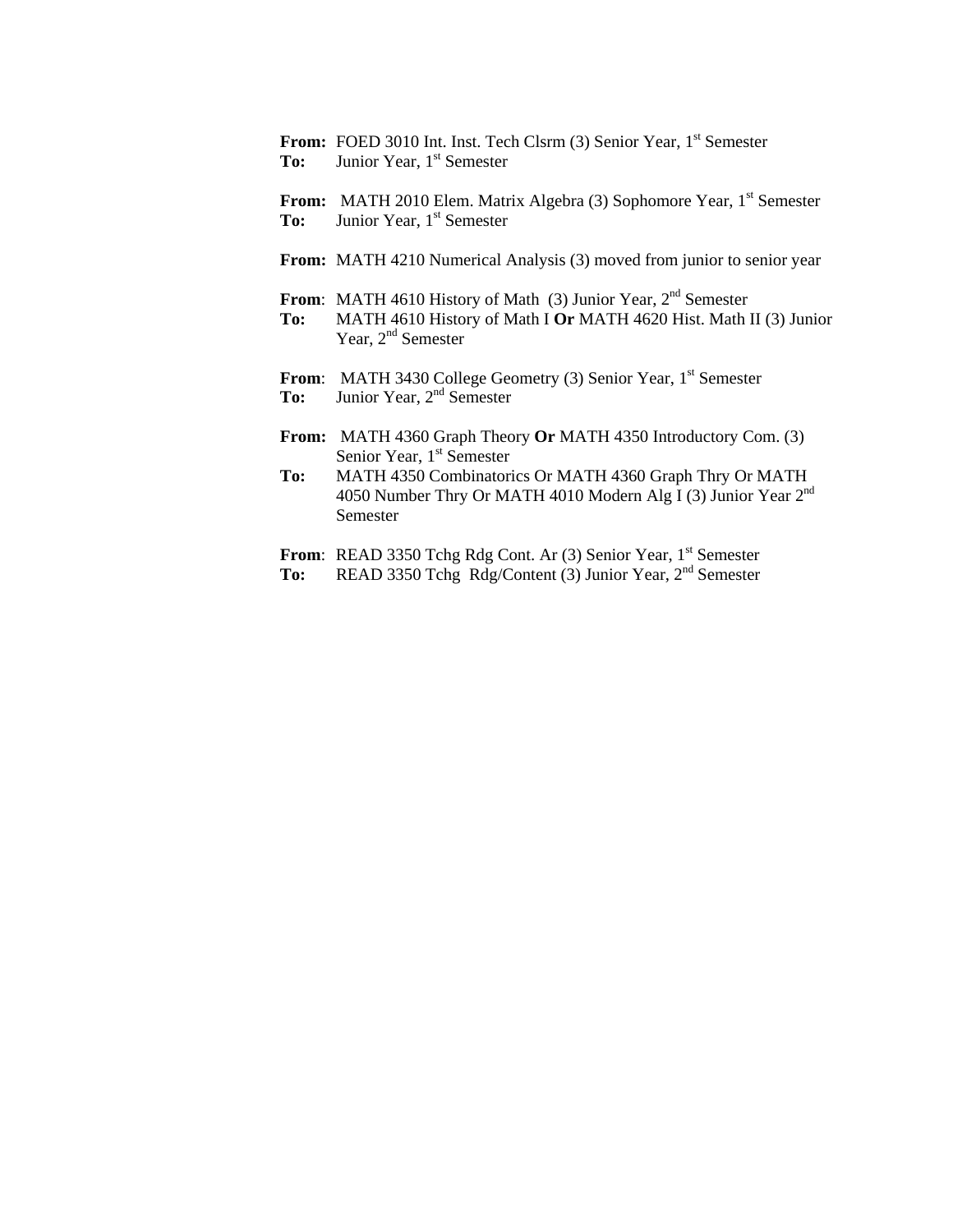## **Secondary Education Mathematics SEED/SEMA**

## **(Leading to a Bachelor of Science Degree in Education with endorsement, Grades 7-12)**

| <b>Freshman Year</b>                   | sem. hrs. |
|----------------------------------------|-----------|
| ENGL 1010<br>Writing I                 | 3         |
| ENGL 1020 Writing II                   | 3         |
| Math 1910 Calculus I                   | 4         |
| Math 1920 Calculus II                  |           |
| Science Sequence (Biol/Chem/Geol/Phys) | 8         |
| ECON 2010 or GEOG 1120 or POLS 1000    |           |
| or PSY 2010 or SOC 1010 or ANTH 1100   |           |
| or AGBE 2010 GEOG 1130                 | 3         |
| <b>PHED Activity</b>                   |           |
| FOED 1820/22 Intro Field Experience    |           |
| FOED 2011 Introduction to Teaching     |           |
| and Technology                         |           |
|                                        |           |

**Total 29** 

| Junior Year                            | sem. hrs.      |
|----------------------------------------|----------------|
| FOED 3010 Integrating Instructional    |                |
| Technology into the classroom          | 3              |
| SEED 4122 Materials and Methods        |                |
| of Teaching Mathematics                | 3              |
| SEED 4422 Teaching Secondary           |                |
| Mathematics using Technology           | 3              |
| READ 3350 Teaching Reading in the      |                |
| <b>Content Areas</b>                   | 3              |
| MATH 1410 or 1420                      | $\overline{3}$ |
| MATH 2010 Elementary Matrix Algebra    | $\mathbf{2}$   |
| <b>MATH 3070 Statistical Methods I</b> | 3              |
| MATH 3400 Introduction Concepts of     |                |
| Mathematics                            | 3              |
| MATH 3430 College Geometry             | 3              |
| <b>MATH 4350 Combinatorics</b>         |                |
| or MATH 4360 Graph Theory              |                |
| or MATH 4050 Number Theory             |                |
| or MATH 4010 Modern Algebra I          | 3              |
| MATH 4610 History of Math I or         |                |
| MATH 4620 History of Math II           | 3              |
|                                        |                |

| <b>Sophomore Year</b>                   | sem. hrs. |
|-----------------------------------------|-----------|
| <b>ENGL 2130 American Literature</b>    | 3         |
| ENGL 2230/2330 or SPAN 2510             |           |
| or SPAN 2550 or HIST 1310               | 3         |
| HIST 2010 American History I            | 3         |
| HIST 2020 American History II           | 3         |
| SPCH 2410 or PC 2500                    | 3         |
| ECON 2010 or GEOG 1120 or POLS 1000     |           |
| or PSY 2010 or SOC 1010 or ANTH 1100    |           |
| or AGBE 2010 GEOG 1130                  | 3         |
| EDPY 2200 Educational Psychology        | 3         |
| ART 1030 Art Appreciation or            |           |
| MUS 1030 Music Appreciation             |           |
| <b>MATH 2110 Calculus III</b>           |           |
| <b>MATH 2120 Differential Equations</b> |           |

## **Total 31**

| <b>Senior Year</b>                | sem. hrs. |
|-----------------------------------|-----------|
| MATH 4210 Numerical Analysis I    |           |
| SEED 4871 Residency I             | 5         |
| SEED 4872 Professional Seminar I  | 5         |
| SEED XXXX Teaching Algebra in     |           |
| Secondary Schools                 | 3         |
| SEED 4881 Residency II            | 10        |
| SEED 4882 Professional Seminar II |           |
|                                   |           |

**Total 28**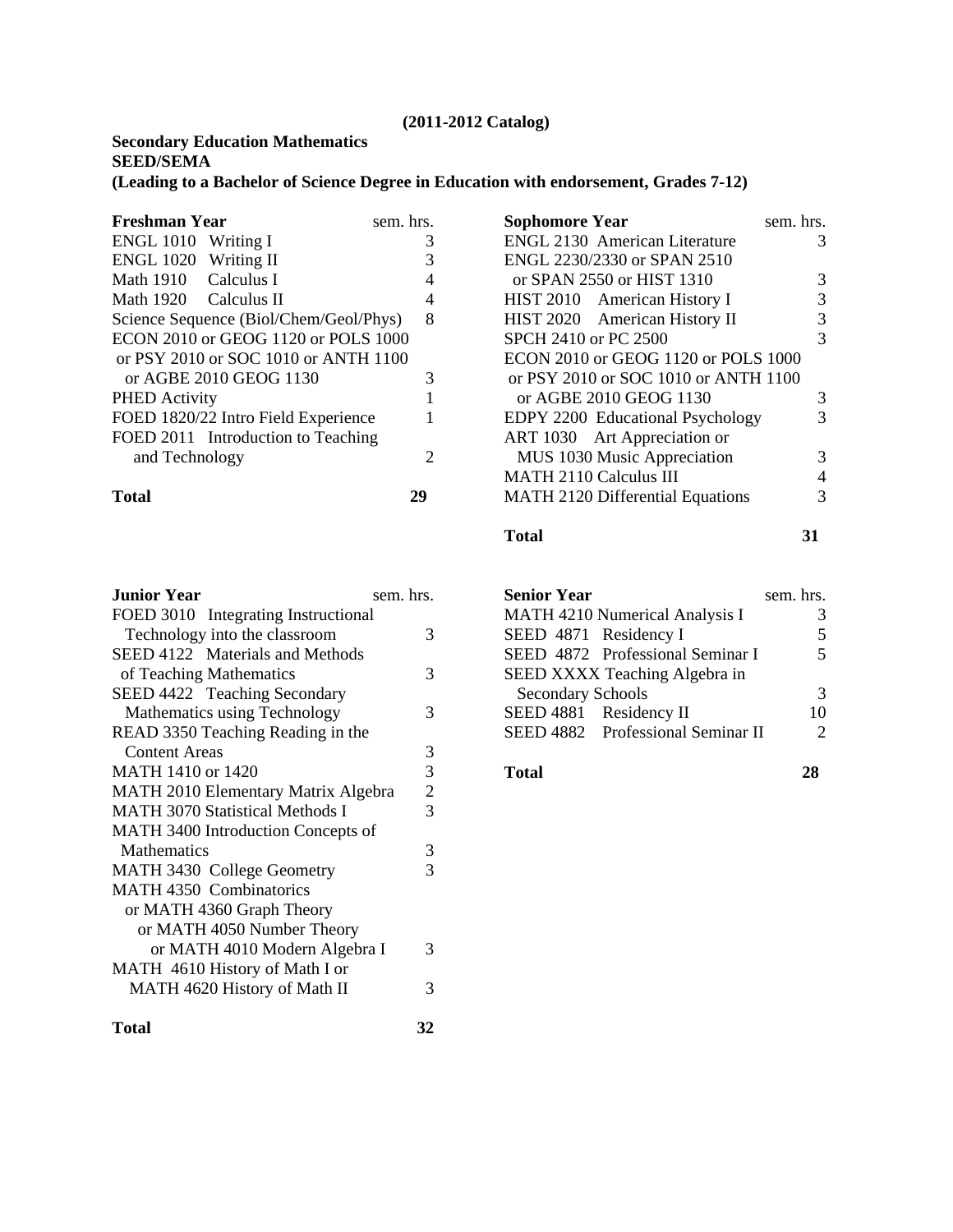**Motion.** Ms. Mannle moved to approve the SEED SEMA changes effective Fall 2011. The motion was seconded by Dr. Jordan and carried.

#### **Approval of Secondary Education English (SEEN)**

Program of Study Secondary Education English

Program additions, deletions, and changes: Additions:

> Sophomore Year 1<sup>st</sup> Semester: ENGL Elective Sophomore Year 2<sup>nd</sup> Semester: ENGL Elective<br>Junior Year 2<sup>nd</sup> Semester: READ 4410 Re. Junior Year 2<sup>nd</sup> Semester: READ 4410 Reading-Writing (2)<br>Senior Year 1<sup>st</sup> Semester SEED 4871 Residency I (5) SEED 4871 Residency I  $(5)$  Co req SEED 4872 Professional Seminar I (5) Senior Year 2<sup>nd</sup> Semester: SEED 4881 Residency II (10) Co Req SEED 4882 Professional Seminar II (2)

#### **Deletions:**

- **EDPY 3300 (3)**
- **EXPW 2430 (2)**
- **CUED 4150 (3)**
- **FOED 3830 (1)**
- **SEED 4870 (5)**
- **SEED 4880 (5)**
- **SEED 4890 (2)**
- **SPED 3000 (3)**
- **READ 4411 (3)**
- **FOED 3820**
- **ESLP 4100**

#### **Changes:**

**From: MATH 1010 or any Gen Ed Math (3)** 

**From: Science Sequence (8) (Biol/Chem/Geol/Phys) To: Science-Any approved Gen Ed. Science Sequence (8)** 

**From: ART 1030, MUS 1030 or THEA 1030 (6)** 

- **To: HUMANITIES: Any two Gen Ed. approved Humanities Courses (6)**
- **From: ECON 2010, GEOG 1120, POLS 1000, PSY 2010, SOC 1010, ANTH 1100 (6)**
- **To: Any approved Gen Ed. Social Behavior Science (6)**
- **From: ENGL 3400, ENGL 3250, ENGL 4411, ENGL 4430, ENGL 4440, or ENGL 4450**
- **To: ENGL 3250 or any upper division English writing course (3)**

From: Move ENGL 3810 British Lit. (3) Sophomore Year, 1<sup>st</sup> Semester

**To: MATH or any approved Gen Ed Math (3)**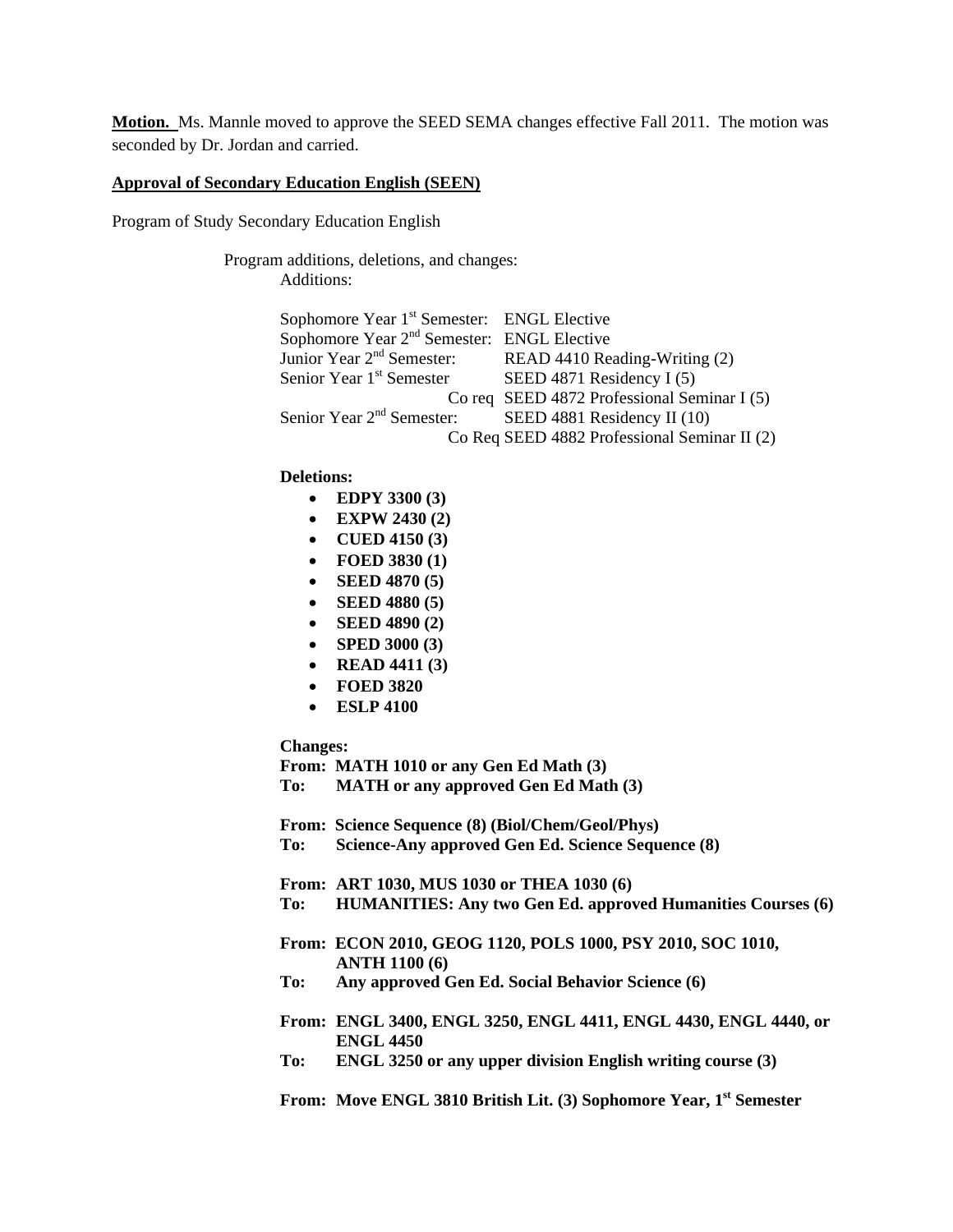**To: Junior Year 1st Semester** 

**From: Move ENGL 3820 British Lit. (3) Sophomore Year, 2nd Semester To: Junior Year, 2nd Semester** 

**From: ENGL 4511, ENGL 4521, ENGL 4531, ENGL 4541, or ENGL 4551 To: Any Upper Division course in Linguistics, Grammar, or History of English Language**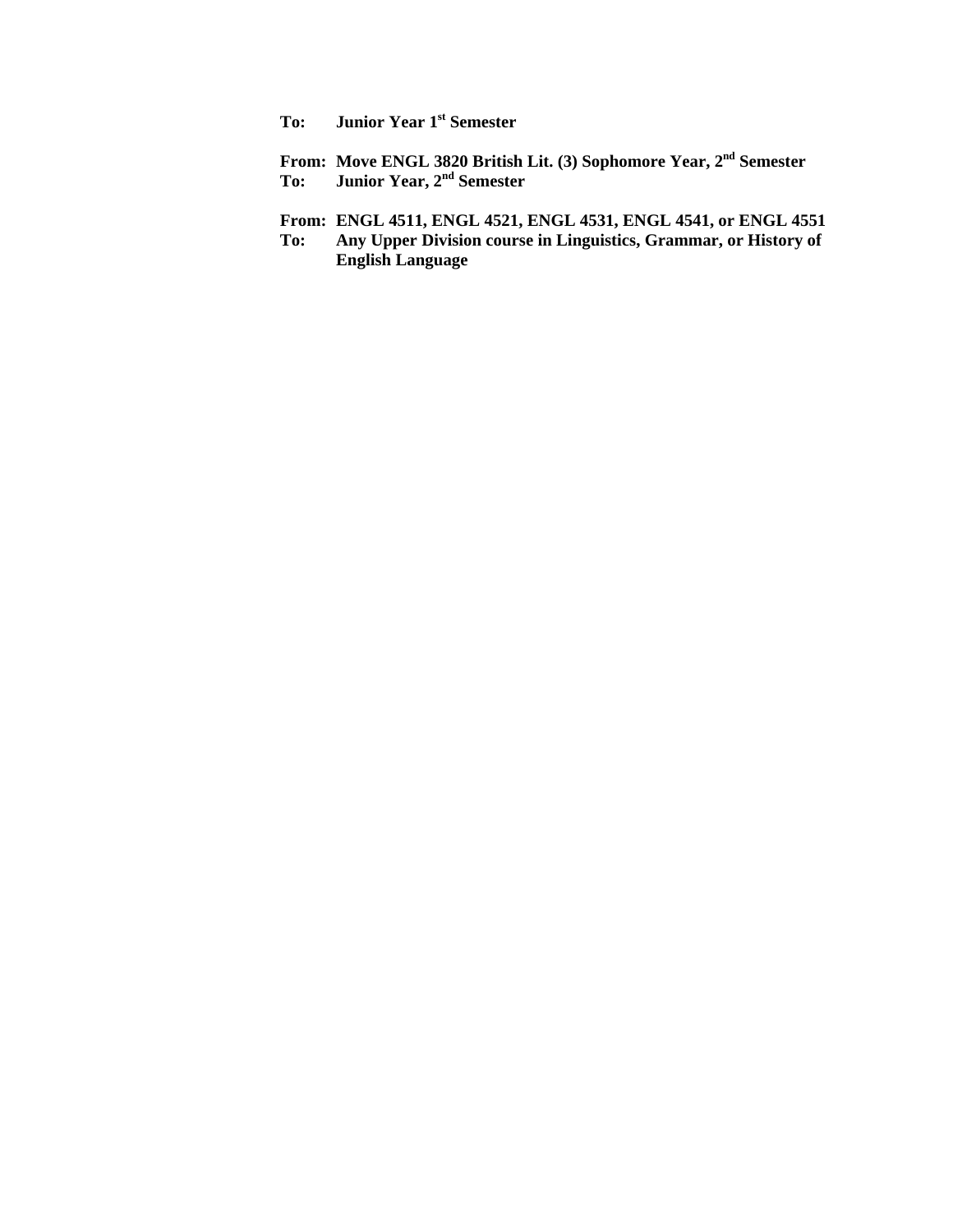## **Secondary Education English SEED/SEEN**

## **(Leading to a Bachelor of Science Degree in Education with endorsement, Grades 7-12)**

| <b>Freshman Year</b>                       | sem. hrs. |
|--------------------------------------------|-----------|
| ENGL 1010 Writing I                        | 3         |
| ENGL 1020 Writing II                       | 3         |
| MATH Any approved Gen Ed Math              | 3         |
| SPCH 2410 Intro to Speech or               |           |
| PC 2500 Communicating in the Professions 3 |           |
| <b>SCIENCE Any approved Gen Ed Science</b> |           |
| Sequence                                   | 8         |
| <b>HUMANITIES</b> Any two Gen Ed           |           |
| <b>Approved Humanities Courses</b>         |           |
| Elective                                   |           |
| FOED 1820 or 1822                          |           |
| Field Experience/Orientation               | 1         |
| FOED 2011 Introduction to Teaching         |           |
| And Technology                             |           |
|                                            |           |

**Total 30** 

| Junior Year<br>sem. hrs.                     |                |
|----------------------------------------------|----------------|
| FOED 3010 Integrating Instructional          |                |
| Technology into the Classroom                | 3              |
| SEED 4120/5120 Materials and Methods of      |                |
| <b>Teaching English</b>                      | 3              |
| READ 3350 Teaching Reading in the            |                |
| Content Areas                                | 3              |
| READ 4411 Reading Writing Connection         | $\overline{2}$ |
| <b>READ 4750 Books and Related Materials</b> |                |
| For Adolescents and Adults                   | 3              |
| ENGL 3250 or any upper division              |                |
| English writing course                       | 3              |
| ENGL 3810 British Lit I                      | 3              |
| ENGL 3820 British Lit II                     | 3              |
| ENGL 3910 American Lit I                     | 3              |
| ENGL 3920 American LIT II                    | 3              |
| ENGL 4121 Shakespeare                        | 3              |
| ENGL 4751 Topics Non-Western Lit             |                |
| OR ENGL 4712 African American Lit            |                |
| OR ENGL 4713 Native American Lit             |                |
| OR ENG 4700 RODP Non-Western Lit             | 3              |
|                                              |                |
| Total                                        | 35             |

| <b>Sophomore Year</b>              | sem. hrs. |
|------------------------------------|-----------|
| ENGL 2230 or 2330 World Literature |           |
| <b>ENGLISH</b> Electives           |           |
| HIST 2010 American History I       | 3         |
| HIST 2020 American History II      | 3         |
| <b>SOCIAL BEHAVIOR SCIENCE</b>     |           |
| Any Gen Ed Approved                |           |
| EDPY 2200 Educational Psychology   | 3         |
| FRENCH/GERMAN/SPANISH 2010, 2020   | 6         |
|                                    |           |

**Total 30** 

**Senior Year** sem. hrs. Upper Division English course in Linguistics, Grammar, or the History of the English Language 3<br>EED 4871 Residency I 5 SEED 4871 Residency I 5<br>SEED 4872 Professional Seminar I 5 SEED 4872 Professional Seminar I SEED 4881 Residency II 10 SEED 4882 Professional Seminar II 2

**Total 25** 

**Motion.** Ms. Mannle moved to approve the SEEN changes effective Fall 2011. The motion was seconded by Dr. Armistead and carried.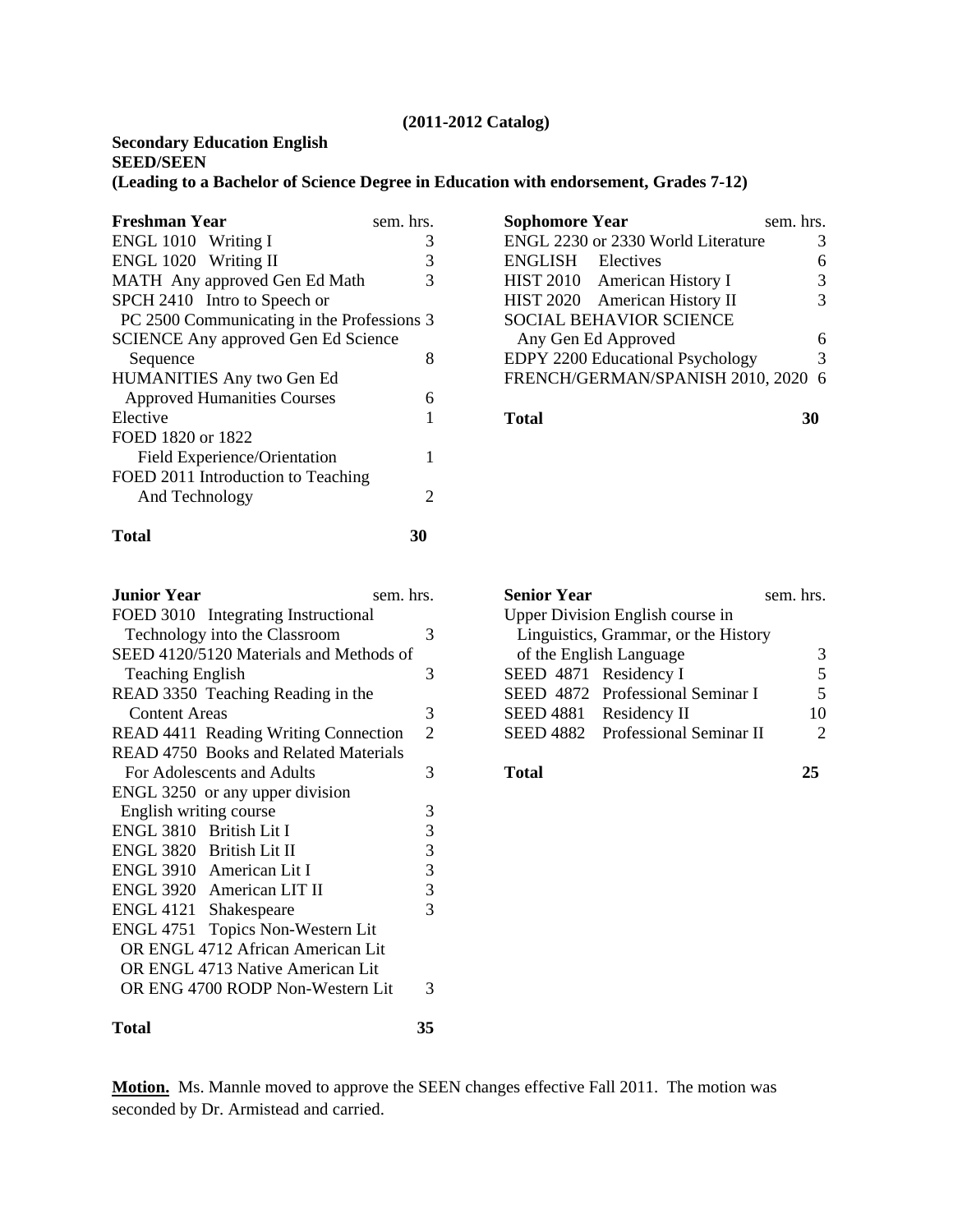#### **Approval of Secondary Education Geography (SEGE)**

Program of Study Secondary Education Geography

Program additions, deletions, and changes: Additions:

| Freshman Year, 2nd Semester: Elective (1) |                                              |
|-------------------------------------------|----------------------------------------------|
| Junior Year, 1 <sup>st</sup> Semester:    | HIST 3410 Intro Hist Method (3)              |
| Senior Year 1 <sup>st</sup> Semester:     | SEED 4871 Residency $I(5)$                   |
|                                           | Co req SEED 4872 Professional Seminar I (5)  |
|                                           | Electives (Major Teaching Field) (5)         |
| Senior Year 2 <sup>nd</sup> Semester:     | SEED 4881 Residency II (10)                  |
|                                           | Co Req SEED 4882 Professional Seminar II (2) |
|                                           |                                              |

#### **NOTE: Wherever "Major Teaching Field" appears throughout all licensure programs, it will be replaced with the appropriate Course designation, i.e., GEOG)**

 **Deletions:** 

- **ART 1030 MUS 1030 (3)**
- **PHED Activity (1)**
- **ECON 2020 (3)**
- **FOED 3830 (1)**
- **GEOG UD Elective (2)**
- **FOED 3820 (1)**
- **EXPW 2430 (2)**
- **SPED 3000 (3)**
- **CUED 4150 (3)**
- **EDPY 3300 (3)**
- **SEED 4870 (5)**
- **SEED 4880 (5)**
- **SEED 4890 (2)**

 **Changes:** 

From: MATH 1010 Intro. Cont. Math (3) Freshman Year, 2<sup>nd</sup> Semester **To:** MATH Approved Gen Ed (3)

From: GEOG 1010 Weather & Climate (3) Sophomore Year, 1<sup>st</sup> Semester To: Junior Year, 2<sup>nd</sup> Semester (3)

**From:** HIST 1110 Or 1120 Wld. Civ. (3) Sophomore Year, 1<sup>st</sup> Semester **To:** HIST 1110 or 1120 World Civ. (3) Sophomore Year, 2<sup>nd</sup> Semester

**From:** SPCH 2410 Intro to Speech Com (3)Sophomore Year, 1<sup>st</sup> Semester **To:** SPCH 2410 Intro to Speech **OR** PC 2500 Communicating in the Professions (3) Sophomore Year, 1<sup>st</sup> Semester

**From:** ANTH 1100 Int. to Anthr. (3) Sophomore Year, 2<sup>nd</sup> Semester To: Sophomore Year, 1<sup>st</sup> Semester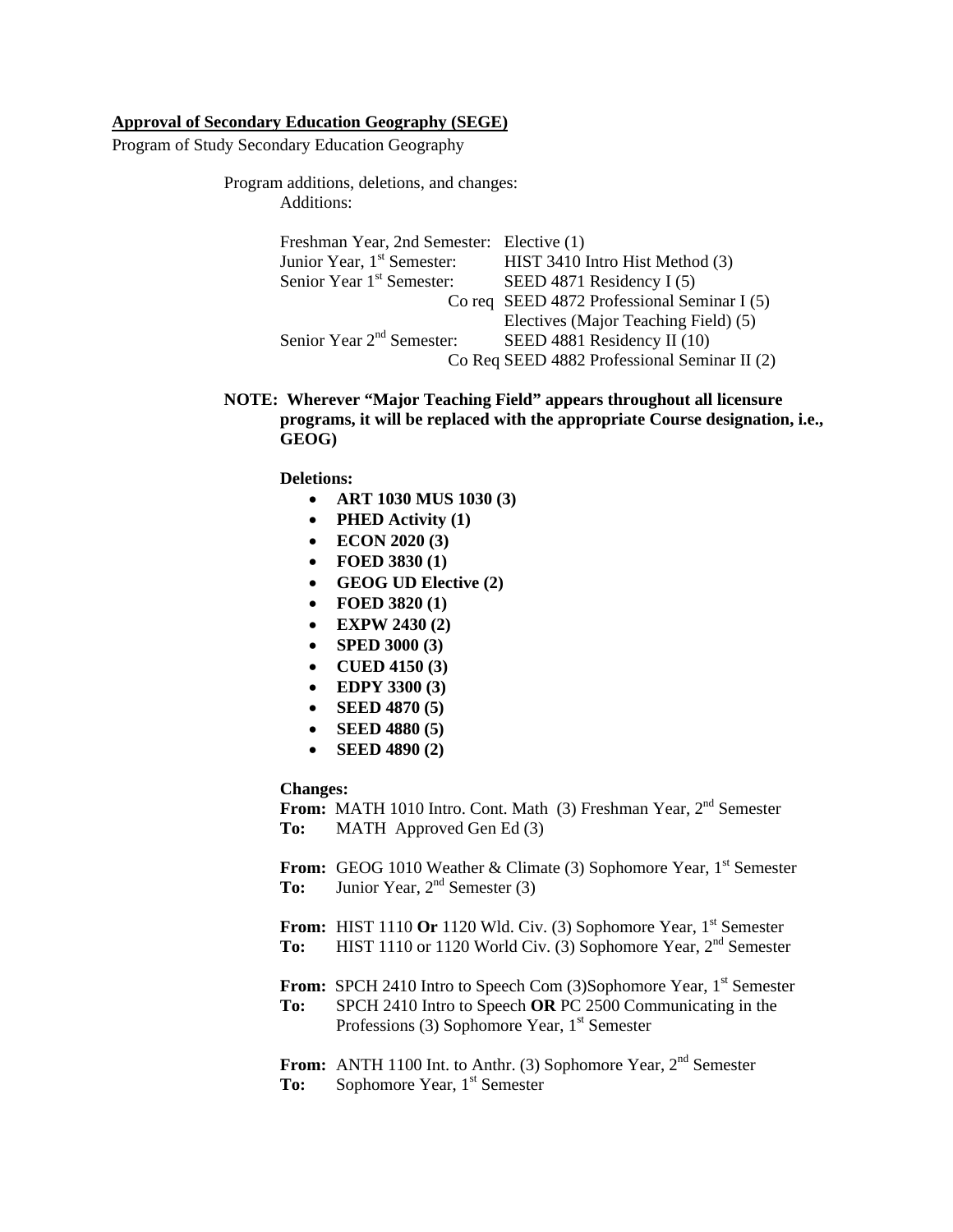From: MATH 1830 Conc. Of Calculus (3) Freshman Year, 2<sup>nd</sup> Semester **To:** Junior Year, 2<sup>nd</sup> Semester (3) From: HIST 1010Surv. Eur. Civil. (3) Junior Year, 1<sup>st</sup> Semester **To:** Sophomore Year, 1<sup>st</sup> Semester (3) **From:** HIST 1020 Survey European Civ (3) Junior Year, 2<sup>nd</sup> Semester To: Sophomore Year, 2<sup>nd</sup> Semester (3) **From:** FOED 3010 Integ. Inst. Tech. (3) Senior Year, 1<sup>st</sup> Semester **To:** Junior Year, 1<sup>st</sup> Semester From: READ 3350 Tch Rdg Cont Area (3) Junior Year, 2<sup>nd</sup> Semester **To:** Junior Year, 1<sup>st</sup> Semester (3) **From:** GEOG 4210 Cartography (3) Junior Year, 2<sup>nd</sup> Semester **To:** Junior Year, 1<sup>st</sup> Semester (3) **From:** HIST 4730 or 4740 or 4750 or 4760 (3) Senior Year, 1<sup>st</sup> Semester To: Junior Year, 2<sup>nd</sup> Semester (3) **From:** SEED 4124 M&M Tchg. S. St. (3) Junior Year, 2<sup>nd</sup> Semester **To:** SEED 4124/**5124** MM Tchg SS (3) Junior Year, 2nd Semester **From:** GEOG 2130 Con. Nat. Res**. Or** GEOG 3010 Geog. Of US (3) Junior Year, 2<sup>nd</sup> Semester **To:** GEOG 2130 Cons. Nat. Res (3) Junior Year, 2nd Semester (**AND)**  GEOG 3010 Geog. Of US (3) Junior Year, 2nd Semester **(Adds 3 Credit Hours)**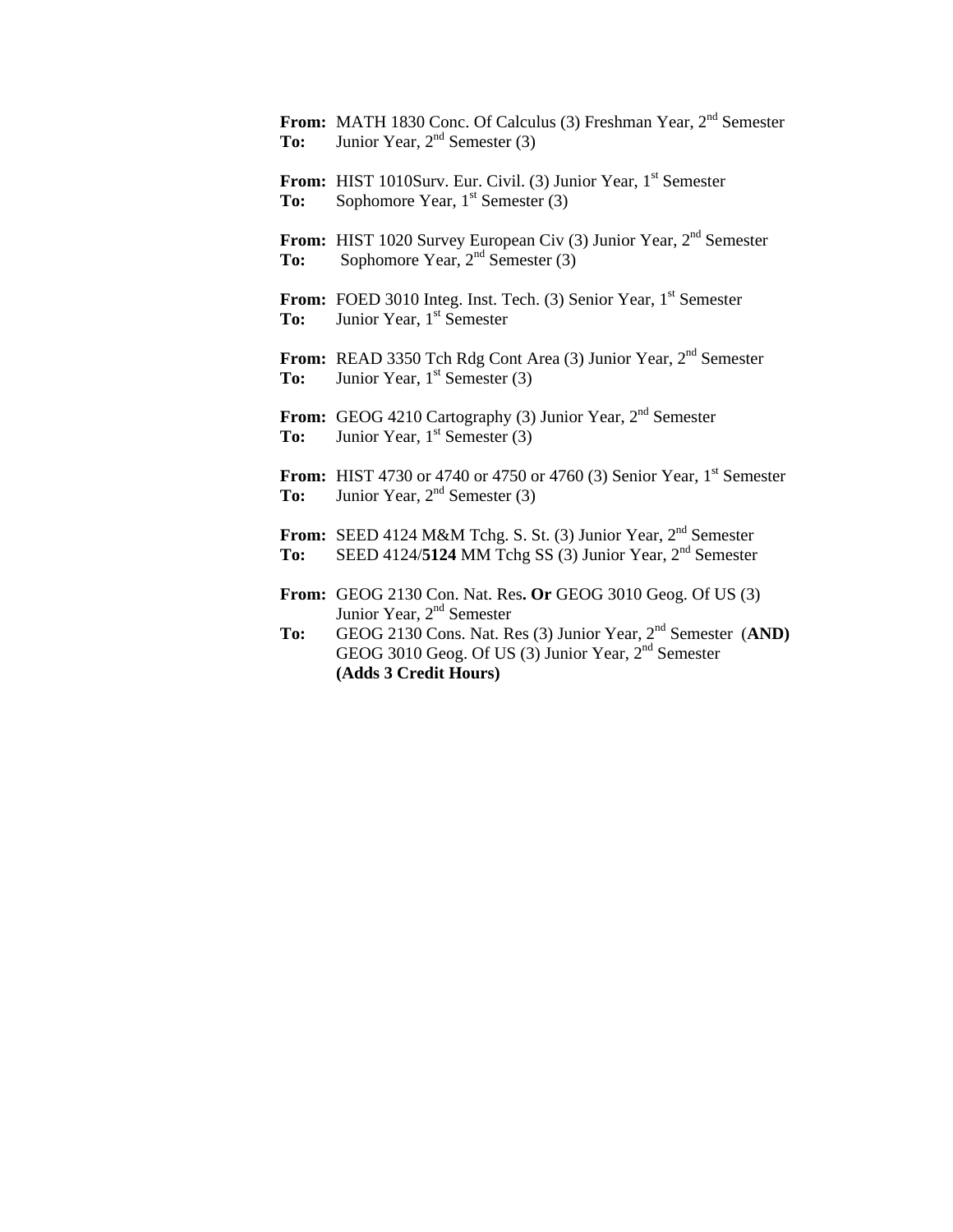#### **(2011-2012 Catalog)**

## **Secondary Education Social Studies –Geography SEED/SEGE**

**(Leading to a Bachelor of Science Degree in Education with endorsement, Grades 7-12)** 

| <b>Freshman Year</b>                  | sem. hrs. |
|---------------------------------------|-----------|
| ENGL 1010 Writing I                   | 3         |
| ENGL 1020 Writing II                  | 3         |
| <b>MATH</b> approved Gen Ed           | 3         |
| Science Sequence: Biol/Chem/Geol/Phys | 8         |
| HIST 2010 American History I          | 3         |
| HIST 2020 American History II         | 3         |
| POLS 1000 American Government         | 3         |
| Elective Any                          |           |
| FOED 1820 or 1822                     |           |
| Field Experience/Orientation          |           |
| FOED 2011 Introduction to Teaching    |           |
| And Technology                        |           |
| Total                                 | 30        |

| <b>Sophomore Year</b>                      | sem. hrs. |
|--------------------------------------------|-----------|
| <b>ENGL 2130</b> American Literature       |           |
| ENGL 2230 or 2330 World Literature         |           |
| SPCH 2410 Intro to Speech or               |           |
| PC 2500 Communicating in the Professions 3 |           |
| EDPY 2200 Educational Psychology           |           |
| ANTH 1100 Intro to Anthropology            |           |
| HIST 1110 or 1120 World Civilizations      | 3         |
| GEOG 1120 Human Geography                  | 3         |
| HIST 1010 Survey European Civilization     | 3         |
| HIST 1020 Survey European Civilization     | 3         |
| PSY 2010 General Psychology                |           |
|                                            |           |

**Total 30**

| <b>Junior Year</b>                        | sem. hrs. |
|-------------------------------------------|-----------|
| FOED 3010 Integrating Instructional       |           |
| Technology into the Classroom             | 3         |
| SEED 4124/5124 Materials and Methods of   |           |
| <b>Teaching Social Studies</b>            | 3         |
| READ 3350 Teaching Reading in the         |           |
| Content Areas                             | 3         |
| HIST 3100 Tennessee Topics                | 3         |
| <b>HIST 3410 Intro Historical Methods</b> | 3         |
| HIST 4730 or 4740 or 4750 or 4760         | 3         |
| GEOG 1010 Weather and Climate             | 3         |
| GEOG 2130 Cons. National Resources        | 3         |
| GEOG 3010 Geography of the US             | 3         |
| GEOG 4210 Cartography                     | 3         |
| GEOG Upper Division Elective              | 3         |
| <b>Total</b>                              | 33        |

| <b>Senior Year</b>    |                                   | sem. hrs.      |
|-----------------------|-----------------------------------|----------------|
| Electives             |                                   |                |
| SEED 4871 Residency I |                                   | 5              |
|                       | SEED 4872 Professional Seminar I  | $\overline{5}$ |
|                       | SEED 4881 Residency II            | 10             |
|                       | SEED 4882 Professional Seminar II |                |
| <b>Total</b>          |                                   |                |

**Motion.** Ms. Mannle moved to approve the SEGE changes effective Fall 2011. The motion was seconded by Dr. Jordan and carried.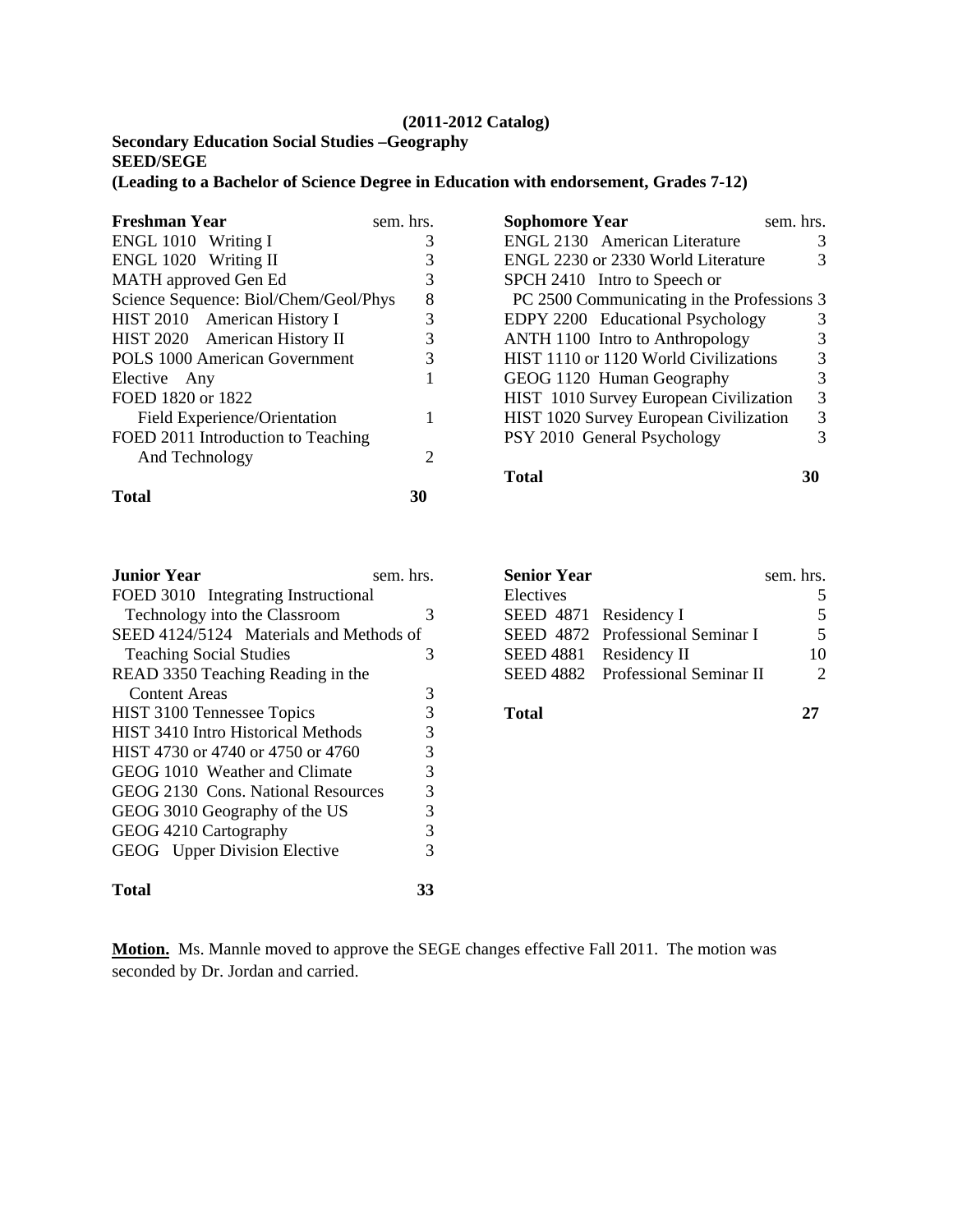#### **Approval of Secondary Education Special Education/Modified (SPED SPEM)**

Program of Study Secondary Education Special Education/Modified

#### **Program additions, deletions, and changes: Additions:**

|                                        | Sophomore Year, 1 <sup>st</sup> Semester: HEC 2200 Dev. Young Child/SPED (3) |
|----------------------------------------|------------------------------------------------------------------------------|
|                                        | ELED 2100 Prob Solv or Math Elect (3)                                        |
| Junior Year, 1 <sup>st</sup> Semester: | READ 3311 Literacy I (7)                                                     |
|                                        | SPED Elective (3)                                                            |
|                                        | (Potential New Course-Combining competencies                                 |
|                                        | of SPED 2010 and SPED 2040)                                                  |
| Junior Year, $2nd$ Semester:           | <b>ART 3200 Art Applications</b>                                             |
|                                        | SPED 4200 Autism Disorders (3)                                               |
|                                        | SPED Elective (5)                                                            |
|                                        | (Potential New Course-Combining competencies of                              |
|                                        | Content/SPED Pedagogy Instructional Methods)                                 |
| Senior Year 1 <sup>st</sup> Semester:  | SPED 4871 Residency $I(5)$                                                   |
|                                        | Co Req SPED 4872 Professional Seminar I (5)                                  |
|                                        | SPED Elective (3)                                                            |
|                                        | (Potential New Course-Combining competencies of                              |
|                                        | SPED 4320 and SPED 3040)                                                     |
| Senior Year 2 <sup>nd</sup> Semester:  | SPED 4881 Residency II (10)                                                  |
|                                        | Co Req SPED 4882 Professional Seminar II (2)                                 |
|                                        |                                                                              |

(Note: Competencies from SPED 4130 will be included in SPED 4872 (5) Professional Seminar I)

#### **Deletions:**

- **PEACT (2)**
- **SPED 2010 (3)**
- **HEC 2060 (2)**
- **SPED 2040 (3)**
- **SPED 3040 (3)**
- **READ 3312 (5)**
- **FOED 3810 (1)**
- **SPED 4000 (3)**
- **SPED 4320 (1)**
- **EXPW 2130 (2)**
- **EXPW 2430 (2)**
- **SPED 4820 (2)**
- **SPED 4130 (3)**
- **Elect. (3)**
- **SPED 4870 (5)**
- **SPED 4880 (5)**
- **SPED 4890 (2)**

#### **Change:**

**From:** PSY 2010 General Psychology (3) Sophomore Year, 1<sup>st</sup> Semester To: GEOG 1120 Human Geography (3) Freshman Year, 2<sup>nd</sup> Semester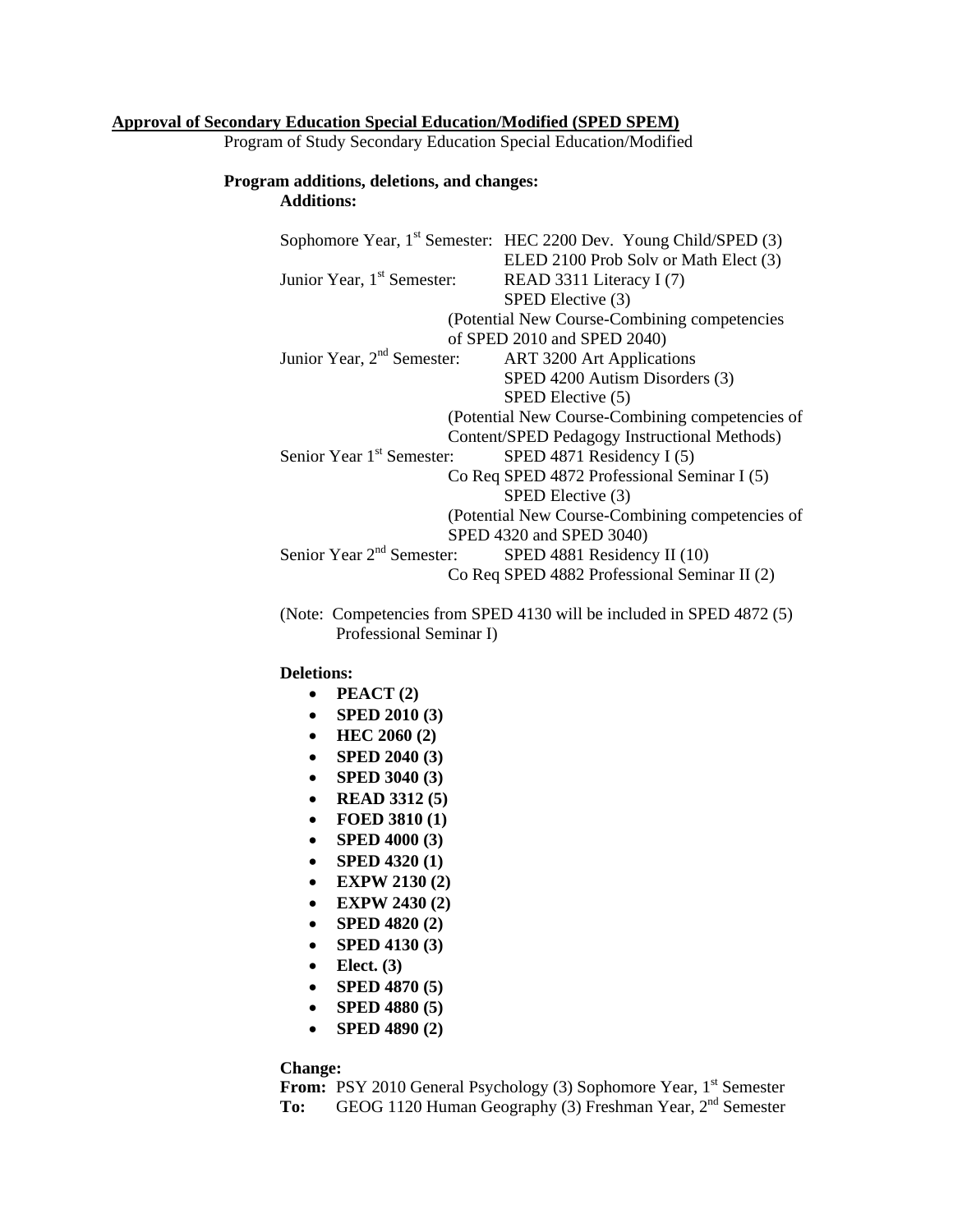**From:** SOC 1010 Intro to Sociology (3) Sophomore Year, 1<sup>st</sup> Semester **To:** Approved GE SBS (3) Sophomore Year, 1<sup>st</sup> Semester

From: MUS 1030 or ACT 1030 (3) Freshman Year, 2<sup>nd</sup> Semester **To:** Approved GE Humanities & FA (3) Sophomore Year,  $2^{nd}$  Semester

## **(2011-2012 Catalog)**

#### **Special Education – Modified SPED/SPEM (Leading to a Bachelor of Science Degree in Education with endorsement, Grades K-12)**

| <b>Freshman Year</b>                | sem. hrs. |
|-------------------------------------|-----------|
| ENGL 1010 Writing I                 |           |
| ENGL 1020 Writing II                | 3         |
| MATH 1410 Survey Elementary Math I  | 3         |
| MATH 1420 Survey Elementary Math II | 3         |
| HIST 2010 American History I        | 3         |
| HIST 2020 American History II       | 3         |
| BIOL 1310 Concepts of Biology       | 3         |
| CHEM 1310 Concepts of Chemistry     | 3         |
| GEOG1120 Human Geography            | 3         |
| FOED 1820 or 1822                   |           |
| Field Experience/Orientation        |           |
| FOED 2011 Introduction to Teaching  |           |
| And Technology                      |           |
|                                     |           |

**Total 30** 

| <b>Junior Year</b><br>sem. hrs.        |                |
|----------------------------------------|----------------|
| FOED 3010 Integrating Instructional    |                |
| Technology into the Classroom          | 3              |
| READ 3311 Literacy I                   |                |
| CFS 3600 School Community Partnerships | $\overline{2}$ |
| SPED 3030 Learning Disabilities        | 3              |
| SPED 3031 Physical Management and      |                |
| Support Services for Orthopedic, Motor |                |
| and Health Impaired                    | 3              |
| SPED 4200 Autism Disorders             | 3              |
| SPED 4030 Applied Behavior Analysis    |                |
| Practicum                              | 3              |
| <b>SPED Electives</b>                  | 8              |
| Art 3200 Art Applications              | 2              |
| MUS 1074 Music for Special Needs       | 1              |
| Total                                  | 35             |

| <b>Sophomore Year</b>                        | sem. hrs. |
|----------------------------------------------|-----------|
| <b>ENGL 2130 American Literature</b>         | 3         |
| ENGL 2230 or 2330 British/World Literature 3 |           |
| GEOL 1310 Concepts of Geology                | 3         |
| PHYS 1310 Concepts of Physics                | 3         |
| ELED 2100 Problem Solving or Math Elect      | 3         |
| <b>EDPY 2200</b> Educational Psychology      | 3         |
| SPCH 2410 Intro to Speech Communication      |           |
| Or PC 2500 Professional Communication        | 3         |
| HEC 2200 Development of the Young            |           |
| Child/SPED                                   | 3         |
| Social/Behavioral Science Any Gen Ed         | 3         |
| Humanities & Fine Arts Any Gen Ed            | 3         |
|                                              |           |

**Total 30**

| <b>Senior Year</b>    |                                   | sem. hrs. |
|-----------------------|-----------------------------------|-----------|
| <b>SPED Electives</b> |                                   |           |
|                       | SPED 4871 Residency I             | $\sim$    |
|                       | SPED 4872 Professional Seminar I  | $\sim$    |
|                       | SPED 4881 Residency II            | 10        |
|                       | SPED 4882 Professional Seminar II |           |
|                       |                                   |           |

**Total 25** 

**Motion.** Ms. Mannle moved to approve the SPED SPEM changes effective Fall 2011. The motion was seconded by Dr. Jordan and carried.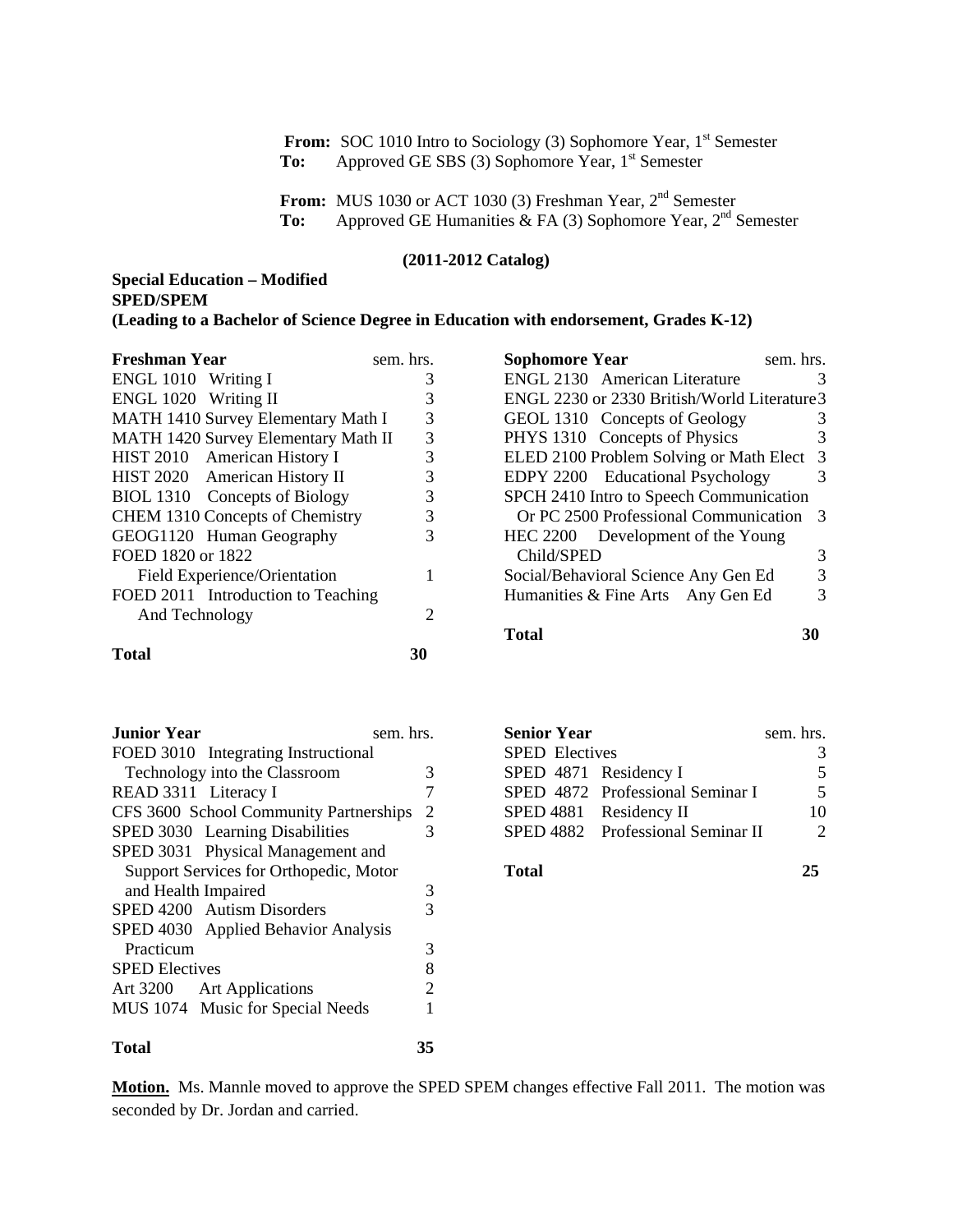## **Approval of Remaining Curricula:**

Multidisciplinary Studies – Elementary Education (MDS MDSE)

## Elementary Education

Program of Study Multidisciplinary Studies – Elementary Education

Program additions, deletions, and changes:

| Additions:        |                                          |                                                                                         |
|-------------------|------------------------------------------|-----------------------------------------------------------------------------------------|
|                   | Junior Year, 2 <sup>nd</sup> Semester:   | ELED 3152 Tchg Math* (New Course) (3)                                                   |
|                   | Junior Year, 2 <sup>nd</sup> Semester:   | ELED 3151 Tchg of LA/Writing*(New                                                       |
|                   |                                          | Course)(2)                                                                              |
|                   | Senior Year 1 <sup>st</sup> Semester:    | ELED 4871 Residency I (5)                                                               |
|                   |                                          | Co Req ELED 4872 Professional Seminar I (5)                                             |
|                   | Senior Year 2 <sup>nd</sup> Semester:    | ELED 4881 Residency II (10)                                                             |
|                   |                                          | Co Req ELED 4882 Professional Seminar II (2)                                            |
| <b>Deletions:</b> |                                          | Professional Ed Elective (3)                                                            |
| $\bullet$         | <b>FOED 3810 (2)</b>                     |                                                                                         |
| $\bullet$         | <b>CUED 4150 (3)</b>                     |                                                                                         |
| $\bullet$         | <b>ELED 3150 (2)</b>                     |                                                                                         |
| $\bullet$         | <b>FOED 3800 (2)</b>                     |                                                                                         |
| $\bullet$         | <b>EXPW 3510(3)</b>                      |                                                                                         |
| $\bullet$         | <b>SPED 3000 (3)</b>                     |                                                                                         |
| $\bullet$         | <b>EDPY 3300 (3)</b>                     |                                                                                         |
| $\bullet$         | <b>ELED 4870 (5)</b>                     |                                                                                         |
| $\bullet$         | <b>ELED 4880 (5)</b>                     |                                                                                         |
| $\bullet$         | <b>ELED 4890 (2)</b>                     |                                                                                         |
|                   |                                          |                                                                                         |
| <b>Changes:</b>   |                                          |                                                                                         |
|                   |                                          | From: GEOL1310 Concepts of Geol. (3) Sophomore Year, 2 <sup>nd</sup> Semester           |
| To:               |                                          | GEOL 1310 Concepts (3) Sophomore Year, 1 <sup>st</sup> Semester                         |
|                   |                                          | From: SOC 1010 Intro to Soc Or ANTH 1100 (3) Sophomore Year, 1st                        |
|                   | Semester                                 |                                                                                         |
| To:               |                                          | Social/Beh. Science GE (3) Sophomore Year, 1 <sup>st</sup> Semester                     |
|                   |                                          |                                                                                         |
|                   |                                          | From: ART 1030 Art Appreciation Or MUS 1030 Music Appreciation (3)                      |
|                   | Sophomore Year, 2 <sup>nd</sup> Semester |                                                                                         |
| To:               |                                          | Humanities & FA GE (3) Sophomore Year, 2 <sup>nd</sup> Semester                         |
|                   |                                          |                                                                                         |
|                   |                                          | <b>From:</b> PHYS 1310 Concepts of Physics (3) Sophomore Year, 1 <sup>st</sup> Semester |
| To:               |                                          | PHYS 1310 Concepts (3) Sophomore Year, 2 <sup>nd</sup> Semester (3)                     |
|                   |                                          | From: CFS 3600 Fam/Comm/Prof Part. (2) Senior Year, 1st Semester                        |
| To:               |                                          | CFS 3600 School Comm Part. (2) Junior Year, 2 <sup>nd</sup> Semester                    |
|                   |                                          |                                                                                         |
|                   |                                          | From: ECSP 4100 Dev. App. Pract. K-4 (3) Senior Year, 1 <sup>st</sup> Semester          |
|                   |                                          |                                                                                         |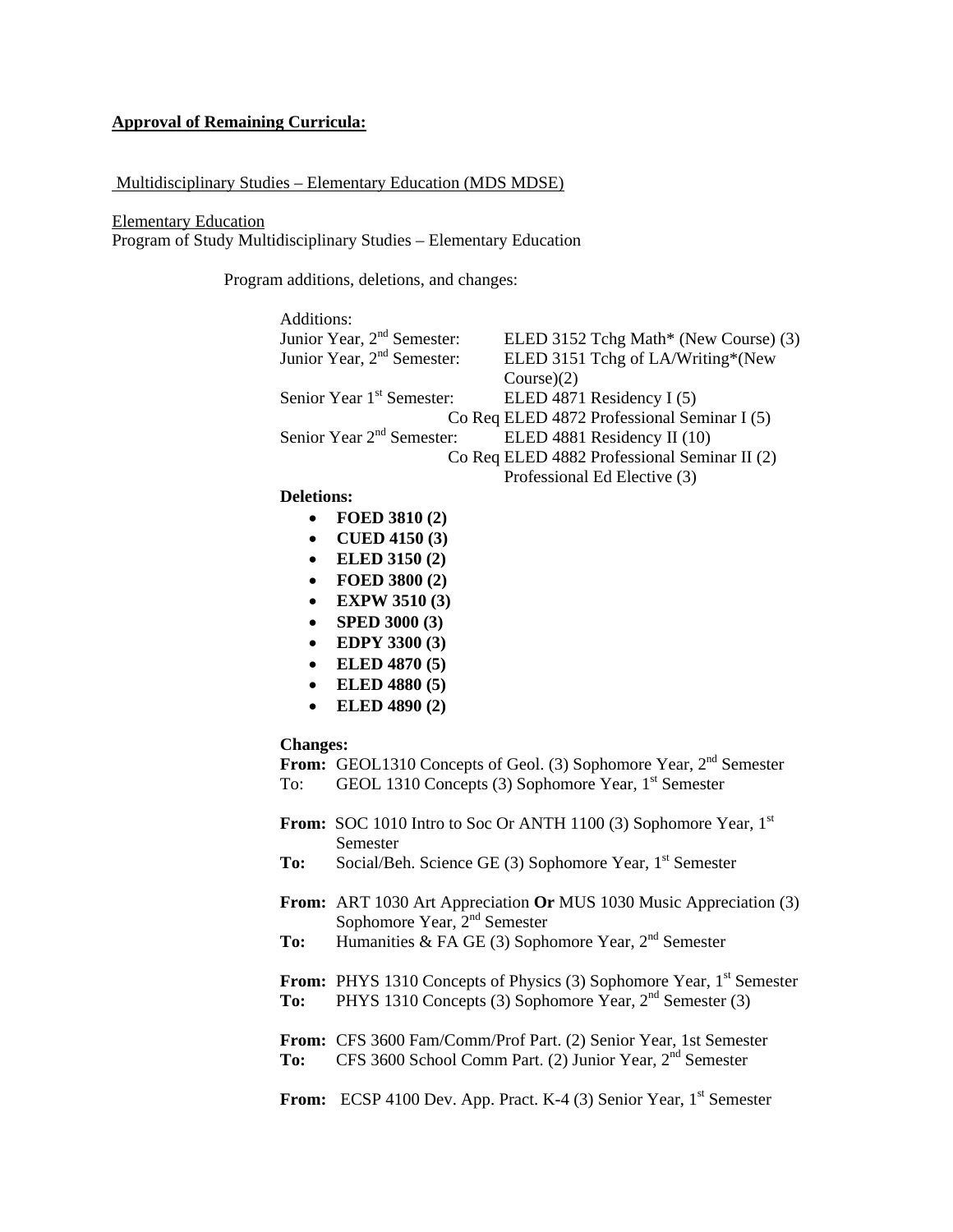To: ECSP 4100 Dev. App. Pract (3) Junior Year, 1<sup>st</sup> Semester

From: MUS 3530 Music Applications (3) Senior Year, 1<sup>st</sup> Semester To: MUS 3530 Music Applications (3) Junior Year, 2<sup>nd</sup> Semester

From: ART 3200 Art Applications (2) Senior Year, 1<sup>st</sup> Semester To: ART 3200 Art Applications (2) Junior Year, 2<sup>nd</sup> Semester

**From:** ESLP 4100 M&M for P-12 (3) Junior Year, 1<sup>st</sup> Semester To: ESLP 4100 M/M or TEAE 4020 (3) Junior Year, 1<sup>st</sup> Semester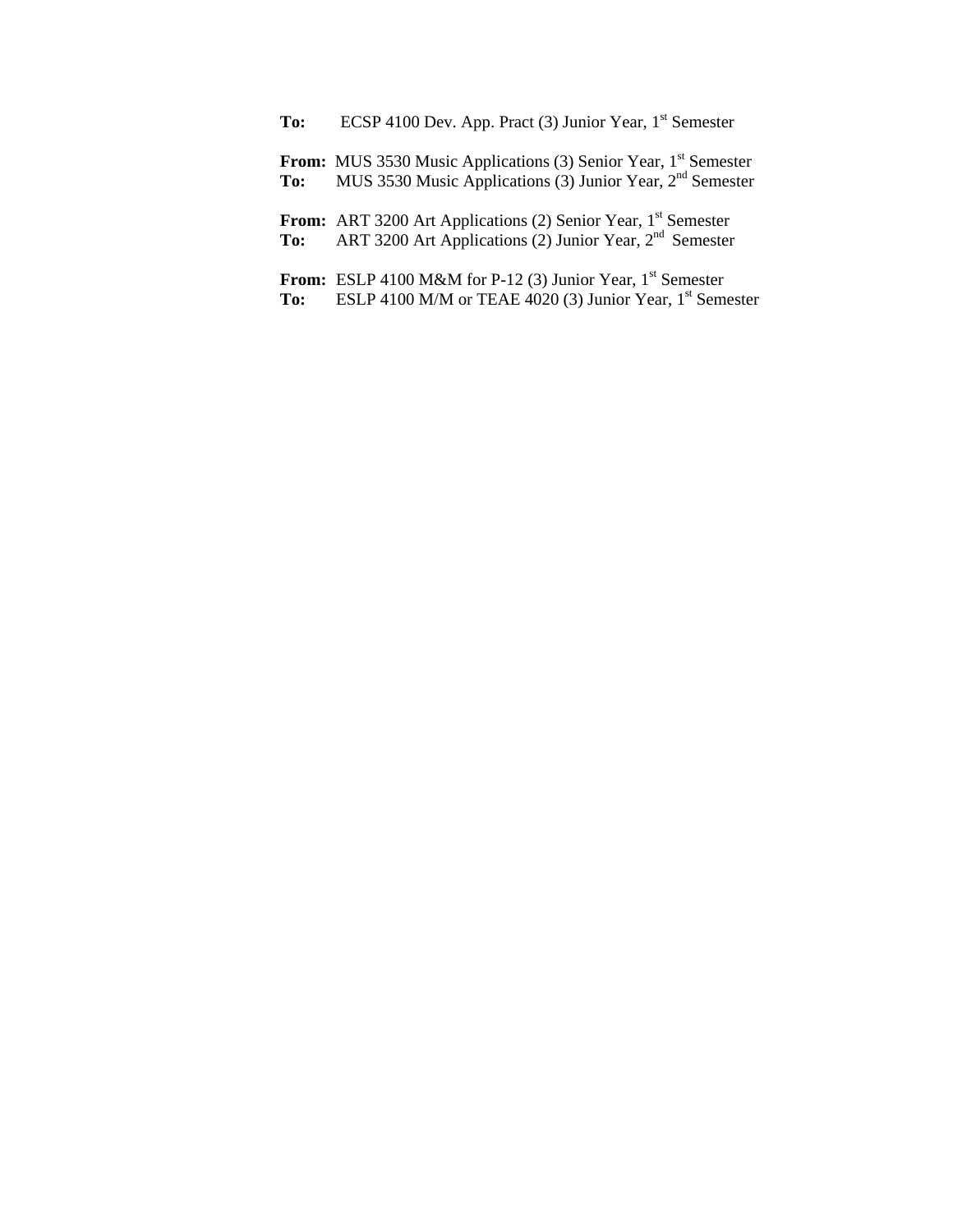## **(2011-2012 Catalog)**

## **Multi-Disciplinary Studies –Elementary Education MDS/MDSE**

**(Leading to a Bachelor of Science Degree in Education with endorsement, Grades K-6)** 

| <b>Freshman Year</b>                | sem. hrs. |
|-------------------------------------|-----------|
| ENGL 1010 Writing I                 |           |
| ENGL 1020 Writing II                | 3         |
| MATH 1410 Survey Elementary Math I  | 3         |
| MATH 1420 Survey Elementary Math II | 3         |
| BIOL 1310 Concepts of Biology       | 3         |
| CHEM 1310 Concepts of Chemistry     | 3         |
| GEOG 1120 Human Geography           | 3         |
| HIST 2010 American History I        | 3         |
| HIST 2020 American History II       | 3         |
| FOED 1820 or 1822                   |           |
| Field Experience/Orientation        |           |
| FOED 2011 Introduction to Teaching  |           |
| And Technology                      |           |
|                                     |           |

| <b>Sophomore Year</b>                      | sem. hrs. |
|--------------------------------------------|-----------|
| <b>ENGL 2130</b> American Literature       |           |
| ENGL 2230 or 2330 World Literature         |           |
| SPCH 2410 Intro to Speech or               |           |
| PC 2500 Communicating in the Professions 3 |           |
| EDPY 2200 Educational Psychology           |           |
| GEOL 1310 Concepts of Geology              | 3         |
| PHYS 1310 Concepts of Physics              | 3         |
| HEC 2200 Development Young Child/SPED 3    |           |
| Humanities & Fine Arts any Gen Ed App.     | 3         |
| Social/Behavioral Science any Gen Ed App.  | 3         |
| ELED 2100 Problem Solving or Math elec.    | 3         |
|                                            |           |

**Total 30**

## **Total 30**

| <b>Junior Year</b>                           | sem. hrs.             |
|----------------------------------------------|-----------------------|
| FOED 3010 Integrating Instructional          |                       |
| Technology into the Classroom                | 3                     |
| READ 3311 Literacy I                         |                       |
| CUED 4850 Special Topics in Content          | 3                     |
| <b>ESLP 4100 Materials/Methods ESL</b>       | 3                     |
| CFS 3600 School Community Partnerships       | 2                     |
| ECSP 4100 Dev. Appropriate Practice          | 3                     |
| <b>ART 3200 Art Applications</b>             | $\mathcal{D}_{\cdot}$ |
| MUS 3530 Music Applications                  | 3                     |
| ELED 3140 Teaching Social Studies            | $\mathcal{L}$         |
| ELED 3151 Teaching of Lang/Writing           | 2                     |
| ELED 3152 Teaching Math                      | 3                     |
| <b>ELED 4140 Science Elementary Teachers</b> | 2                     |
|                                              |                       |

Electives 3<br>ELED 4871 Residency I 5 ELED 4871 Residency I 5<br>ELED 4872 Professional Seminar I 5 ELED 4872 Professional Seminar I ELED 4881 Residency II 10 ELED 4882 Professional Seminar II 2 **Total 25** 

**Senior Year** sem. hrs.

## **Total 35**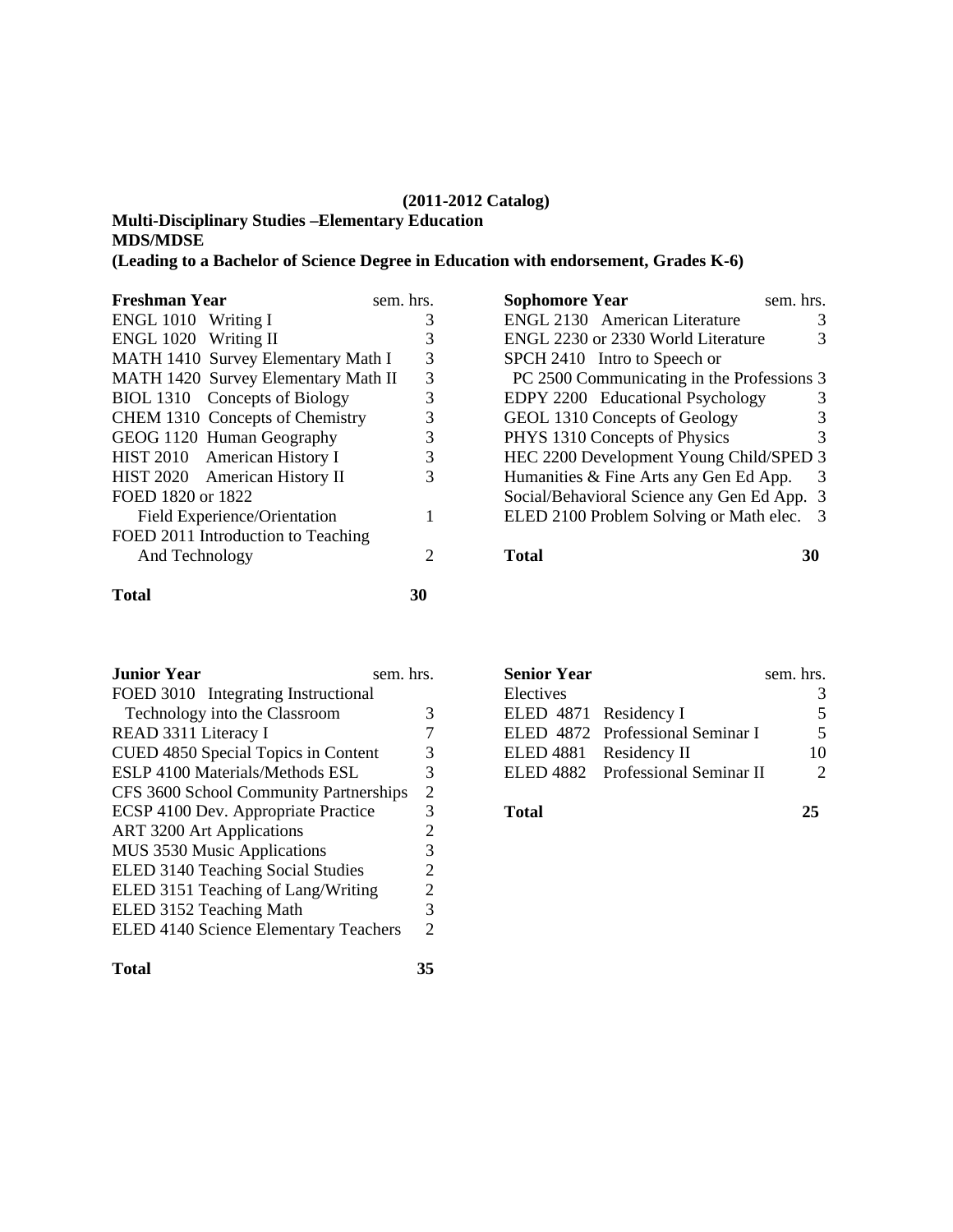#### Multidisciplinary Studies – ESL

Program of Study Multidisciplinary Studies - ESL

| Program additions, deletions, and changes:<br>Additions: |                                        |                                                                                                                                                    |
|----------------------------------------------------------|----------------------------------------|----------------------------------------------------------------------------------------------------------------------------------------------------|
|                                                          |                                        | Freshman Year, 2nd Semester: Approved Gen Ed SBS (3)                                                                                               |
|                                                          |                                        | Sophomore Year, 1 <sup>st</sup> Semester: Elective In Major Teaching Field (1)<br>ELED 2100 Prob Solv or Math Elect (3)<br>Approved Gen Ed SBS (3) |
|                                                          |                                        | Sophomore Year, $2^{nd}$ Semester: Humanities & FA GE (3)                                                                                          |
|                                                          | Junior Year, 1 <sup>st</sup> Semester: | Elective In Major Teaching Field (2)                                                                                                               |
|                                                          | Senior Year 1 <sup>st</sup> Semester:  | ELED 4871 Residency I (5)                                                                                                                          |
|                                                          |                                        | Co Req ELED 4872 Professional Seminar I (5)                                                                                                        |
|                                                          |                                        |                                                                                                                                                    |

Senior Year 2<sup>nd</sup> Semester: ELED 4881 Residency II (10) Co Req ELED 4882 Professional Seminar II (2)

## **Deletions:**

- **PE Activity (1)**
- **PSY 2010 (3)**
- **CHEM 1310 Or Elective (3)**
- **SOC 1010 Or ANTH 1100 (3)**
- **ART 1030 Or MUS 1030 (3)**
- **PHYS 1310 Or Elective (3)**
- **FOED 3810 (2)**
- **SPED 3000 (3)**
- **EDPY 3300 (3)**
- **SPED 4000 (3)**
- **ELED 4870 (5)**
- **ELED 4880 (5)**
- **ELED 4890 (2)**

#### **Changes:**

- **From:** BIOL Concepts Biol/Env Or Science Sequence (3-4) Freshman Year, 1<sup>st</sup> Semester
- **To:** Approved Gen Ed Natural Science Sequence (4) Freshman Year, 1<sup>st</sup> Semester **(Adds 1 Credit Hour)**

**From:** HIST 2010 American History I (3) Sophomore Year, 1<sup>st</sup> Semester **To:** Freshman Year, 1<sup>st</sup> Semester (3)

- **From:** GEOL 1310 Concepts of Geol. **Or** Science Sequence **(3-4)** Freshman Year, 2<sup>nd</sup> Semester
- **To:** Approved Gen Ed Natural Science Sequence (4) Freshman Year, 2nd Semester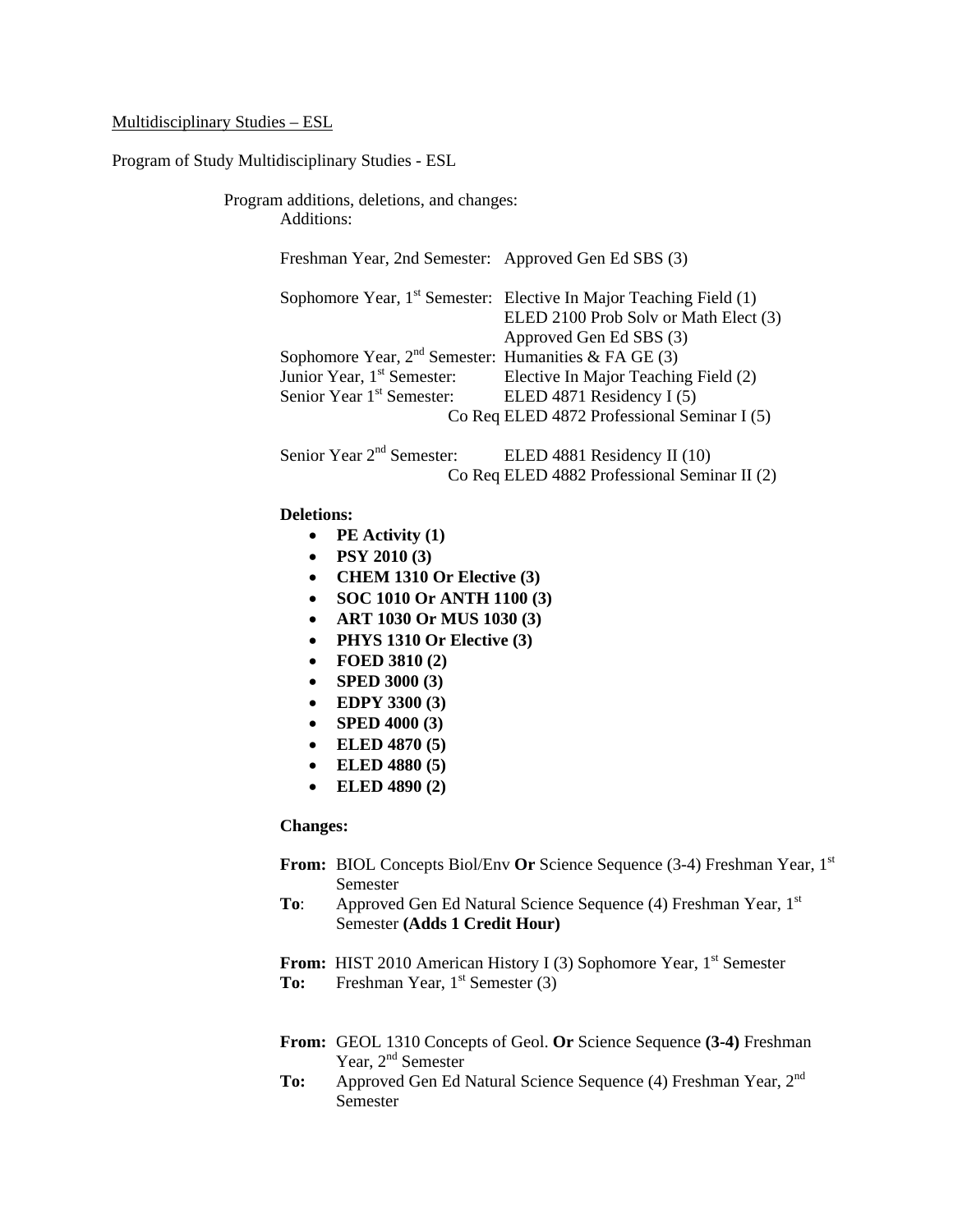**From:** HIST 2020 American History II (3) Sophomore Year, 2<sup>nd</sup> Semester To: Freshman Year, 2<sup>nd</sup> Semester (3) **From:** FREN/GERM/SPAN 2010 (3) Freshman Year, 1st Semester **To:** Sophomore Year, 1<sup>st</sup> Semester From: FREN/GERM/SPAN 2020 (3) Freshman Year, 2<sup>nd</sup> Semester To: Sophomore Year, 2<sup>nd</sup> Semester (3) **From:** SPCH 2410 Or PC 2500 (3) Sophomore Year, 1<sup>st</sup> Semester **To:** SPCH 2410 Intro to Speech Comm. Or PC 2500 Communicating in the Prof (3) Sophomore Year, 2<sup>nd</sup> Semester From: LING/ENG 4511 Int. Desc. Ling (3) Junior Year, 2<sup>nd</sup> Semester To: LING/ENG 4511 Intro to Desc Ling or TEAE 4500 (3) Junior Year, 1<sup>st</sup> Semester **From:** ESLP 4100 M&M for P-12 (3) Junior Year, 1<sup>st</sup> Semester To: ESLP 4100 M/M or TEAE 4020 (3) Junior Year, 1<sup>st</sup> Semester **From:** FOED 3010 Integ. Instr. Tech. (3) Junior Year, 2<sup>nd</sup> Semester **To:** Junior Year, 1<sup>st</sup> Semester (3) **From:** ESLP 4200 ESL Assess Rd/Wrt. (3) Junior Year, 2<sup>nd</sup> Semester **To:** ESLP 4200 Assess if R/W or TEAE 4437 (3) Junior Year, 2<sup>nd</sup> Semester From: ESLP 4300 ESL Field Exp. (3) Senior Year, 1<sup>st</sup> Semester To: Junior Year, 2<sup>nd</sup> Semester (3) **From:** SPAN/GERM/FREN 3550 Or 3510 Or 3520 (3) Junior Year, 1st Semester **To:** FREN/GERM/SPAN 3510/3520 or 3550 Countries & People (2\*-3) Junior Year, 2<sup>nd</sup> Semester **From:** ENGL 4531 Grammar/Lang. (3) Senior Year, 1<sup>st</sup> Semester **To:** ENGL 4531 Gram/Lang or TEAE 4501 (3) Junior Year, 2<sup>nd</sup> Semester **From:** Elective (2) Junior Year, 2<sup>nd</sup> Semester **To:** Electives (2-3\*) (\*must complete 3 hrs electives to meet 120 minimum

hours for degree) Junior Year, 2<sup>nd</sup> Semester **(Adds 1 Credit Hour)**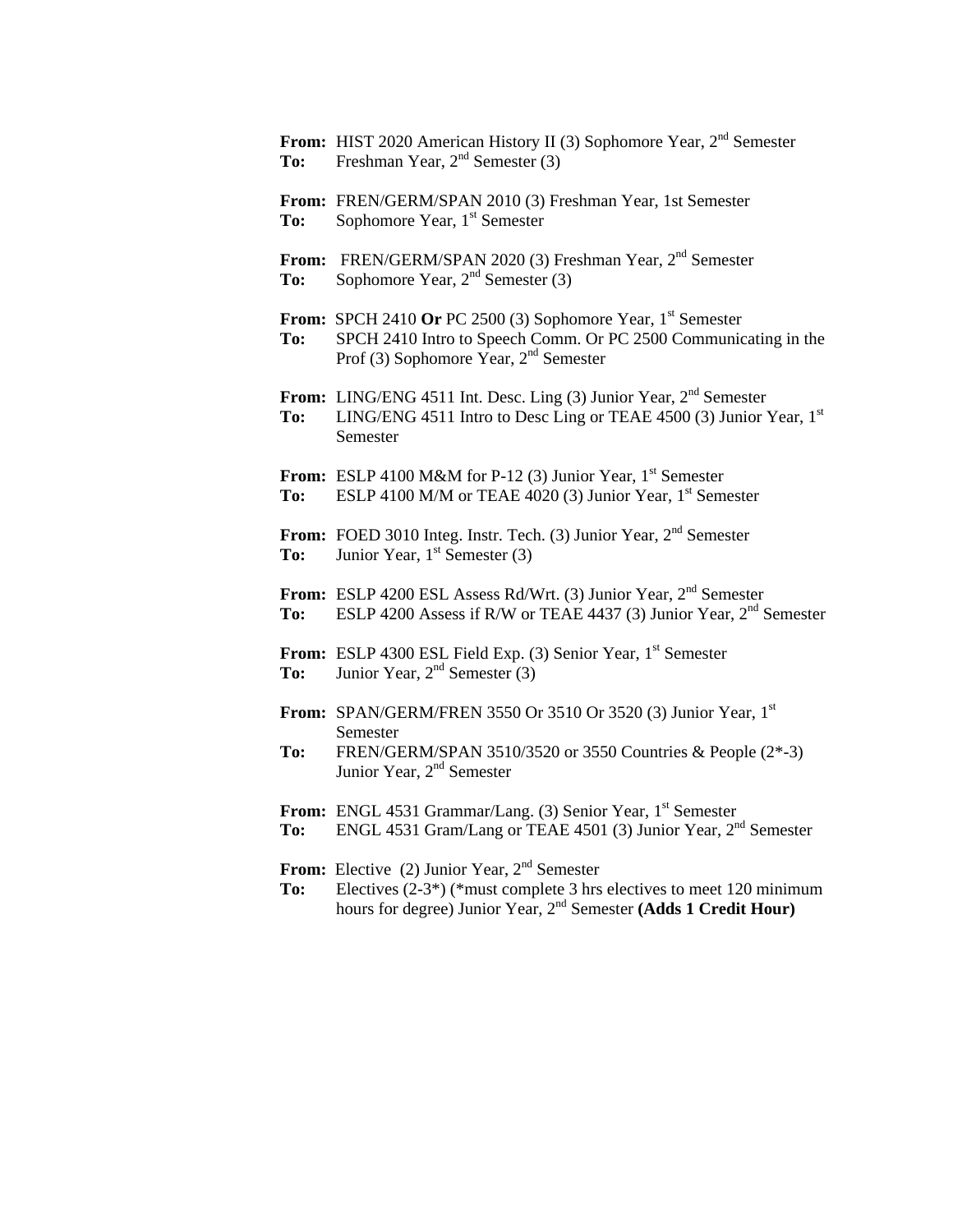## **(2011-2012 Catalog)**

**Multi-Disciplinary Studies –English As A Second Language MDS/MDS.ESL** 

**(Leading to a Bachelor of Science Degree in Education with endorsement, Grades PreK-12)** 

| <b>Freshman Year</b>                      | sem. hrs. |
|-------------------------------------------|-----------|
| ENGL 1010 Writing I                       |           |
| ENGL 1020 Writing II                      | 3         |
| MATH 1410 Survey Elementary Math I        | 3         |
| MATH 1420 Survey Elementary Math II       | 3         |
| Natural Science Sequence Gen Ed Approved  | 8         |
| HIST 2010 American History I              | 3         |
| HIST 2020 American History II             | 3         |
| Social/Behavioral Science any Gen Ed App. | -3        |
| FOED 1820 or 1822                         |           |
| Field Experience/Orientation              |           |
| FOED 2011 Introduction to Teaching        |           |
| And Technology                            |           |
|                                           |           |

**Total 32** 

ENGL 2230 or 2330 World Literature 3 SPCH 2410 Intro to Speech or PC 2500 Communicating in the Professions 3 EDPY 2200 Educational Psychology 3 Social/Behavioral Science any Gen Ed App. 3 Humanities & Fine Arts any Gen Ed App. 3 ELED 2100 Problem Solving or Math elec. 3 FREN/GERM/SPAN 2010 6 Elective Any 1 **Total 28**

**Sophomore Year** sem. hrs. ENGL 2130 American Literature 3

| <b>Junior Year</b><br>sem. hrs.            |         |
|--------------------------------------------|---------|
| FOED 3010 Integrating Instructional        |         |
| Technology into the Classroom              | 3       |
| READ 3311 Literacy I                       |         |
| READ 3350 Teaching Reading in the          |         |
| <b>Content Areas</b>                       | 3       |
| ESLP 4100 Materials/Methods ESL            |         |
| Or TEAE 4020                               | 3       |
| ESLP 4200 Assessment of Reading/Writing    |         |
| Or TEAE 4437                               | 3       |
| ESLP 4300 Field Experience                 | 3       |
| LING 4511 Intro to Descriptive             |         |
| Linguistics or TEAE 4500                   | 3       |
| LING 4531 Grammar and                      |         |
| Language or TEAE 4501                      | 3       |
| FREN/GERM/SPAN 3510/3520                   |         |
| Or 3550 Countries & People                 | $2 - 3$ |
| Electives (must complete 3 hours electives |         |
| to meet 120 minimum hours for degree)      | 4-5     |

| <b>Senior Year</b>     |                                   | sem. hrs.                |
|------------------------|-----------------------------------|--------------------------|
| Electives              |                                   |                          |
| ELED 4871 Residency I  |                                   | 5                        |
|                        | ELED 4872 Professional Seminar I  | $\overline{\phantom{1}}$ |
| ELED 4881 Residency II |                                   | 10                       |
|                        | ELED 4882 Professional Seminar II |                          |
| <b>Total</b>           |                                   | つら                       |

**Total 35**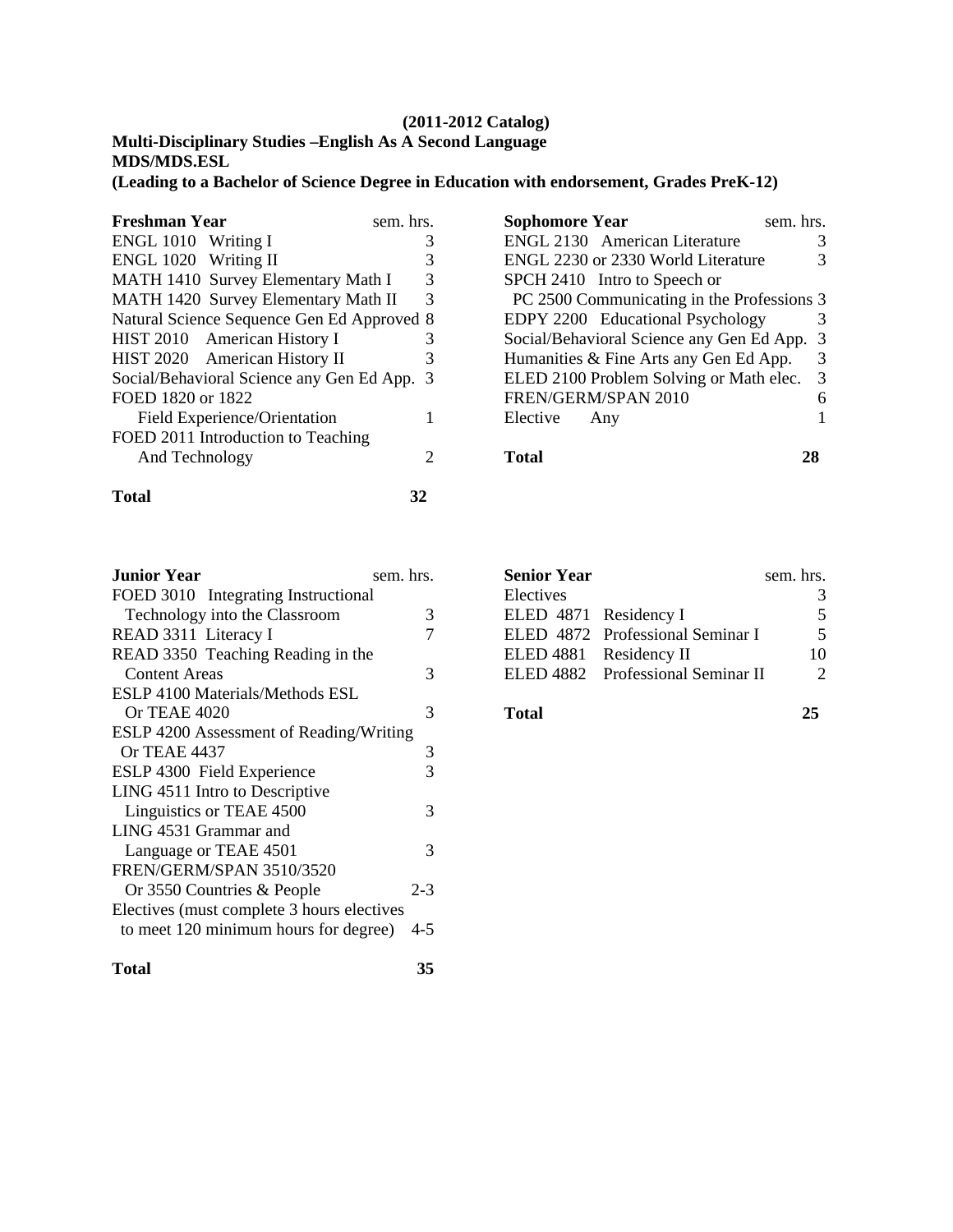#### Multidisciplinary Studies Middle Grades (MDS MDSM)

Program of Study Multidisciplinary Studies Middle Grades

Program additions, deletions, and changes:

| Sophomore Year, 1 <sup>st</sup> Semester:<br>Social/Beh. Science, Approved GE (3) |
|-----------------------------------------------------------------------------------|
| READ 3311 Literacy I (7)                                                          |
| ART 3200 Art Applications or MUS 3530                                             |
| Music Applications (2-3)                                                          |
| ELED 3152 Tchg Math (3)                                                           |
| CUED 4850 Sp Topics in Middle Gds (3)                                             |
| ELED 3151 Tchg of LA/Writing* or 3350 Rdg                                         |
| in Content Areas (2-3)                                                            |
| Electives (must complete 5 hrs electives to                                       |
| meet 120 hr degree requirements) (4-5)                                            |
| ELED 4871 Residency $I(5)$                                                        |
| Co Req ELED 4872 Professional Seminar I (5)                                       |
| ELED 4881 Residency II (10)                                                       |
| Co Req ELED 4882 Professional Seminar II (2)                                      |
|                                                                                   |

#### **Deletions:**

- **PE Activity (1)**
- **SOC 1010 (3)**
- **FOED 3810 (2)**
- **READ 3312 (5)**
- **LSCI 4570 (3)**
- **CUED 4150 (3)**
- **ELED 3150 (2)**
- **FOED 3800 (2)**
- **POLS 1000 (3)**
- **EDPY 3300 (3)**
- **SPED 3000 (3)**
- **ECON 2010 (3)**
- **Elective (2)**
- **ELED 4870 (5)**
- **ELED 4880 (5)**
- **ELED 4890 (2)**

#### **Changes:**

**From:** Biol/Chem/Geol/Phys 1310 (3) Freshman Year, 1<sup>st</sup> Semester

To: BIOL 1310 Concepts (3) Freshman Year, 1<sup>st</sup> Semester

From: Biol/Chem/Geol/Phys 1310 (3) Freshman Year, 2<sup>nd</sup> Semester To: CHEM 1310 Concepts (3) Freshman Year, 2<sup>nd</sup> Semester

From: GEOG 1120 Human Geography (3) Sophomore Year, 2<sup>nd</sup> Semester To: Freshman Year, 2<sup>nd</sup> Semester (3)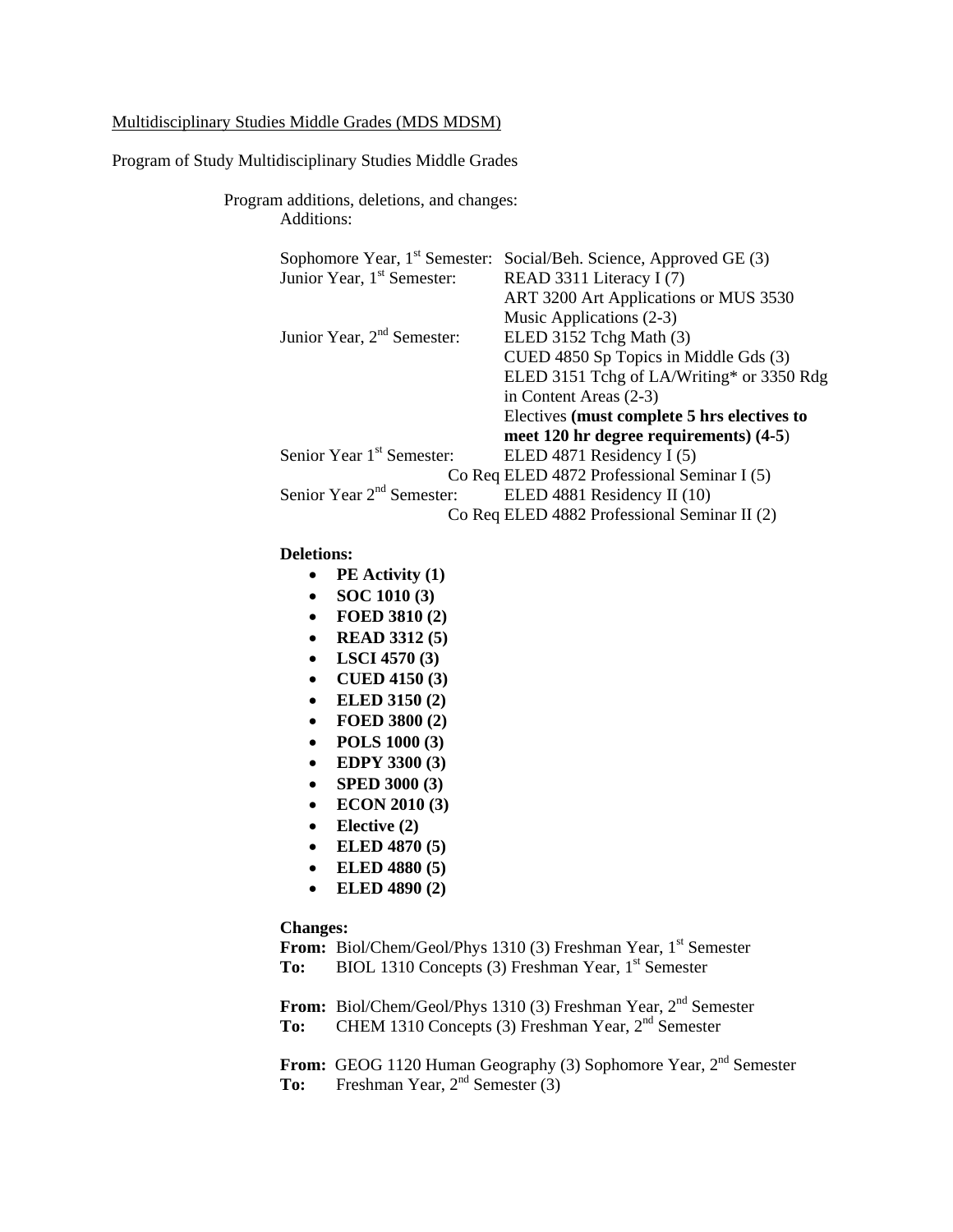From: ART 1030 or MUS 1030 (3) Sophomore Year, 2<sup>nd</sup> Semester **To:** Approved Humanities & FA GE (3) Sophomore Year, 2<sup>nd</sup> Semester **From:** MATH 1130 College Algebra (3) Sophomore Year, 2<sup>nd</sup> Semester **To:** Sophomore Year, 1<sup>st</sup> Semester (3) **From:** Biol/Chem/Geol/Phys 1310 (3) Sophomore Year, 1st Semester To: GEOL 1310 (3) Sophomore Year, 1<sup>st</sup> Semester **From:** EDPY 2200 Educ. Psychology (3) Sophomore Year, 1<sup>st</sup> Semester **To:** EDPY 2200 Ed. Psy (3) Sophomore Year 2nd Semester **From: SPCH 2410 Or PC 2500 (3) Sophomore Year, 1st Semester To:** SPCH 2410 Intro to Speech Comm. Or PC 2500 Communicating in the Prof (3) Sophomore Year,  $2<sup>nd</sup>$  Semester

From: Biol/Chem/Geol/Phys 1310 (3) Sophomore Year, 2<sup>nd</sup> Semester To: PHYS 1310 Concepts (3) Sophomore Year, 2<sup>nd</sup> Semester

From: ART 1030 Or MUS 1030 (3) Sophomore Year, 2<sup>nd</sup> Semester **To:** Approved Gen ED HUM & FA (3) Sophomore Year, 2<sup>nd</sup> Semester

From: HIST 3100 Tennessee Topics (3) Senior Year, 1<sup>st</sup> Semester **To:** HIST 2030 or 3100 TN Topics (3) Junior Year, 1<sup>st</sup> Semester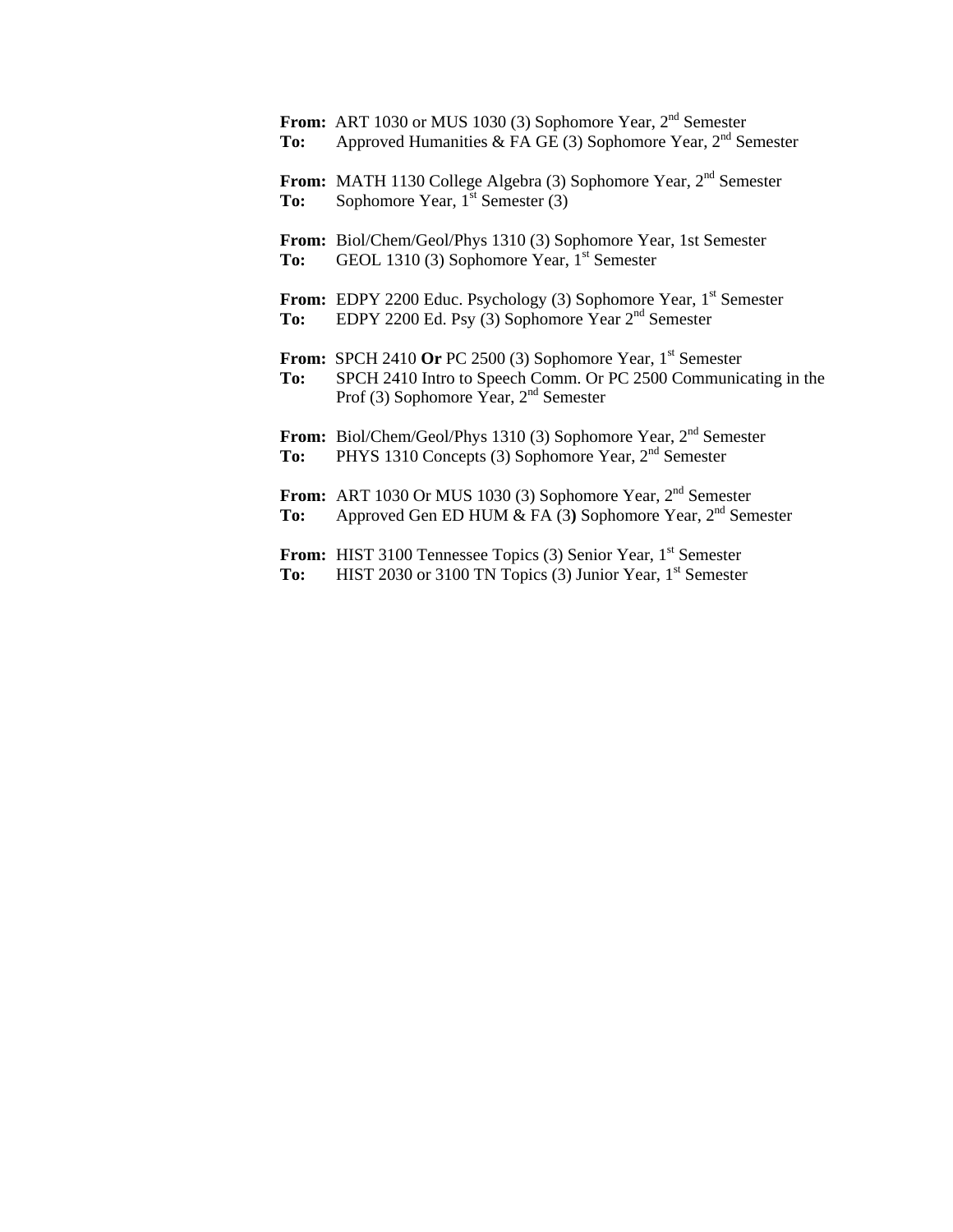## **(2011-2012 Catalog)**

## **Multi-Disciplinary Studies –Middle Grades Education MDS/MDSM**

**(Leading to a Bachelor of Science Degree in Education with endorsement, Grades 4-8)** 

| <b>Freshman Year</b>                | sem. hrs.                   |
|-------------------------------------|-----------------------------|
| ENGL 1010 Writing I                 | 3                           |
| ENGL 1020 Writing II                | 3                           |
| MATH 1410 Survey Elementary Math I  | 3                           |
| MATH 1420 Survey Elementary Math II | 3                           |
| BIOL 1310 Concepts of Biology       | 3                           |
| CHEM 1310 Concepts of Chemistry     | 3                           |
| GEOG 1120 Human Geography           | 3                           |
| HIST 2010 American History I        | 3                           |
| HIST 2020 American History II       | 3                           |
| FOED 1820 or 1822                   |                             |
| Field Experience/Orientation        | 1                           |
| FOED 2011 Introduction to Teaching  |                             |
| And Technology                      | $\mathcal{D}_{\mathcal{L}}$ |
| Total                               |                             |

| <b>Sophomore Year</b>                      | sem. hrs. |
|--------------------------------------------|-----------|
| <b>ENGL 2130 American Literature</b>       | 3         |
| ENGL 2230 or 2330 World Literature         |           |
| MATH 1130 College Algebra                  | 3         |
| SPCH 2410 Intro to Speech or               |           |
| PC 2500 Communicating in the Professions 3 |           |
| EDPY 2200 Educational Psychology           |           |
| GEOL1310 Concepts of Geology               |           |
| PHYS 1310 Concepts of Physics              | 3         |
| HIST 1110 World Civilization               | 3         |
| Humanities & Fine Arts any Gen Ed App.     | 3         |
| Social/Behavioral Science any Gen Ed App.  | 3         |
|                                            |           |

**Total 30**

| <b>Junior Year</b>                           | sem. hrs.                   |
|----------------------------------------------|-----------------------------|
| FOED 3010 Integrating Instructional          |                             |
| Technology into the Classroom                | 3                           |
| READ 3311 Literacy I                         | 7                           |
| CUED 4850 Special Topics in Mid Grades       | 3                           |
| <b>ESLP 4100 Materials/Methods ESL</b>       | 3                           |
| HIST 2030 or 3100 Tennessee Topics           | 3                           |
| ART 3200 Art Applications or                 |                             |
| MUS 3530 Music Applications                  | $2 - 3$                     |
| ELED 3140 Teaching Social Studies            | $\mathcal{D}_{\mathcal{A}}$ |
| ELED 3151 Teaching of Lang/Writing or        |                             |
| READ 3350 Reading in Content Areas           | $2 - 3$                     |
| ELED 3152 Teaching Math                      | 3                           |
| ELED 4140 Science of Elementary Teach.       | 2                           |
| Electives *(must complete 5 hrs electives to |                             |
| Meet 120 hr degree requirements)             | 4-5                         |

|  | ۰,<br>i |
|--|---------|
|--|---------|

**Senior Year** sem. hrs. HEC 3500 Dev. Middle Child/Adol 3 ELED 4871 Residency I 5<br>ELED 4872 Professional Seminar I 5 ELED 4872 Professional Seminar I ELED 4881 Residency II 10<br>ELED 4882 Professional Seminar II 2 ELED 4882 Professional Seminar II

**Total 25** 

**Total 35-36**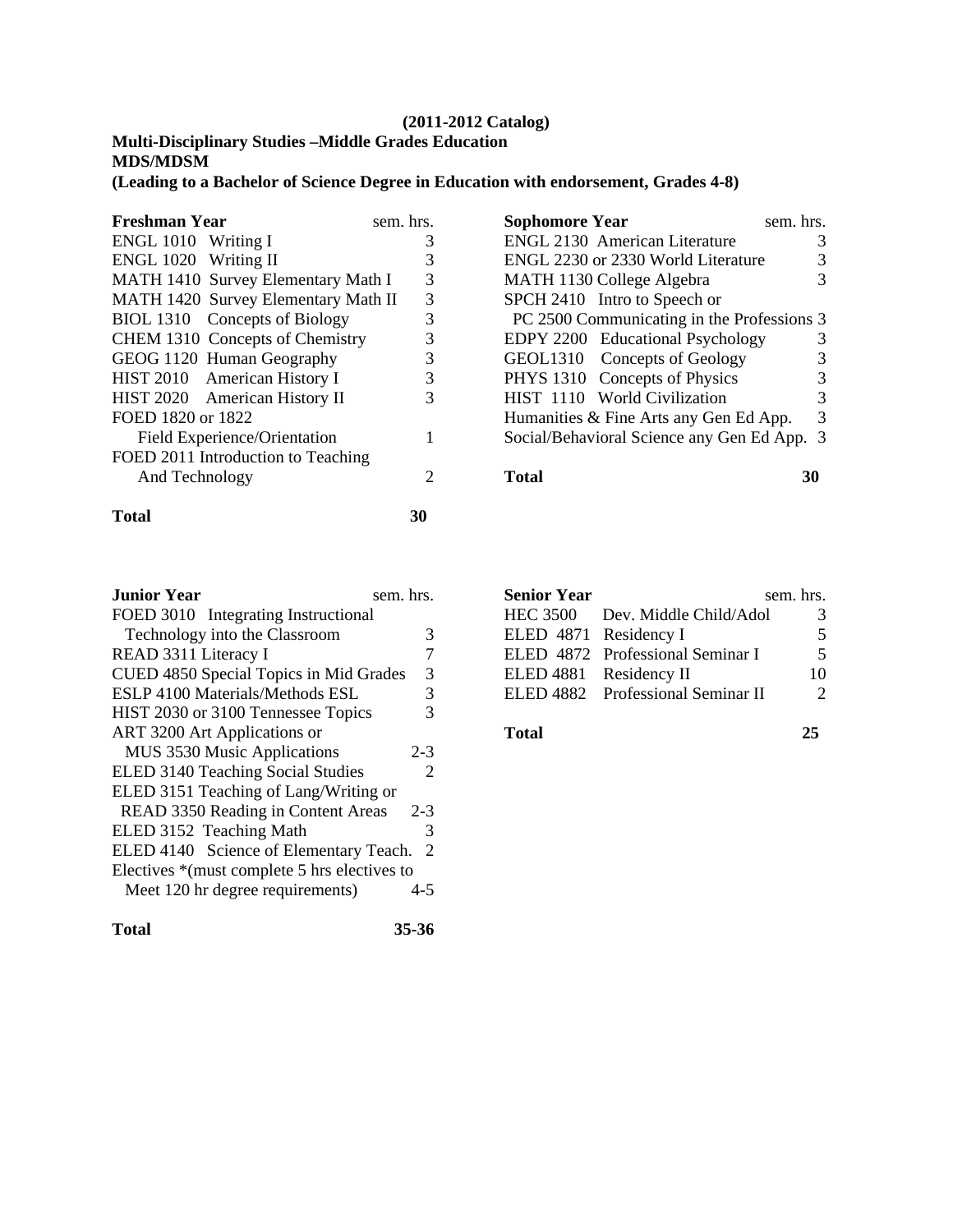Secondary Education Social Studies/Economics

Program of Study Secondary Education Social Studies/Economics

| Program additions, deletions, and changes: |                                              |
|--------------------------------------------|----------------------------------------------|
| Additions:                                 |                                              |
| Freshman Year, 1 <sup>st</sup> Semester:   | Electives (1)                                |
| Junior Year 1 <sup>st</sup> Semester:      | Upper Division Econ. Elective (3)            |
| Junior Year 2 <sup>nd</sup> Semester:      | ECON Elective (3)                            |
| Senior Year 1 <sup>st</sup> Semester:      | SEED 4871 Residency I (5)                    |
|                                            | Co req SEED 4872 Professional Seminar I (5)  |
| Senior Year 2 <sup>nd</sup> Semester:      | SEED 4881 Residency II (10)                  |
|                                            | Co Req SEED 4882 Professional Seminar II (2) |

**Deletions:**

- **EDPY 3300 (3)**
- **EXPW 2430 (2)**
- **CUED 4150 (3)**
- **FOED 3820 (1)**
- **FOED 3830 (1)**
- **SEED 4870 (5)**
- **SEED 4880 (5)**
- **SEED 4890 (2)**
- **SPED 3000 (3)**
- **ART or MUS 1030 (3)**
- **PHED Activity (1)**

#### **Changes:**

| To: | From: MATH 1010 Int. Cont. Math (3) Freshman Year, 2 <sup>nd</sup> Semester<br>MATH: Approved Gen Ed (3) Freshman Year, 2 <sup>nd</sup> Semester                                                         |
|-----|----------------------------------------------------------------------------------------------------------------------------------------------------------------------------------------------------------|
| To: | From: HIST 1020 Survey European Civ. (3) Junior Year, 2 <sup>nd</sup> Semester<br>Sophomore Year, 2 <sup>nd</sup> Semester                                                                               |
| To: | From: SPCH 2410 Intro to Speech Comm. (3) Sophomore Year, 1 <sup>st</sup> Semester<br>SPCH Intro to Speech Comm. (3) Or PC 2500 Comm. In the Professions<br>(3) Sophomore Year, 1 <sup>st</sup> Semester |
| To: | <b>From:</b> Move HIST 1010 Survey European Civ. (3) Junior Year, $1^{st}$ Semester<br>Sophomore Year, 1 <sup>st</sup> Semester                                                                          |
| To: | From: ANTH 1100 Intro. To Anthro (3) Sophomore Year, $2^{nd}$ Semester<br>Sophomore Year, 1 <sup>st</sup> Semester                                                                                       |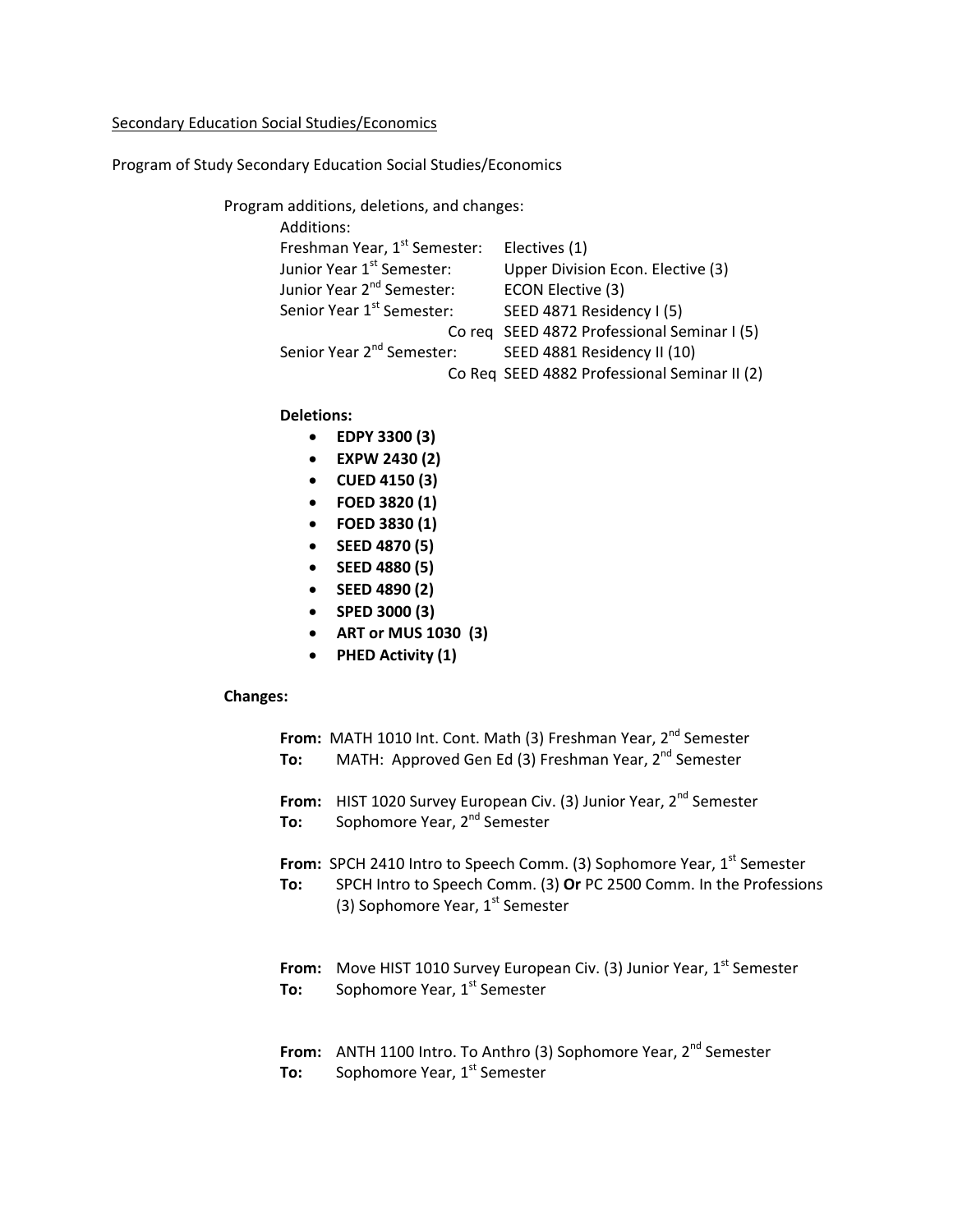**From:** ECON 2010 Intro to Microecon. (3) Sophomore Year, 1<sup>st</sup> Semester **To:** Sophomore Year, 2nd Semester From: ECON 2020 Intro to Macroecon. (3) Sophomore Year, 2<sup>nd</sup> Semester **To:** Junior Year, 1<sup>st</sup> Semester **From:** HIST1110 Or 1120 Wld. Civ. (3) Sophomore Year, 1<sup>st</sup> Semester **To:** Junior Year, 2<sup>nd</sup> Semester **From:** FOED 3010 Integr. Instr. Tech (3) Junior Year, 2<sup>nd</sup> Semester **To:** Junior Year, 1<sup>st</sup> Semester From: READ 3350 Teach Rdg Content Area (3) Junior Year, 2<sup>nd</sup> Semester **To:** Junior Year, 1<sup>st</sup> Semester **From**: HIST 4730 **Or** 4740 **Or** 4750 **Or** 4760 (3) Senior Year, 1st Semester **To:** Junior Year, 2<sup>nd</sup> Semester From: ECON 4510 Int'l Trade & Fin. (3) Junior Year, 1<sup>st</sup> Semester **To:** Junior Year 2nd Semester **From:** SEED 4124 M&M Tchg. S. St.(S) (3) Junior Year, 2<sup>nd</sup> Semester **To:** SEED 4124/5124 MM Tchg SS (3) Junior Year, 2<sup>nd</sup> Semester **From**: ECON U.D. Electives (5) Senior Year, 1<sup>st</sup> Semester **To:** Electives (5) Senior Year, 1<sup>st</sup> Semester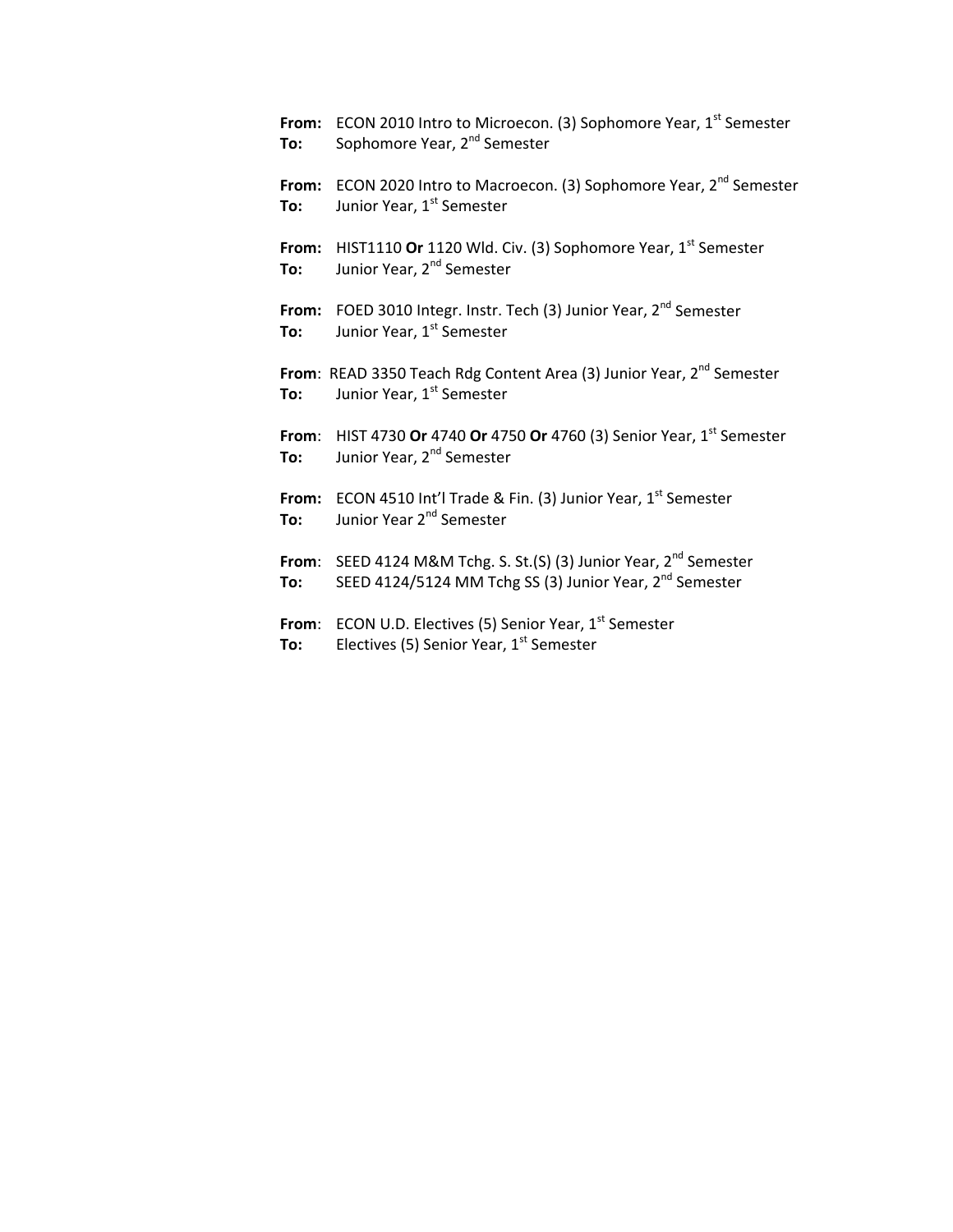# **(2011-2012 Catalog) Secondary Education Social Studies –Economics SEED/SEEC**

**(Leading to a Bachelor of Science Degree in Education with endorsement, Grades 7-12)** 

| <b>Freshman Year</b>                  | sem. hrs. |
|---------------------------------------|-----------|
| ENGL 1010 Writing I                   |           |
| ENGL 1020 Writing II                  |           |
| MATH approved Gen Ed                  | 3         |
| Science Sequence: Biol/Chem/Geol/Phys | 8         |
| HIST 2010 American History I          | 3         |
| HIST 2020 American History II         | 3         |
| <b>POLS 1000 American Government</b>  | 3         |
| Elective Any                          |           |
| FOED 1820 or 1822                     |           |
| Field Experience/Orientation          |           |
| FOED 2011 Introduction to Teaching    |           |
| And Technology                        |           |
|                                       |           |

**Total 30** 

| HIST 1010 Survey European Civilization | $\mathcal{R}$ |
|----------------------------------------|---------------|
| HIST 1020 Survey European Civilization | $\mathcal{R}$ |
| PSY 2010 General Psychology            | $\mathcal{R}$ |
| <b>Total</b>                           | 30            |

SPCH 2410 Intro to Speech or

**Sophomore Year** sem. hrs. ENGL 2130 American Literature 3 ENGL 2230 or 2330 World Literature 3

 PC 2500 Communicating in the Professions 3 EDPY 2200 Educational Psychology 3 ANTH 1100 Intro to Anthroplogy 3 ECON 2020 Principals of Macroeconomics 3 GEOG 1120 Human Geography 3

| <b>Junior Year</b>                      | sem. hrs. |
|-----------------------------------------|-----------|
| FOED 3010 Integrating Instructional     |           |
| Technology into the Classroom           | 3         |
| SEED 4124/5124 Materials and Methods of |           |
| <b>Teaching Social Studies</b>          | 3         |
| READ 3350 Teaching Reading in the       |           |
| <b>Content Areas</b>                    | 3         |
| HIST 1110 or 1120 World History         | 3         |
| HIST 3100 Tennessee Topics              | 3         |
| HIST 4730 or 4740 or 4750 or 4760       | 3         |
| <b>ECON 2010 Microeconomics</b>         | 3         |
| ECON 4510 International Trade Finance   | 3         |
| ECON 4530 History of Economic Thought   | 3         |
| <b>ECON</b><br>Elective                 | 3         |
| <b>Upper Division Elective</b>          |           |
|                                         |           |

| <b>Senior Year</b>    |                                   | sem. hrs. |
|-----------------------|-----------------------------------|-----------|
| Electives             |                                   |           |
| SEED 4871 Residency I |                                   | 5         |
|                       | SEED 4872 Professional Seminar I  | 5         |
|                       | SEED 4881 Residency II            | 10        |
|                       | SEED 4882 Professional Seminar II |           |
| <b>Total</b>          |                                   | 27        |

**Total 33**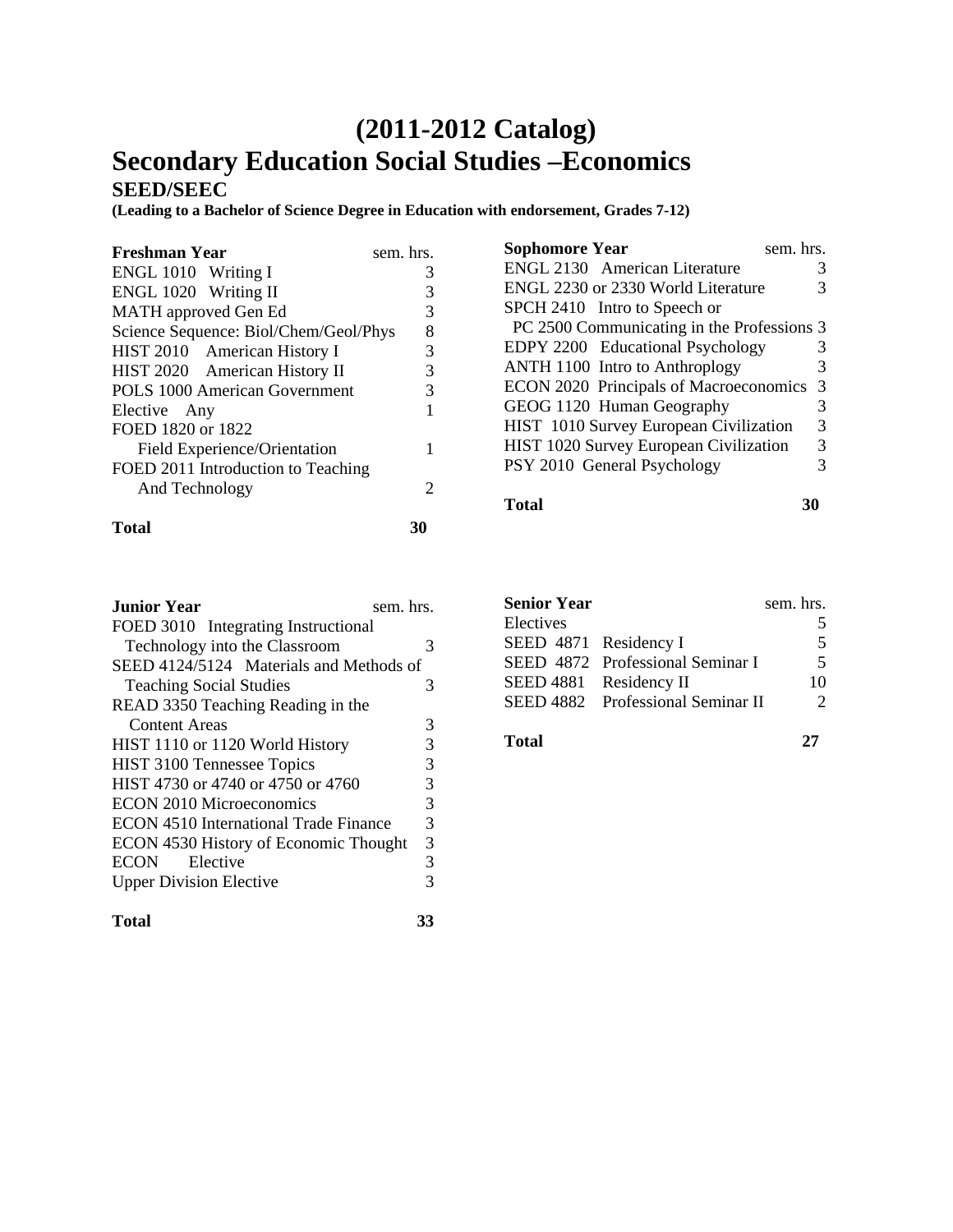#### Secondary Education History (SEED SSHI)

Program of Study Secondary Education History

Program additions, deletions, and changes:

| Additions:                               |                                              |
|------------------------------------------|----------------------------------------------|
| Freshman Year, 1 <sup>st</sup> Semester: | Elective $(1)$                               |
| Senior Year, 1 <sup>st</sup> Semester:   | Electives in Major Teaching Field (6)        |
| Senior Year 1 <sup>st</sup> Semester:    | SEED 4871 Residency I (5)                    |
|                                          | Co req SEED 4872 Professional Seminar I (5)  |
| Senior Year $2nd$ Semester:              | SEED 4881 Residency II (10)                  |
|                                          | Co Req SEED 4882 Professional Seminar II (2) |
|                                          |                                              |

#### **Deletions:**

- **ART 1030 or MUS 1030 (3)**
- **PHED Activity (1)**
- **ECON 2020 (3)**
- **EXPW 2430 (2)**
- **CUED 4150 (3)**
- **FOED 3830 (1)**
- **FOED 3820 (1)**
- **EDPY 3300 (3)**
- **SPED 3000 (3)**
- **SEED 4870 (5)**
- **SEED 4880 (5)**
- **SEED 4890 (2)**

#### **Changes:**

|     | <b>From:</b> MATH 1010 Intro. Cont. Math (3) Freshman Year, $2nd$ Semester |
|-----|----------------------------------------------------------------------------|
| To: | MATH Approved Gen Ed $(3)$ Freshman Year, $2nd$ Semester                   |

- **From:** SPCH 2410 Intro to Speech Com. (3) Sophomore Year, 1<sup>st</sup> Semester
- **To:** SPCH 2410 Fund. Public Speaking or PC 2500 Comm in the Prof (3) Sophomore Year, 1<sup>st</sup> Semester

**From:** HIST 1010 Surv. of Eur. Civ. (3) Junior Year, 1<sup>st</sup> Semester **To:** HIST 1010 Survey European Civ (3) Sophomore Year, 1<sup>st</sup> Semester

- **From:** HIST 1020 Surv. Eur. Civ. (3) Junior Year, 2<sup>nd</sup> Semester
- **To:** HIST 1020 Survey European Civ (3) Sophomore Year, 2<sup>nd</sup> Semester
- **From:** HIST 3410 Introduction to Historical Methods (3) Sophomore Year, 1<sup>st</sup> Semester
- **To:** Junior Year, 1<sup>st</sup> Semester (3)
- **From:** READ 3350 Tch Rdg in Content (3) Junior Year, 2<sup>nd</sup> Semester **To:** READ 3350 Tchg Read Content (3) Junior Year, 1<sup>st</sup> Semester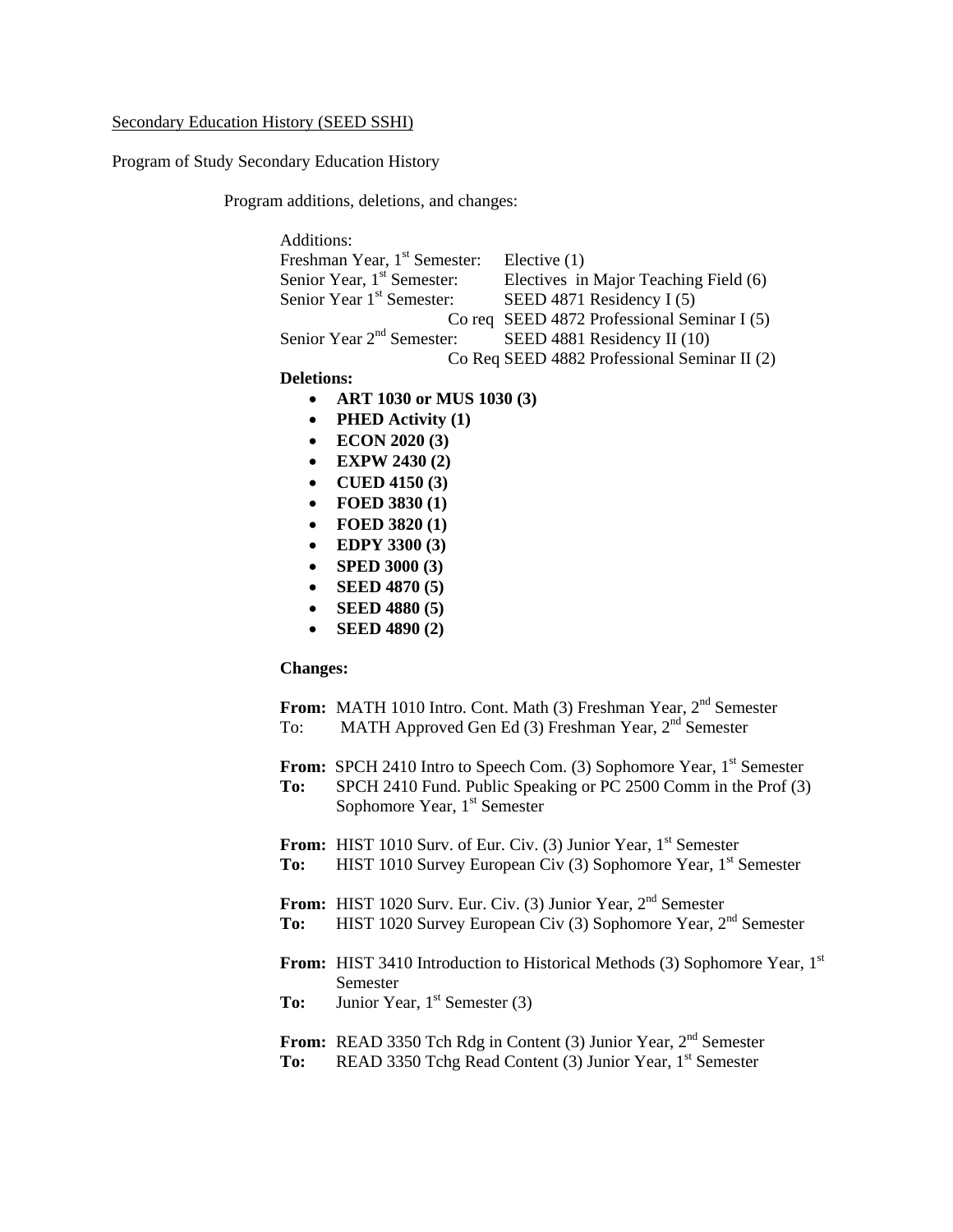From: FOED 3010 Integ. Instr. Tech (3) Senior Year, 1<sup>st</sup> Semester **To:** Junior Year, 1<sup>st</sup> Semester (3)

From: Electives (2) Junior Year, 2<sup>nd</sup> Semester

To: Electives in Major Teaching Field (2) Junior Year, 1<sup>st</sup> Semester

**From:** HIST 4730 **Or** 4740 **Or** 4750 **Or** 4760 (3) Senior Year, 1<sup>st</sup> Semester **To:** HIST 4730 **Or** 4740 **Or** 4750 **Or** 4760 (3) Junior Year, 1<sup>st</sup> Semester

**From:** SEED 4124 M&M Tchg. Soc. St. (3) Junior Year, 2<sup>nd</sup> Semester

**To:** SEED 4124/5124 M/M Teaching Social Studies (3) Junior Year, 2nd Semester

**From:** Electives (3) Junior Year, 1<sup>st</sup> Semester

**To:** Electives in Major Teaching Field **(6)** Junior Year, 2nd Semester **(Adds 3 Credit Hours to Program of Study)**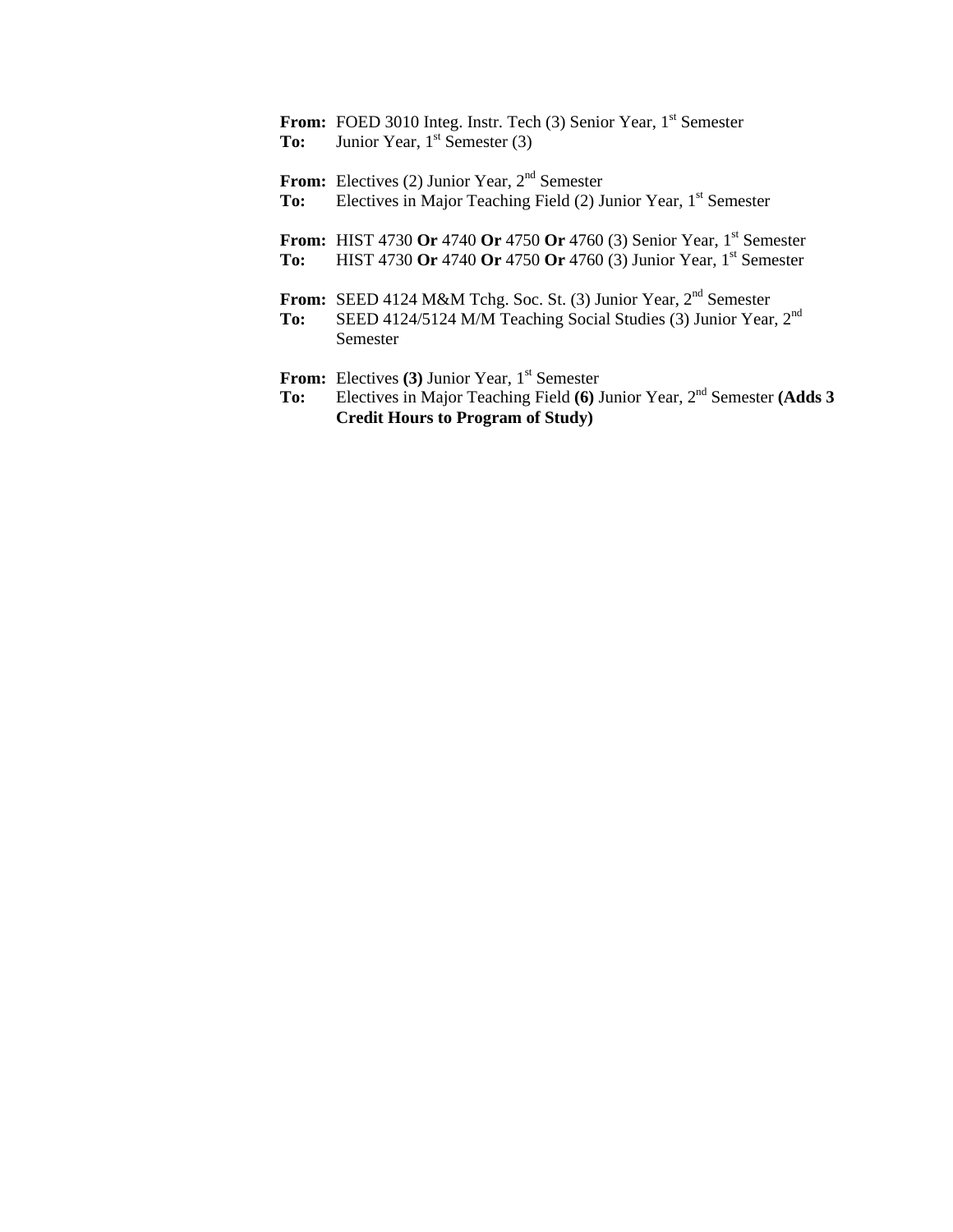#### **(2011-2012 Catalog)**

## **Secondary Education Social Studies – History SEED/SEHI**

**(Leading to a Bachelor of Science Degree in Education with endorsement, Grades 7-12)** 

| <b>Freshman Year</b>                  | sem. hrs.             |
|---------------------------------------|-----------------------|
| ENGL 1010 Writing I                   | 3                     |
| ENGL 1020 Writing II                  | 3                     |
| MATH approved Gen Ed                  | 3                     |
| Science Sequence: Biol/Chem/Geol/Phys | 8                     |
| HIST 2010 American History I          | 3                     |
| HIST 2020 American History II         | 3                     |
| POLS 1000 American Government         | 3                     |
| Elective Any                          |                       |
| FOED 1820 or 1822                     |                       |
| Field Experience/Orientation          |                       |
| FOED 2011 Introduction to Teaching    |                       |
| And Technology                        | $\mathcal{D}_{\cdot}$ |
| <b>Total</b>                          |                       |

ENGL 2130 American Literature 3 ENGL 2230 or 2330 World Literature 3 SPCH 2410 Intro to Speech or PC 2500 Communicating in the Professions 3 EDPY 2200 Educational Psychology 3 ANTH 1100 Introduction to Anthropology 3 GEOG 1120 Human Geography 3<br>HIST 1010 Survey European Civilization 3 HIST 1010 Survey European Civilization 3<br>HIST 1020 Survey European Civilization 3 HIST 1020 Survey European Civilization 3 HIST 1110 or 1120 World History 3 PSY 2010 General Psychology 3

**Sophomore Year** sem. hrs.

**Total 30**

| <b>Junior Year</b>                           | sem. hrs. |
|----------------------------------------------|-----------|
| FOED 3010 Integrating Instructional          |           |
| Technology into the Classroom                | 3         |
| SEED 4124/5124 Materials and Methods of      |           |
| <b>Teaching Social Studies</b>               | 3         |
| READ 3350 Teaching Reading in the            |           |
| Content Areas                                | 3         |
| HIST 3100 Tennessee Topics                   | 3         |
| <b>HIST 3410 Intro to Historical Methods</b> | 3         |
| HIST 4730 or 4740 or 4750 or 4760            | 3         |
| <b>HIST</b> Upper Division Electives         |           |
| Electives Any                                |           |
|                                              |           |

**Senior Year** sem. hrs. Electives 6 SEED 4871 Residency I 5 SEED 4872 Professional Seminar I 5 SEED 4881 Residency II 10 SEED 4882 Professional Seminar II 2

**Total 28**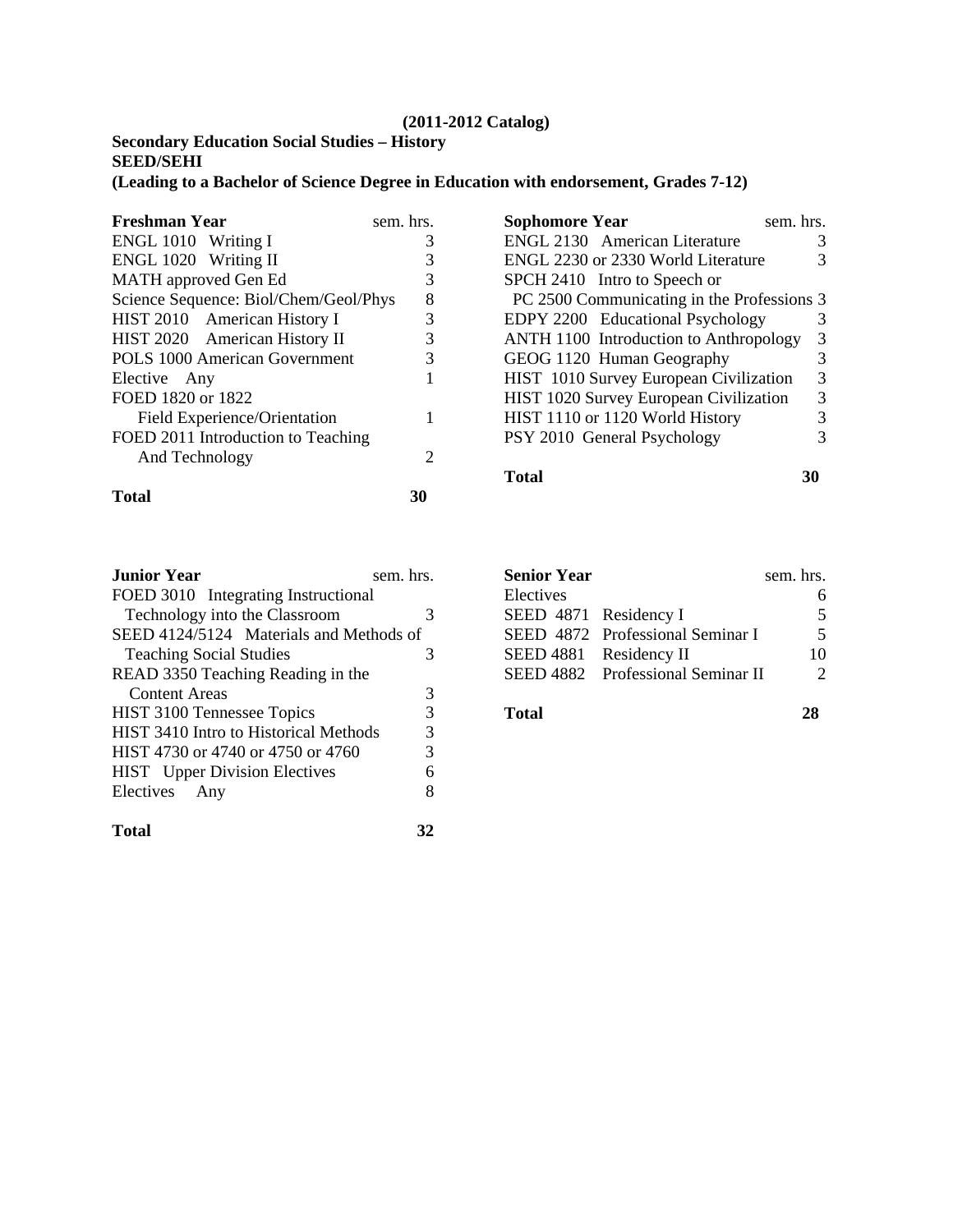Program of Study Secondary Education Science/Chemistry

Program additions, deletions, and changes:  **Additions:** 

> Sophomore Year,  $1<sup>st</sup>$  Semester: Approved Gen Ed SBS (6) Sophomore Year,  $2<sup>nd</sup>$  Semester: Elective in Major Teaching Field (1)<br>Senior Year 1<sup>st</sup> Semester: SEED 4871 Residency I (5) SEED 4871 Residency I  $(5)$ Co Req SEED 4872 Professional Seminar I (5)<br>Senior Year 2<sup>nd</sup> Semester: SEED 4881 Residency II (10) SEED 4881 Residency II (10) Co Req SEED 4882 Professional Seminar II (2)

#### **Deletions:**

- **PHED Activity (1)**
- **EDPY 3300 (3)**
- **CUED 4150 (3)**
- **FOED 3830 (1)**
- **ART 1030 Or MUS 1030 (3)**
- **FOED 3820 (1)**
- **EXPW 2430 (2)**
- **SPED 3000 (3)**
- **ECON 2010 Or GEOG 1120 Or POLS 1000 Or PSY 2010 Or SOC 1010 Or SOC/ANTH 1100 (3)**
- **SEED 4870 (5)**
- **SEED 4880 (5)**
- **SEED 4890 (2)**

#### **Changes:**

**From:** MATH 1710 Or 1530 (3) Freshman Year, 1<sup>st</sup> Semester

- **To:** MATH 1530 Probs & Stats (3) Freshman Year, 1<sup>st</sup> Semester
- To: MATH 1710 Pre Calc (3) Junior Year, 1<sup>st</sup> Semester **(Adds 3 Credit Hours)**
- **From:** GEOL1040 The Dynamic Earth (4) Sophomore Year, 1<sup>st</sup> Semester **To:** Freshman Year, 2nd Semester **(4)**

**From:** ENGL 2130 American Literature (3) Sophomore Year, 2<sup>nd</sup> Semester **To:** Sophomore Year, 1<sup>st</sup> Semester **(3)** 

**From:** BIOL 1010 Intro to Biology I (4) Freshman Year, 1<sup>st</sup> Semester **To:** Sophomore Year, 1<sup>st</sup> Semester **(4)** 

**From:** BIOL 1020 Intro to Biology II **(4)** Freshman Year, 2<sup>nd</sup> Semester **To:** Sophomore Year, 2nd Semester (**4)**

From: ENGL 2230 Or 2330 (3) Sophomore Year, 1<sup>st</sup> Semester **To:** Sophomore Year, 2nd Semester **(3)**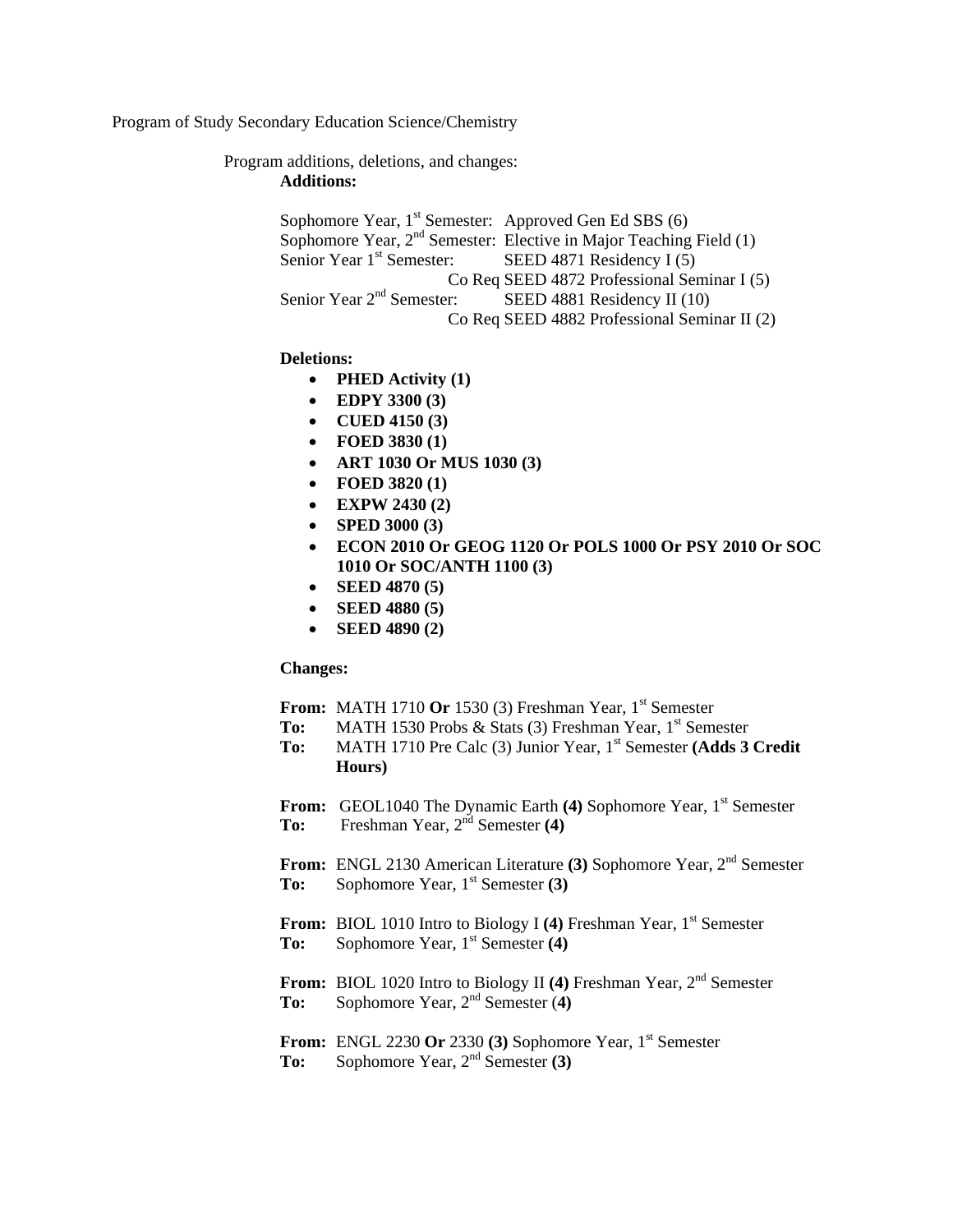**From:** ECON 2010 **Or** GEOG 1120 **Or** POLS 1000 **Or** PSY 2010 **Or** SOC 1010 **Or** SOC/ANTH 1100 **(3)** Sophomore Year, 2nd Semester **To:** Approved Gen Ed SBS **(3)**

**From:** ASTR 1010 Or 1020 Astronomy (4) Junior Year, 2<sup>nd</sup> Semester **To:** ASTR 1010 Or 1020 Or 1030 (4) Junior Year, 1<sup>st</sup> Semester

**From:** READ 3350 Tch Rdg Cont Area (3) Senior Year, 1<sup>st</sup> Semester **To:** Junior Year, 1<sup>st</sup> Semester (3)

**From:** CHEM 3005 Or 3010 Org. Chem (3) Sophomore Year, 1<sup>st</sup> Semester **To:** Junior Year, 1<sup>st</sup> Semester (4) (**Adds 1 Credit Hour**)

**From:** FOED 3010 Integ. Instr. Tech. **(3)** Junior Year, 1<sup>st</sup> Semester **To:** Junior Year, 2nd Semester **(3)** 

**From:** CHEM 3500 Phys Chem.(S) (3) Sophomore Year, 2<sup>nd</sup> Semester **To:** Junior Year, 1<sup>st</sup> Semester **(3)** 

**From:** MATH 1830 Concepts of Calc. **(3)** Freshman Year, 2nd Semester **To:** Junior Year,  $2^{nd}$  Semester **(3)** 

**From:** PHYS 2010 Physics I **(4)** Sophomore Year, 2nd Semester To: Junior Year, 2<sup>nd</sup> Semester **(4)** 

From: CHEM 3990 Spec. Prob. Chem. Ed. (1) Junior Year, 2<sup>nd</sup> Semester **To:** Senior Year,  $1^{st}$  Semester (1)

**From:** CHEM UD Elective (3) Senior Year, 1<sup>st</sup> Semester **To:** CHEM Elective (2) Senior Year, 1<sup>st</sup> Semester **(loss of 1 Credit Hour)**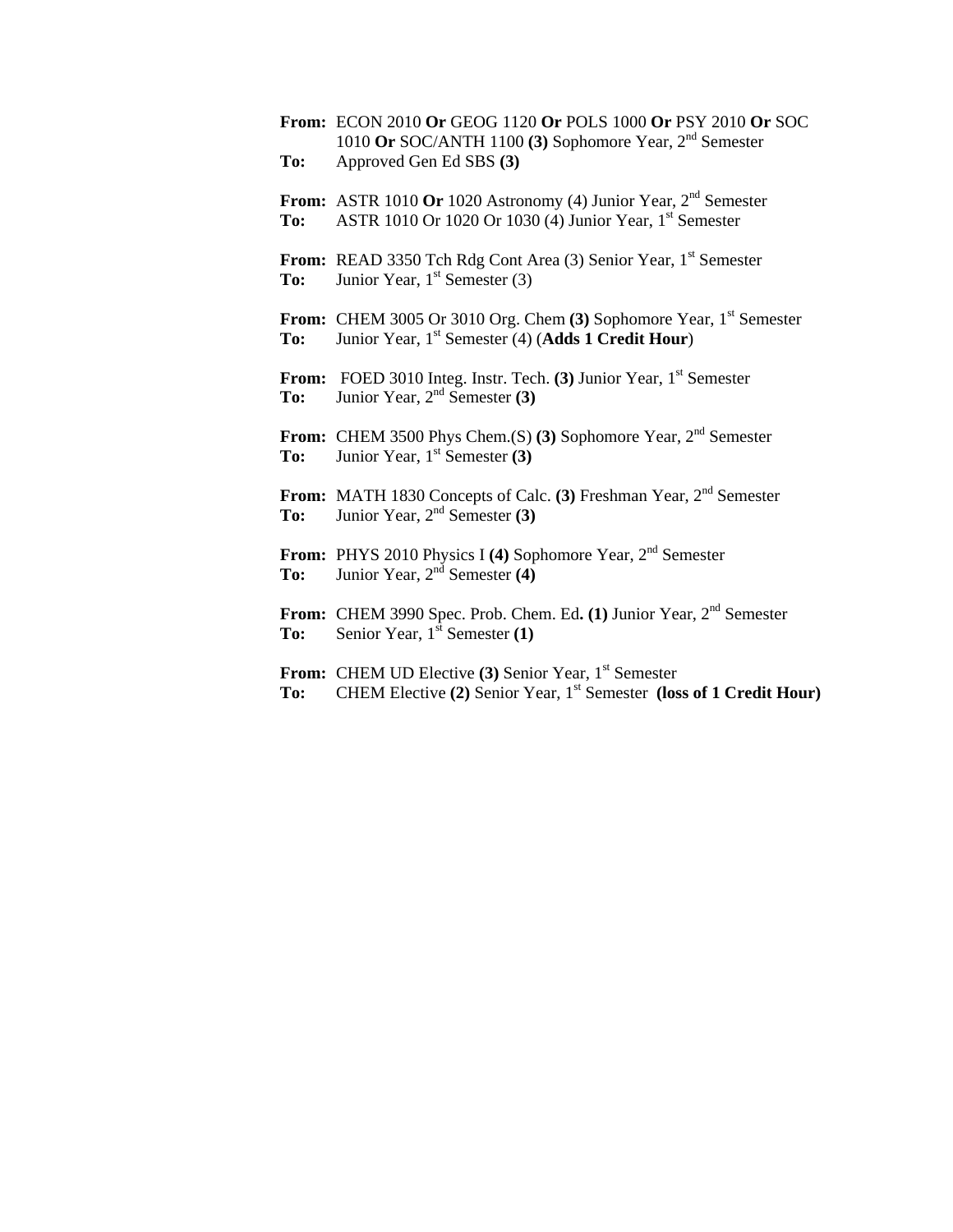#### **(2011-2012 Catalog)**

## **Secondary Education Science -Chemistry SEED/SECH**

## **(Leading to a Bachelor of Science Degree in Education with endorsement, Grades 7-12)**

| <b>Freshman Year</b>                       | sem. hrs. |
|--------------------------------------------|-----------|
| ENGL 1010 Writing I                        | 3         |
| ENGL 1020 Writing II                       | 3         |
| MATH 1530 Probability & Statistics         | 3         |
| CHEM 1110 General Chemistry                | 4         |
| CHEM 1120 General Chemistry                | 4         |
| GEOL1040 The Dynamic Earth                 | 4         |
| SPCH 2410 Intro to Speech or               |           |
| PC 2500 Communicating in the Professions 3 |           |
| Humanities & Fine Arts Any Gen Ed App.     | -3        |
| FOED 1820 or 1822                          |           |
| Field Experience/Orientation               |           |
| FOED 2011 Introduction to Teaching         |           |
| And Technology                             | 2         |
| <b>Total</b>                               |           |

| <b>Sophomore Year</b>                             | sem. hrs. |
|---------------------------------------------------|-----------|
| <b>ENGL 2130 American Literature</b>              |           |
| ENGL 2230/2330 World/British Lit                  | 3         |
| HIST 2010 American History I                      | 3         |
| HIST 2020 American History II                     | 3         |
| BIOL 1010 Introduction to Biology                 |           |
| Introduction to Biology II<br><b>BIOL</b> 1020    |           |
| <b>EDPY 2200</b><br><b>Educational Psychology</b> | 3         |
| Social/Behavioral Science Any Gen Ed App. 6       |           |
| Elective<br>Any                                   |           |
|                                                   |           |

**Total 30** 

| <b>Junior Year</b>                  | sem. hrs. |
|-------------------------------------|-----------|
| FOED 3010 Integrating Instructional |           |
| Technology into the Classroom       | 3         |
| SEED 4123 Materials and Methods of  |           |
| <b>Teaching Science</b>             | 3         |
| READ 3350 Teaching Reading in the   |           |
| <b>Content Areas</b>                |           |
| <b>MATH 1710 PreCalculus</b>        | 3         |
| MATH 1830 Concepts of Calculus      | 3         |
| ASTR 1010 or 1020 or 1030           | 4         |
| PHYS 2010 Physics I                 | 4         |
| CHEM 3005 or 3010 Organic Chemistry |           |
| CHEM 3410 Quantitative Analysis     |           |
| CHEM 3500 Physical Chemistry        |           |
|                                     |           |

**Senior Year** sem. hrs. CHEM 3990 Special Problems Chemistry Ed1 CHEM Elective 2<br>SEED 4871 Residency I 5 SEED 4871 Residency I 5<br>SEED 4872 Professional Seminar I 5 SEED 4872 Professional Seminar I 5<br>SEED 4881 Residency II 10 SEED 4881 Residency II SEED 4882 Professional Seminar II 2

**Total 26** 

**Total 34**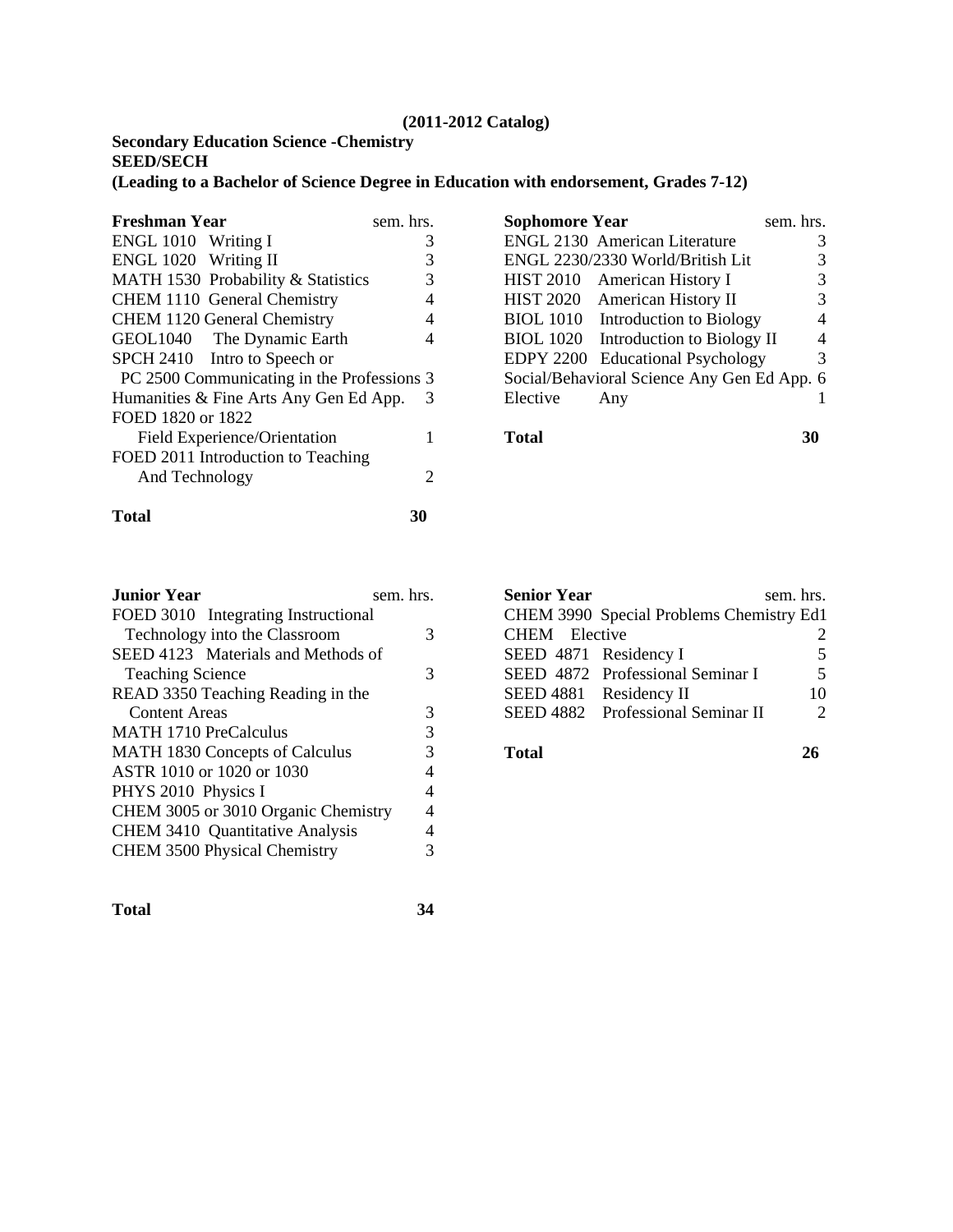Secondary Education Social Studies/Political Science

Program of Study Secondary Education Social Studies/Political Science

Program additions, deletions, and changes:

Additions:

 Freshman Year, 2nd Semester: Elective (1) Senior Year 2<sup>nd</sup> Semester: Electives (5)<br>Senior Year 1<sup>st</sup> Semester: SEED 4871 I SEED 4871 Residency I (5) Co req SEED 4872 Professional Seminar I (5)<br>Senior Year 2<sup>nd</sup> Semester: SEED 4881 Residency II (10) SEED 4881 Residency II (10) Co Req SEED 4882 Professional Seminar II (2)

**Deletions:** 

- **EDPY 3300 (3)**
- **EXPW 2430 (2)**
- **CUED 4150 (3)**
- **FOED 3820 (1)**
- **FOED 3830 (1)**
- **SEED 4870 (5)**
- **SEED 4880 (5)**
- **SEED 4890 (2)**
- **SPED 3000 (3)**
- **ART or MUS 1030 (3)**
- **PHED Activity (1)**

#### **Changes:**

| To: | <b>From:</b> POLS Elective (2) Junior Year, $2nd$ Semester<br>POLS Elective (3) Junior Year, $2^{nd}$ Semester – (adds 1 hour)                                                                                       |
|-----|----------------------------------------------------------------------------------------------------------------------------------------------------------------------------------------------------------------------|
| To: | From: MATH 1010 Int. Cont. Math (3) Freshman Year, 2 <sup>nd</sup> Semester<br>MATH: Approved Gen Ed (3) Freshman Year, 2 <sup>nd</sup> Semester                                                                     |
| To: | From: HIST 1020 Survey European Civ. (3) Junior Year, 2 <sup>nd</sup> Semester<br>Sophomore Year, $2nd$ Semester                                                                                                     |
| To: | <b>From:</b> SPCH 2410 Intro to Speech Comm. (3) Sophomore Year, 1 <sup>st</sup> Semester<br>SPCH 2410 Intro to Speech Comm. (3) Or PC 2500 Comm. In the<br>Professions (3) Sophomore Year, 1 <sup>st</sup> Semester |
| To: | From: Move HIST 1010 Survey European Civ. (3) Junior Year, 1 <sup>st</sup> Semester<br>Sophomore Year, 1 <sup>st</sup> Semester                                                                                      |
| To: | From: ANTH 1100 Intro. To Anthro (3) Sophomore Year, 2 <sup>nd</sup> Semester<br>Sophomore Year, 1 <sup>st</sup> Semester                                                                                            |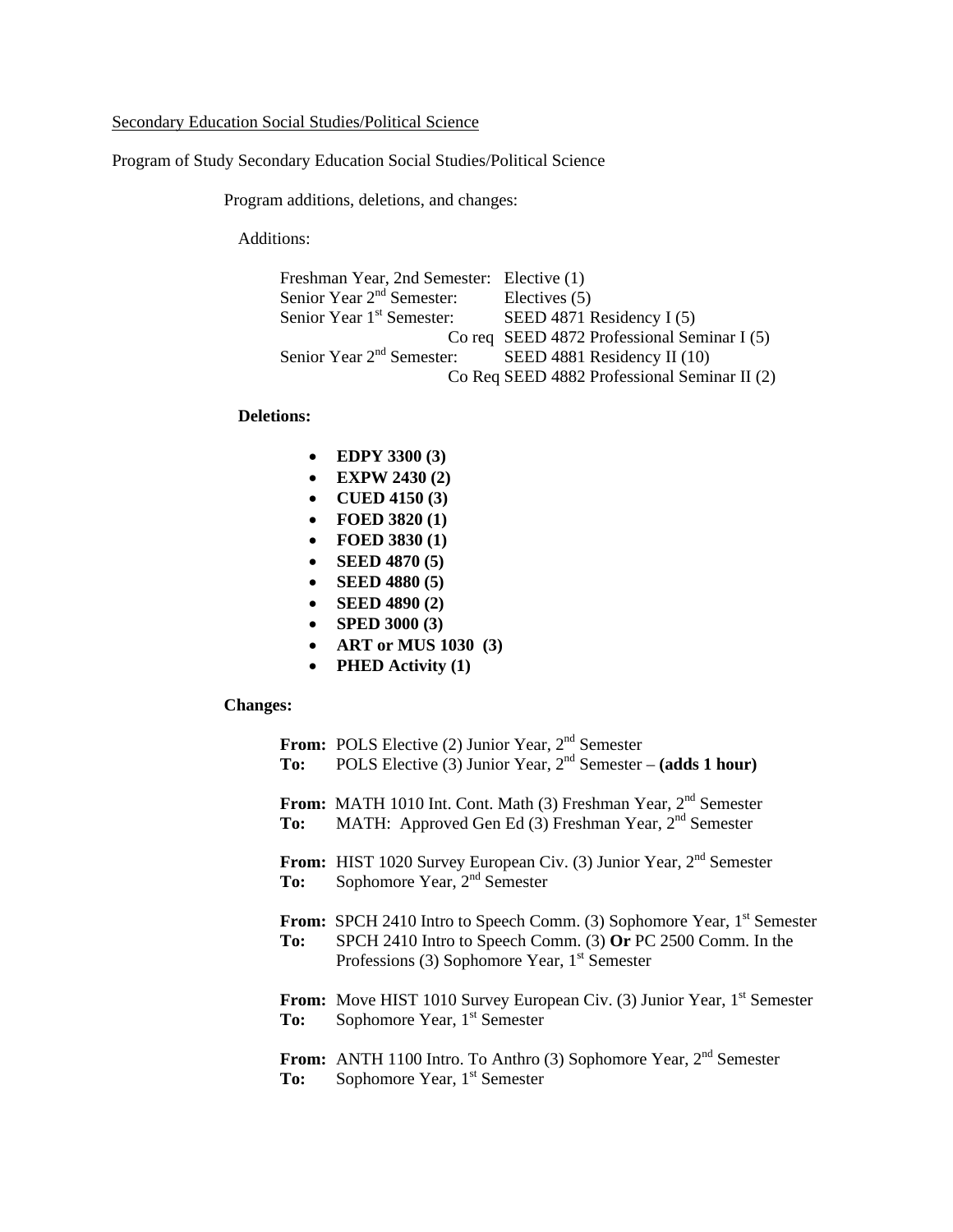From: ECON 2010 Intro to Microecon. (3) Sophomore Year, 1<sup>st</sup> Semester To: Sophomore Year, 2<sup>nd</sup> Semester

From: ECON 2020 Intro to Macroecon. (3) Sophomore Year, 2<sup>nd</sup> Semester To: Junior Year, 1<sup>st</sup> Semester

From: HIST1110 Or 1120 Wld. Civ. (3) Sophomore Year, 1<sup>st</sup> Semester To: Junior Year, 2<sup>nd</sup> Semester

**From:** FOED 3010 Integr. Instr. Tech (3) Junior Year, 2<sup>nd</sup> Semester To: Junior Year, 1<sup>st</sup> Semester

From: READ 3350 Teach Rdg Content Area (3) Junior Year, 2<sup>nd</sup> Semester **To:** Junior Year, 1<sup>st</sup> Semester

**From:** HIST 4730 **Or** 4740 **Or** 4750 **Or** 4760 (3) Senior Year, 1<sup>st</sup> Semester To: Junior Year, 2<sup>nd</sup> Semester

From: SEED 4124 M&M Tchg. S. St.(S) (3) Junior Year, 2<sup>nd</sup> Semester To: SEED 4124/5124 MM Tchg SS (3) Junior Year, 2<sup>nd</sup> Semester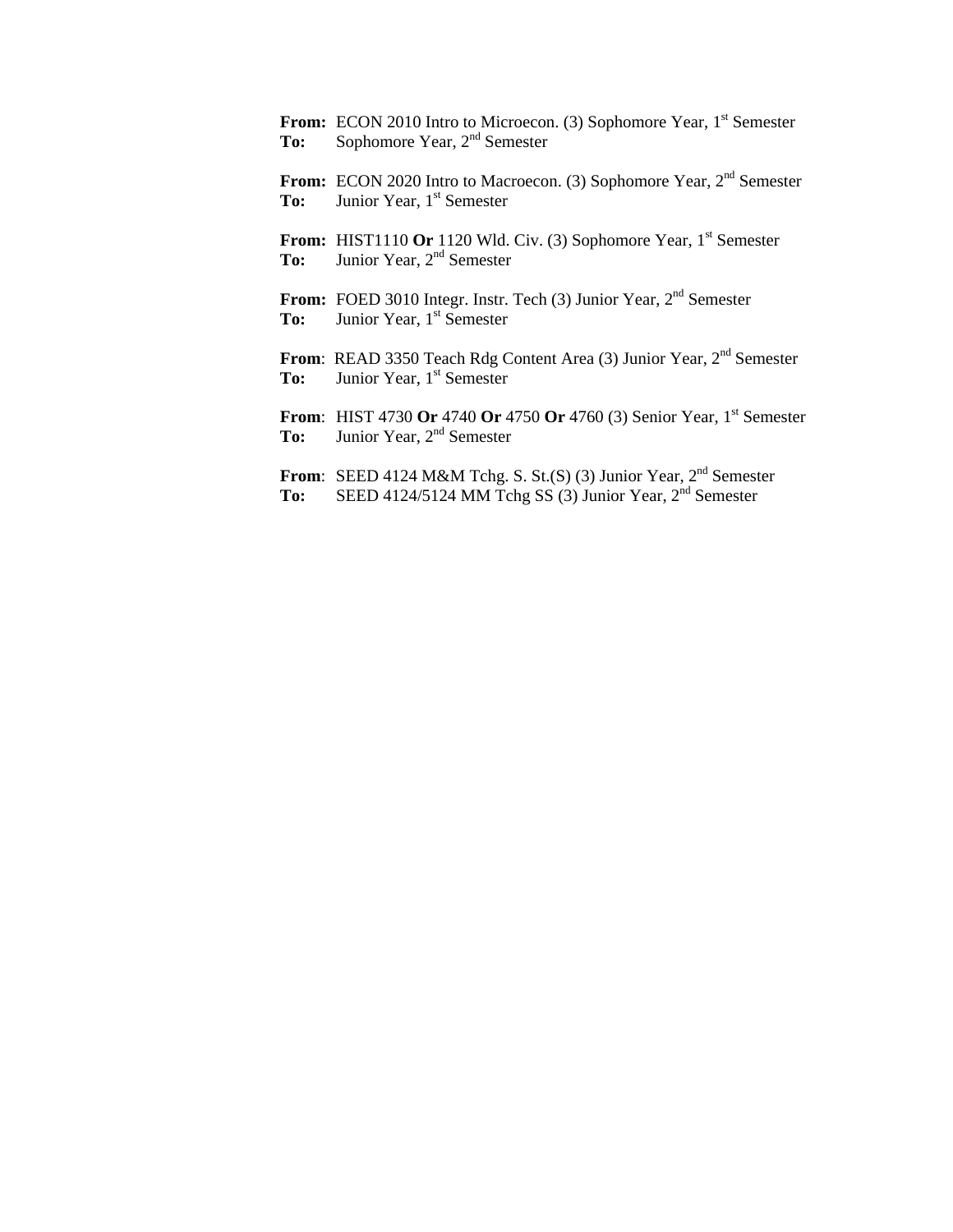## **(2011-2012 Catalog) Secondary Education Social Studies – Political Science SEED/SEPS**

**(Leading to a Bachelor of Science Degree in Education with endorsement, Grades 7-12)** 

| <b>Freshman Year</b>                  | sem. hrs.             |
|---------------------------------------|-----------------------|
| ENGL 1010 Writing I                   | 3                     |
| ENGL 1020 Writing II                  | 3                     |
| MATH approved Gen Ed                  | 3                     |
| Science Sequence: Biol/Chem/Geol/Phys | 8                     |
| HIST 2010 American History I          | 3                     |
| HIST 2020 American History II         | 3                     |
| POLS 1000 American Government         | 3                     |
| Elective Any                          |                       |
| FOED 1820 or 1822                     |                       |
| Field Experience/Orientation          |                       |
| FOED 2011 Introduction to Teaching    |                       |
| And Technology                        | $\mathcal{D}_{\cdot}$ |
| Total                                 |                       |

ENGL 2130 American Literature 3 ENGL 2230 or 2330 World Literature 3 SPCH 2410 Intro to Speech or PC 2500 Communicating in the Professions 3 EDPY 2200 Educational Psychology 3 ECON 2020 Principals of Macroeconomics 3 ANTH 1100 Intro to Anthropology 3<br>GEOG 1120 Human Geography 3 GEOG 1120 Human Geography 3<br>HIST 1010 Survey European Civilization 3 HIST 1010 Survey European Civilization 3 HIST 1020 Survey European Civilization 3 PSY 2010 General Psychology 3

**Sophomore Year** sem. hrs.

**Total 30**

| <b>Junior Year</b><br>sem. hrs.         |   |
|-----------------------------------------|---|
| FOED 3010 Integrating Instructional     |   |
| Technology into the Classroom           | 3 |
| SEED 4124/5124 Materials and Methods of |   |
| <b>Teaching Social Studies</b>          | 3 |
| READ 3350 Teaching Reading in the       |   |
| <b>Content Areas</b>                    | 3 |
| HIST 1110 or 1120 World History         | 3 |
| HIST 3100 Tennessee Topics              | 3 |
| HIST 4730 or 4740 or 4750 or 4760       | 3 |
| POLS 3310 or 3320 or 3610 or 4960       | 3 |
| POLS 3330 State & Local Government      | 3 |
| POLS 3800 or 4360                       | 3 |
| POLS 4510 Comparative Gov: Europe       | 3 |
| <b>POLS</b> Elective                    | 3 |
|                                         |   |

| <b>Senior Year</b>    |                                   | sem. hrs. |
|-----------------------|-----------------------------------|-----------|
| Electives             |                                   |           |
| SEED 4871 Residency I |                                   | 5.        |
|                       | SEED 4872 Professional Seminar I  | 5         |
|                       | SEED 4881 Residency II            | 10        |
|                       | SEED 4882 Professional Seminar II |           |
|                       |                                   |           |

**Total 27** 

**Total 33**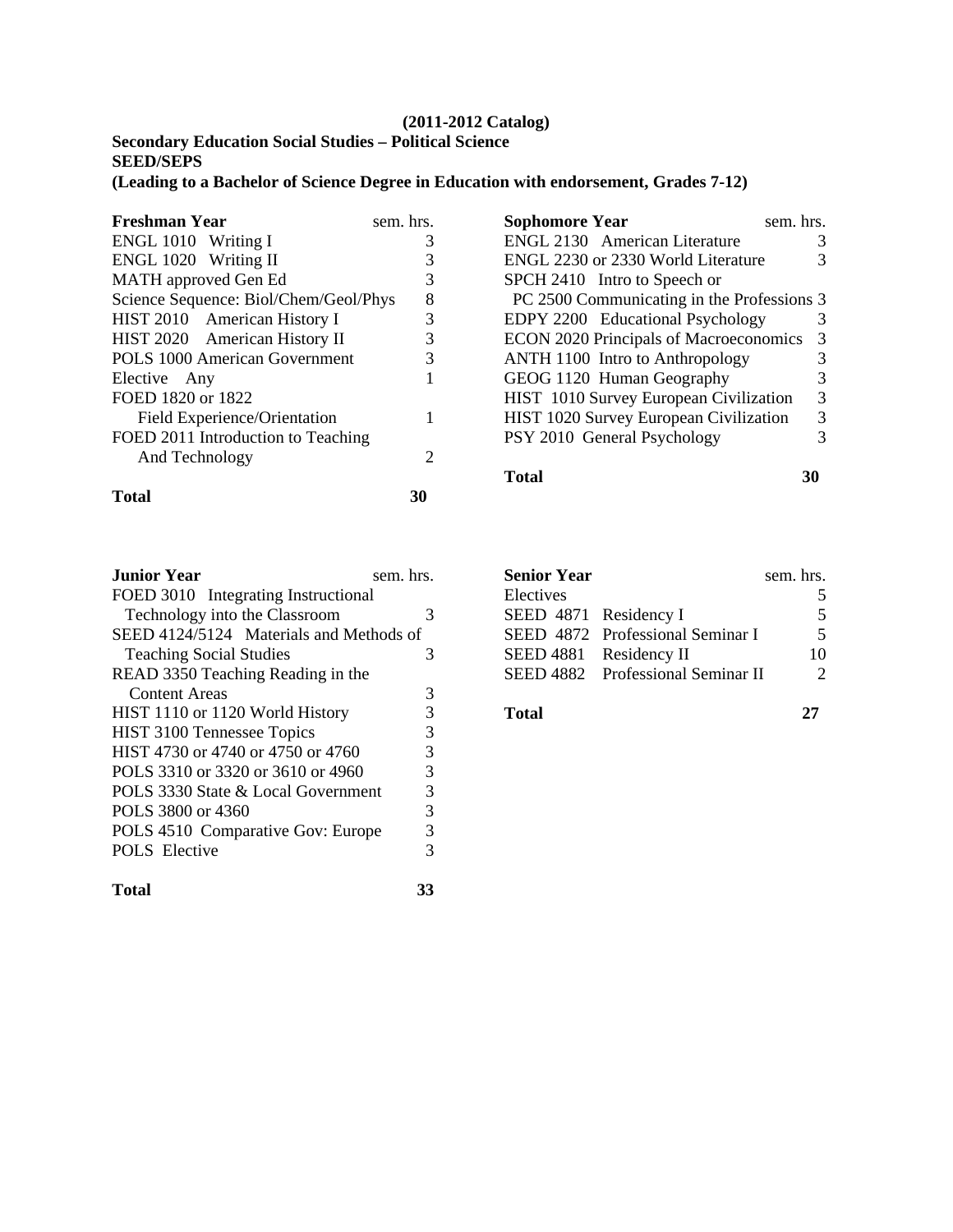Secondary Education – Speech and Theatre

Program of Study Secondary Education – Speech and Theatre

Program additions, deletions, and changes:

Additions:

 Junior Year, 2nd Semester: THEA 3300 Stagecraft (3) Senior Year  $1<sup>st</sup>$  Semester: SEED 4871 Residency I (5) Co Req SEED 4872 Professional Seminar I (5) Elective (1)<br>Senior Year 2<sup>nd</sup> Semester: SEED 4881 SEED 4881 Residency II (10) Co Req SEED 4882 Professional Seminar II (2)

**Deletions:** 

- **EXPW 2430 (2)**
- **EDPY 3300 (3)**
- **CUED 4150 (3)**
- **FOED 3830 (1)**
- **PHED 1120 Or 1130 Or 1140 Or 1250 Or 1260 Or 1320 Or 1430 Or Music Org. Option (1)**
- **SPED 3000 (3)**
- **FOED 3820 (1)**
- **SEED 4870 (5)**
- **SEED 4880 (5)**
- **SEED 4890 (2)**

 **Changes:** 

| To:          | <b>From:</b> PHED Activity (1) Freshman Year, $2nd$ Semester<br>PE Activity (1) Sophomore Year, $1st$ Semester                                                                                     |
|--------------|----------------------------------------------------------------------------------------------------------------------------------------------------------------------------------------------------|
| To:          | From: ECON 2010 Or GEOG 1120 Or POLS 1000 Or PSY 2010 Or SOC<br>1010 Or SOC/ANTH 1100 (6) Sophomore Year, $2nd$ Semester<br>Social/Behavioral Science (6) Sophomore Year, 2 <sup>nd</sup> Semester |
| To:          | <b>From:</b> THEA 2150 Oral Interp. of Lit. (3) Senior Year, $1st$ Semester<br>Sophomore Year, $2nd$ Semester (3)                                                                                  |
| To:          | From: ENGL 4121 Shakespeare (3) Senior Year, 1st Semester<br>Junior Year, $1st$ Semester (3)                                                                                                       |
| From:<br>To: | ENGL 3810 Or 3820 British Lit. (3) Sophomore Year, $1st$ Semester<br>ENGL 3810 or 3820 British Lit or THEA 3001 Sp Topics:<br>Voice/Diction (3) Junior Year, $1st$ Semester                        |
|              | From: FOED 3010 Integ. Instr. Tech (3) Junior Year, $2nd$ Semester                                                                                                                                 |

**To:** Junior Year, 1<sup>st</sup> Semester (3)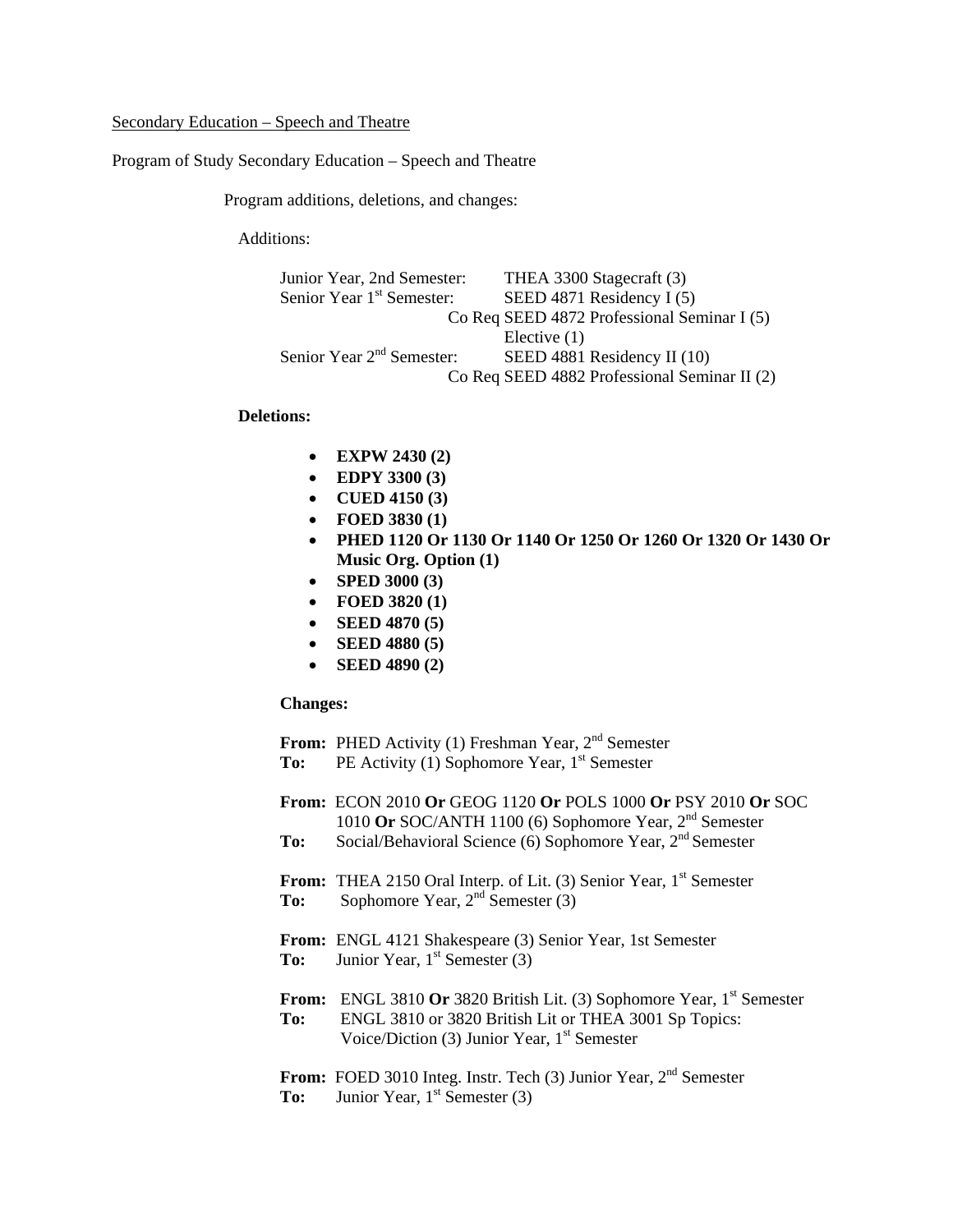From: SPCH 3130 Speech Activities (3) Sophomore Year, 2<sup>nd</sup> Semester **To:** Junior Year,  $1^{st}$  Semester (3)

From: ENGL 3910 Or 3920 Amer. Lit. (3) Sophomore Year, 2<sup>nd</sup> Semester To: Junior Year, 2<sup>nd</sup> Semester (3)

From: THEA4300 Play Directing (3) Senior Year, 1<sup>st</sup> Semester To: Junior Year, 2<sup>nd</sup> Semester (3)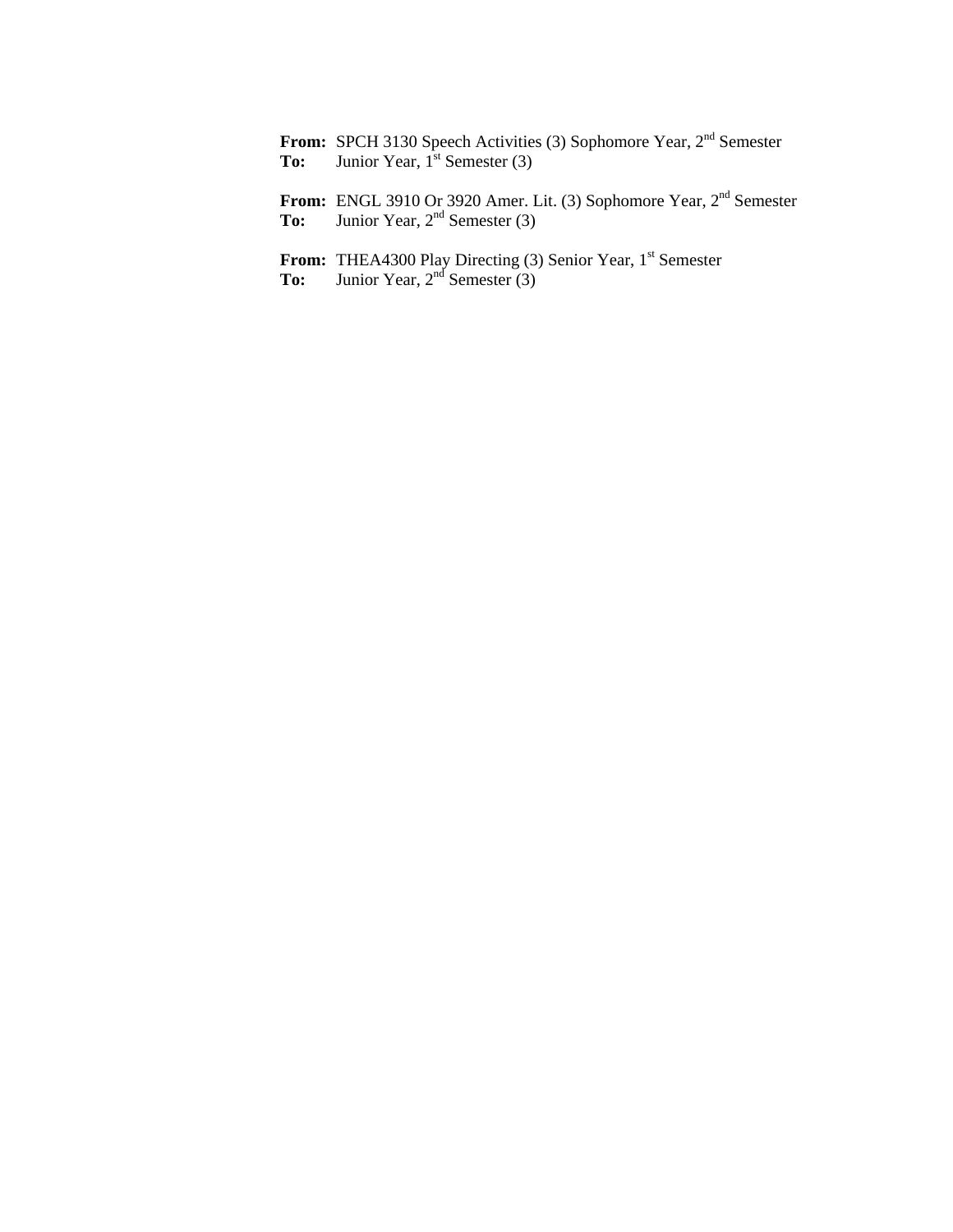## **(2011-2012 Catalog)**

## **Secondary Education Speech Communication/Theatre SEED/SPTH**

**(Leading to a Bachelor of Science Degree in Education with endorsement, Grades 7-12 Speech/K-12 Theatre)** 

| <b>Freshman Year</b>               | sem. hrs. |
|------------------------------------|-----------|
| ENGL 1010 Writing I                |           |
| ENGL 1020 Writing II               |           |
| MATH 1010 Intro to Contemporary    |           |
| Or any approved Gen Ed Math        | 3         |
| <b>SCIENCE SEQUENCE</b>            |           |
| Biol/Chem/Geol/Phys                | 8         |
| FRENCH/GERMAN/SPANISH 2010/2020    | 6         |
| ART 1030 Or MUS 1030               | 3         |
| THEA 1030 Intro to Theatre         |           |
| FOED 1820 or 1822                  |           |
| Field Experience/Orientation       |           |
| FOED 2011 Introduction to Teaching |           |
| And Technology                     |           |
|                                    |           |

## **Total 32**

| <b>Junior Year</b>                        | sem. hrs. |
|-------------------------------------------|-----------|
| FOED 3010 Integrating Instructional       |           |
| Technology into the Classroom             | 3         |
| CUED 4120 Materials and Methods of        |           |
| Teaching Speech/Theatre                   | 3         |
| READ 3350 Teaching Reading in the         |           |
| <b>Content Areas</b>                      | 3         |
| ENGL 3810 or 3820 British Lit OR          |           |
| THEA 3001 Special Topics: Voice/Diction 3 |           |
| ENGL 3910 or 3920 American Lit            | 3         |
| ENGL 4121 Shakespeare                     | 3         |
| SPCH 3130 Speech Activities               | 3         |
| SPCH 3630 Discussion and Parliamentary    |           |
| Procedure                                 | 3         |
| THEA 3300 Stagecraft                      | 3         |
| THEA 4300 Play Directing                  | 3         |
| THEA 4500 Creative Dramatics              | 3         |
|                                           |           |

| <b>Sophomore Year</b>                         | sem. hrs. |
|-----------------------------------------------|-----------|
| ENGL 2330 World Literature                    |           |
| HIST 2010 American History I                  | 3         |
| HIST 2020 American History II                 | 3         |
| <b>SOCIAL BEHAVIORAL SCIENCE</b>              |           |
| Any Gen Ed Approved                           |           |
| <b>EDPY 2200 Educational Psychology</b>       | 3         |
| PHED Any PHED Activity                        |           |
| SPCH 2410 Intro to Speech                     | 3         |
| THEA 2100 Acting                              | 3         |
| THEA 2150 Oral Interpretation of Literature 3 |           |
|                                               |           |

**Total 28** 

| <b>Senior Year</b>     | sem. hrs.                         |                       |
|------------------------|-----------------------------------|-----------------------|
| <b>SPCH 4430</b>       | Interpersonal Communication 3     |                       |
| <b>THEA 2110</b>       | <b>Play Production</b>            |                       |
| Elective               |                                   |                       |
| SEED 4871 Residency I  |                                   | 5                     |
|                        | SEED 4872 Professional Seminar I  | 5                     |
| SEED 4881 Residency II |                                   | 10                    |
|                        | SEED 4882 Professional Seminar II | $\mathcal{D}_{\cdot}$ |
| Total                  |                                   |                       |
|                        |                                   |                       |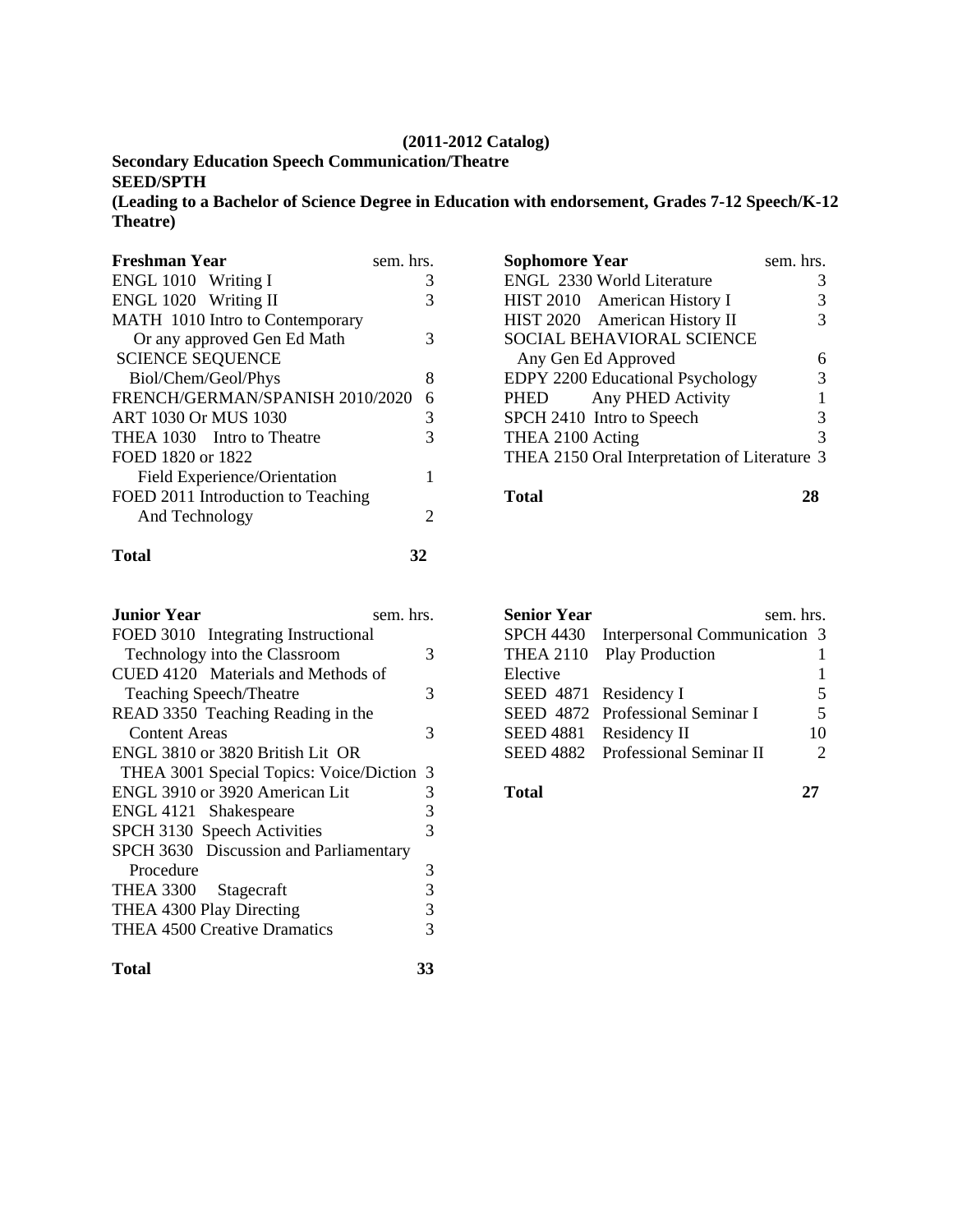## Secondary Education Special Education/Comprehensive

Program of Study Secondary Education Special Education/Comprehensive

#### **Program additions, deletions, and changes:**

#### **Additions:**

| Freshman Year, 2 <sup>nd</sup> Semester: | GEOG 1120 Human Geography (3)                                                |
|------------------------------------------|------------------------------------------------------------------------------|
|                                          | Sophomore Year, 1 <sup>st</sup> Semester: HEC 2200 Dev. Young Child/Sped (3) |
|                                          | ELED 2100 Prob Solv or Math Elect (3)                                        |
| Junior Year, 1st Semester:               | READ 3311Literacy I (7)                                                      |
|                                          | SPED Elective (3)                                                            |
| Junior Year, 2 <sup>nd</sup> Semester:   | SPED Elective (5)                                                            |
|                                          | ART 3200 Art Applications (2)                                                |
| Senior Year, 1st Semester:               | SPED 4871 Residency I (5)                                                    |
|                                          | SPED 4872 Professional Seminar (5)                                           |
| Senior Year, 2 <sup>nd</sup> Semester:   | SPED 4881 Residency II (10)                                                  |
|                                          | SPED 4882 Professional Seminar (2)                                           |

## **Deletions:**

- **PHED Activities (2)**
- **SPED 2010 (3)**
- **HEC 2060 (2)**
- **PSY 2010 (3)**
- **SPED 2040 (3)**
- **EXPW 2130 (3)**
- **SPED 3040 (3)**
- **SPED 4000 (3)**
- **SPED 4320 (3)**
- **SPED 4340 (3)**
- **SPED 4821 (2)**
- **READ 3312 (5)**
- **FOED 3810 (1)**
- **SPED 4870 (5)**
- **SPED 4880 (5)**
- **SPED 4890 (2)**

#### **Change:**

|     | <b>From:</b> HIST 2010 American History I (3) Sophomore Year, $1st$ Semester<br><b>To:</b> Freshman Year, $1^{st}$ Semester (3)                                |
|-----|----------------------------------------------------------------------------------------------------------------------------------------------------------------|
|     | From: FOED 2011 Intro. Tchg./Tech (3) Freshman Year, 1 <sup>st</sup> Semester<br>To: FOED 2011 Intro. To Tchg/Tech (2) Freshman Year, 1 <sup>st</sup> Semester |
|     | <b>From:</b> FOED 1820/1822 (Choose one Field Experience) (0) Freshman Year<br>1 <sup>st</sup> Semester                                                        |
| To: | FOED 1822/20 Int. Fld Exp. (1) Freshman Year 1 <sup>st</sup> Semester                                                                                          |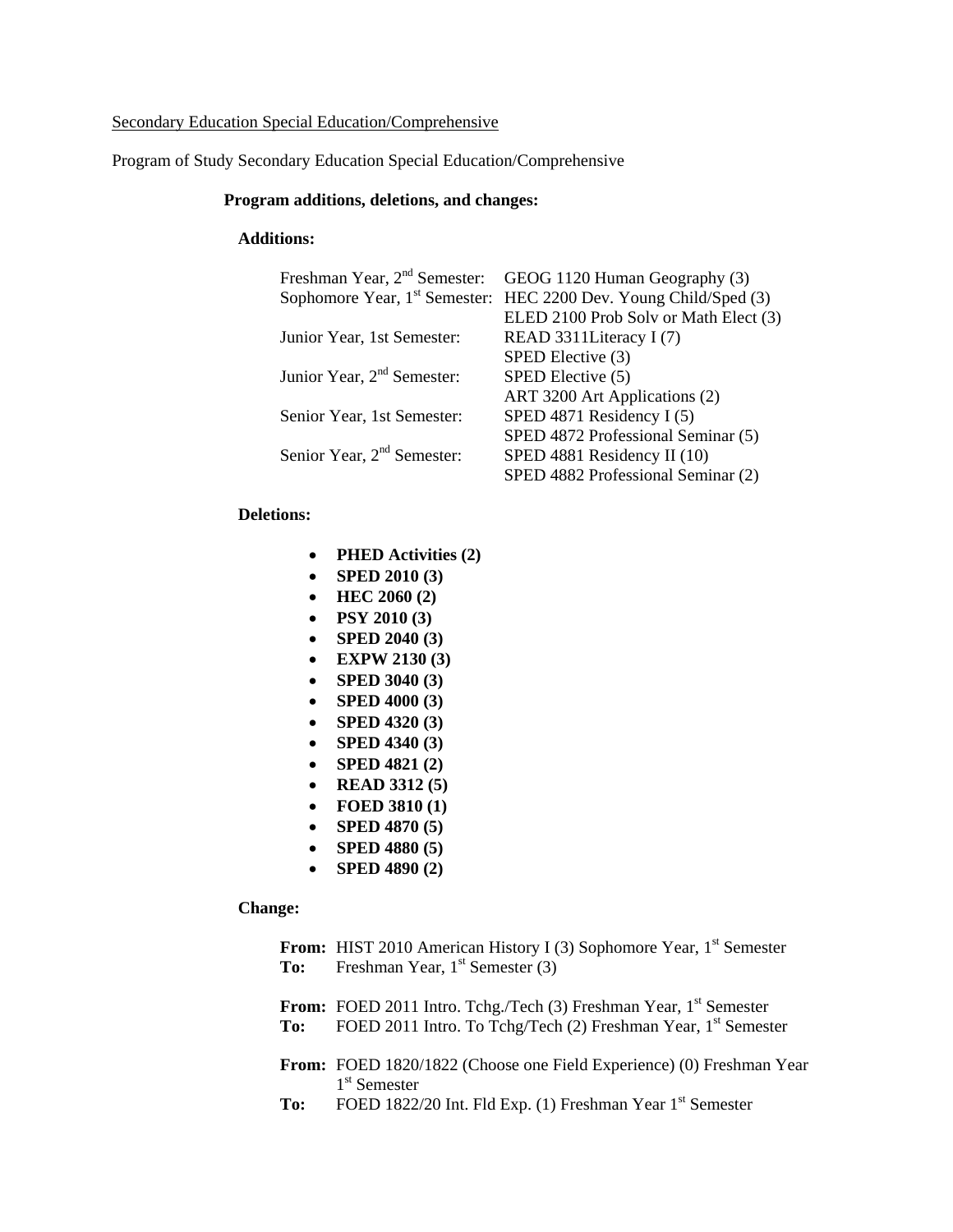**From:** HIST 2020 American History II (3) Sophomore Year, 2<sup>nd</sup> Semester To: Freshman Year, 2<sup>nd</sup> Semester (3)

**From:** SOC1010 Introduction to Sociology (3) Freshman Year, 1<sup>st</sup> Semester **To:** Approved GE SBS (3) Sophomore Year, 1<sup>st</sup> Semester

**From:** ART 1030 **Or** MUS 1030 (3) Freshman Year, 2<sup>nd</sup> Semester **To:** Approved GE Humanities & FA (3) Sophomore Year, 2<sup>nd</sup> Semester

**From:** SPCH 2410 Intro to Speech Com (3) Senior Year, 1<sup>st</sup> Semester **To:** SPCH 2410 Intro to Speech Or PC 2500 Communicating in the Professions (3) Sophomore Year, 2nd  $1<sup>st</sup>$  Semester

**From:** FOED 3010 Integ. Instr. Tech. (3) Senior Year, 1<sup>st</sup> Semester **To:** Junior Year, 1<sup>st</sup> Semester (3)

**From:** CFS 3600 Fam/Com/Prof. Part. (2) Senior Year, 1<sup>st</sup> Semester **To:** Junior Year, 1<sup>st</sup> Semester (2)

**From:** SPED 3020 Char/Nd Comp Ds (3) Junior Year, 2<sup>nd</sup> Semester **To:** SPED 3020 Comp Dis (3) Junior Year, 1<sup>st</sup> Semester

**From:** SPED 4200 Autism Disorders (3) Senior Year, 2<sup>nd</sup> Semester To: Junior Year, 2<sup>nd</sup> Semester (3)

- **From:** SPED 3031 Phys. Mgt. Ortho/Motor/Health Impaired (3) Junior Year, 1<sup>st</sup> Semester
- **To:** SPED 3031 Ortho/Motor/Health Imp.(3) Junior Year, 2<sup>nd</sup> Semester

**From:** MUS 1074 Mus. Exc. Needs St. (1) Sophomore Year, 1<sup>st</sup> Semester **To:** MUS 1074 Music for Sp Needs (1) Junior Year, 2<sup>nd</sup> Semester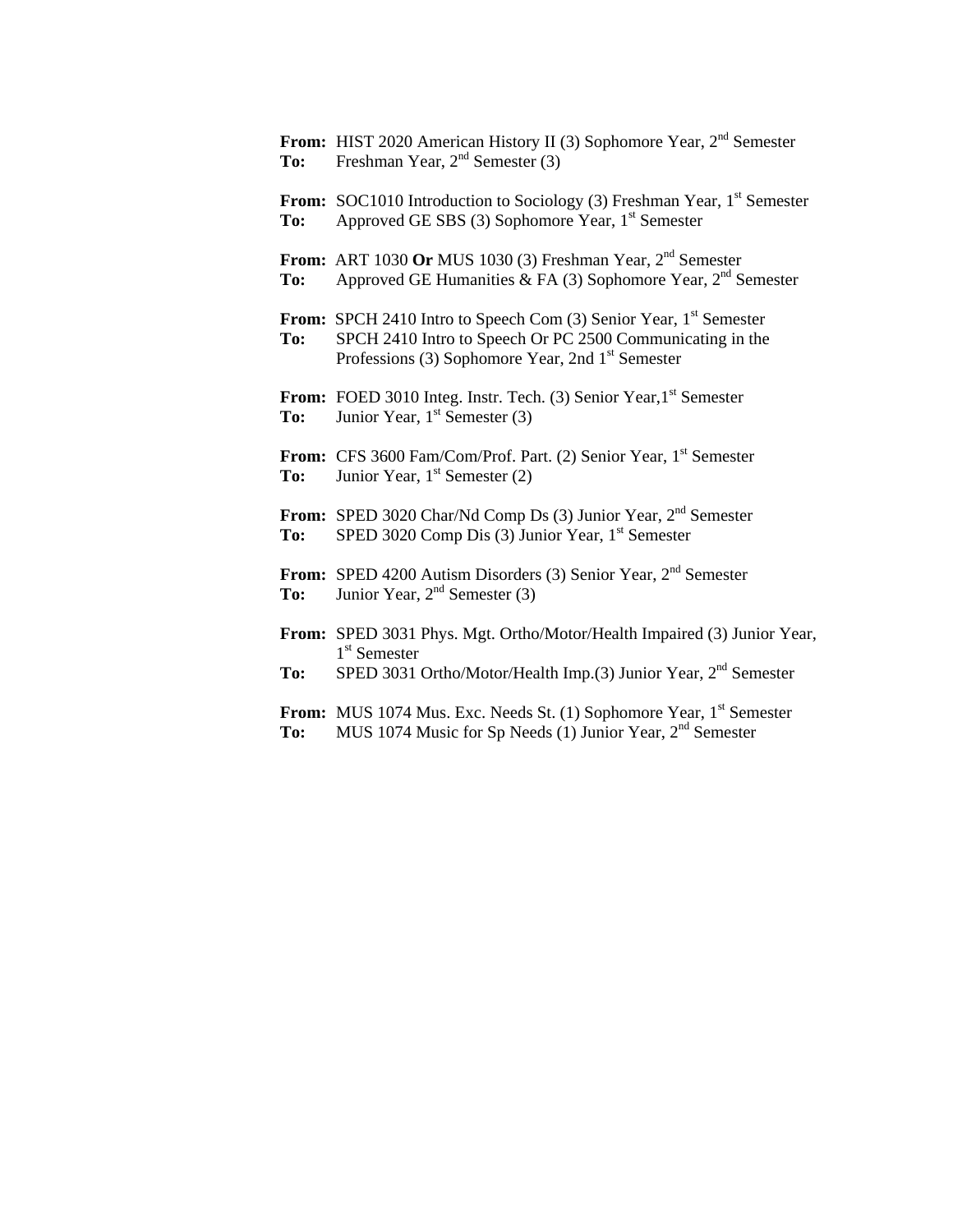## **Special Education – Comprehensive SPED/SPEC**

**(Leading to a Bachelor of Science Degree in Education with endorsement, Grades K-12)** 

| <b>Freshman Year</b>                | sem. hrs. |
|-------------------------------------|-----------|
| ENGL 1010 Writing I                 | 3         |
| ENGL 1020 Writing II                | 3         |
| MATH 1410 Survey Elementary Math I  | 3         |
| MATH 1420 Survey Elementary Math II | 3         |
| HIST 2010 American History I        | 3         |
| HIST 2020 American History II       | 3         |
| BIOL 1310 Concepts of Biology       | 3         |
| CHEM 1310 Concepts of Chemistry     | 3         |
| GEOG1120 Human Geography            | 3         |
| FOED 1820 or 1822                   |           |
| Field Experience/Orientation        |           |
| FOED 2011 Introduction to Teaching  |           |
| And Technology                      | 2         |
| Total                               | 30        |

**Junior Year** sem. hrs.

Technology into the Classroom 3 READ 3311 Literacy I 7 CFS 3600 School Community Partnerships 2 SPED 3020 Comprehensive Disabilities 3 SPED 3031 Physical Management and Support Services for Orthopedic, Motor and Health Impaired 3 SPED 4200 Autism Disorders 3 SPED 4030 Applied Behavior Analysis

Practicum 3 SPED Electives 8 Art 3200 Art Applications 2 MUS 1074 Music for Special Needs 1

FOED 3010 Integrating Instructional

| <b>Sophomore Year</b><br>sem. hrs.           |   |
|----------------------------------------------|---|
| ENGL 2130 American Literature                | 3 |
| ENGL 2230 or 2330 British/World Literature 3 |   |
| GEOL 1310 Concepts of Geology                | 3 |
| PHYS 1310 Concepts of Physics                | 3 |
| ELED 2100 Problem Solving or Math Elect      | 3 |
| EDPY 2200 Educational Pychology              | 3 |
| SPCH 2410 Intro to Speech Communication      |   |
| Or PC 2500 Professional Communication        | 3 |
| HEC 2200 Development of the Young            |   |
| Child/SPED                                   | 3 |
| Social/Behavioral Science Any Gen Ed         | 3 |
| Humanities & Fine Arts Any Gen Ed            | 3 |
| Total                                        |   |

| <b>Senior Year</b>    |                                             | sem. hrs. |
|-----------------------|---------------------------------------------|-----------|
|                       | <b>EXPW 4520 Special Physical Education</b> |           |
| SPED 4871 Residency I |                                             |           |
|                       | SPED 4872 Professional Seminar I            | 5         |
|                       | SPED 4881 Residency II                      | 10        |
|                       | SPED 4882 Professional Seminar II           |           |

**Total 25** 

# **Total 35**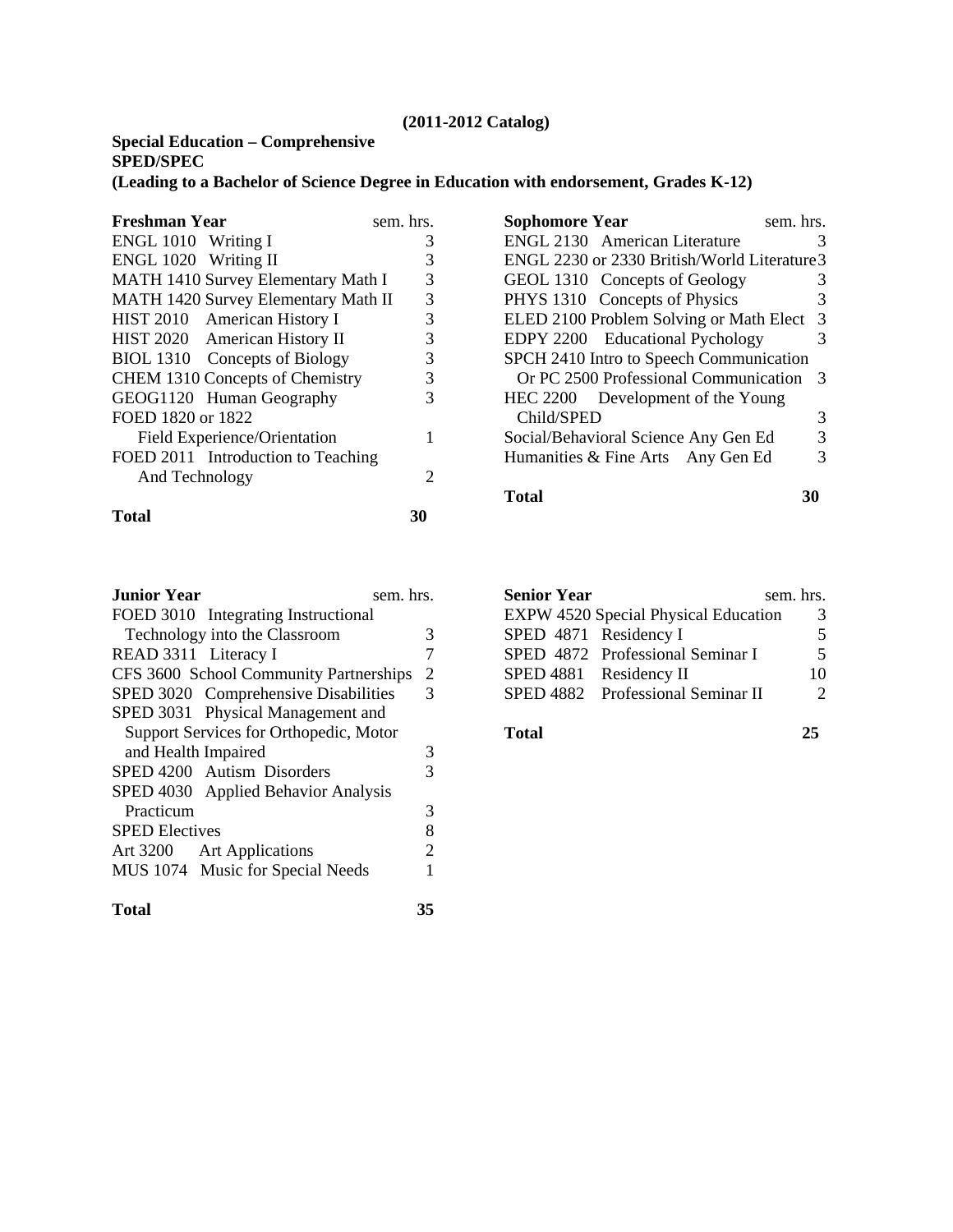## Secondary Education Biology

Program of Study Secondary Education Biology

Program additions, deletions, and changes:

Additions:

| Freshman Year, 1 <sup>st</sup> Semester:             | BIOL 1110 General Zoology (4)                                              |
|------------------------------------------------------|----------------------------------------------------------------------------|
| Freshman Year, 2nd Semester: Elective Gen Ed SBS (3) |                                                                            |
|                                                      | BIOL 1120 General Botany (4)                                               |
|                                                      | Sophomore Year, 1 <sup>st</sup> Semester: Elective Approved Gen Ed SBS (3) |
| Sophomore Year, $2nd$ Semester: Elective (1)         |                                                                            |
| Junior Year, 1 <sup>st</sup> Semester:               | BIOL 2010 Human Anatomy & Phys I (4)                                       |
| Senior Year 1 <sup>st</sup> Semester:                | SEED 4871 Residency I (5)                                                  |
|                                                      | Co req SEED 4872 Professional Seminar I (5)                                |
| Senior Year 2 <sup>nd</sup> Semester:                | SEED 4881 Residency II (10)                                                |
|                                                      | Co Req SEED 4882 Professional Seminar II (2)                               |

## **Deletions:**

- **BIOL 1010 (4)**
- **PHED Activity (1)**
- **BIOL 1020 (4)**
- **EXPW 2430 (2)**
- **BIOL 2350 (4)**
- **CUED 4150 (3)**
- **FOED 3830 (1)**
- **FOED 3820 (1)**
- **ECON 2010 Or GEOG 1120 Or POLS 1000 Or PSY 2010 Or SOC 1010 Or SOC/ANTH 1100 (6)** - [Junior Year, 2nd Semester (3) and Senior Year,  $1<sup>st</sup>$  Semester (3)]
- **EDPY 3300 (3)**
- **SPED 3000 (3)**
- **SEED 4870 (5)**
- **SEED 4880 (5)**
- **SEED 4890 (2)**

#### **Changes:**

**From:** GEOL 1040 The Dynamic Earth (4) Freshman Year, 1<sup>st</sup> Semester To: GEOL 1040 The Dynamic Earth (4) Freshman Year, 2<sup>nd</sup> Semester

**From:** MATH 1710 Or 1530 (3) Freshman Year, 1<sup>st</sup> Semester

- **To:** MATH 1530 Probability and Stats (3) Freshman Year, 1<sup>st</sup> Semester (and)
- **To:** MATH 1710 Pre Calc (3) Junior Year, 1<sup>st</sup> Semester (adds 3 Credit Hrs)

From: PHYS 2010 Physics I (4) Freshman Year, 2<sup>nd</sup> Semester To: Junior Year, 2<sup>nd</sup> Semester (4)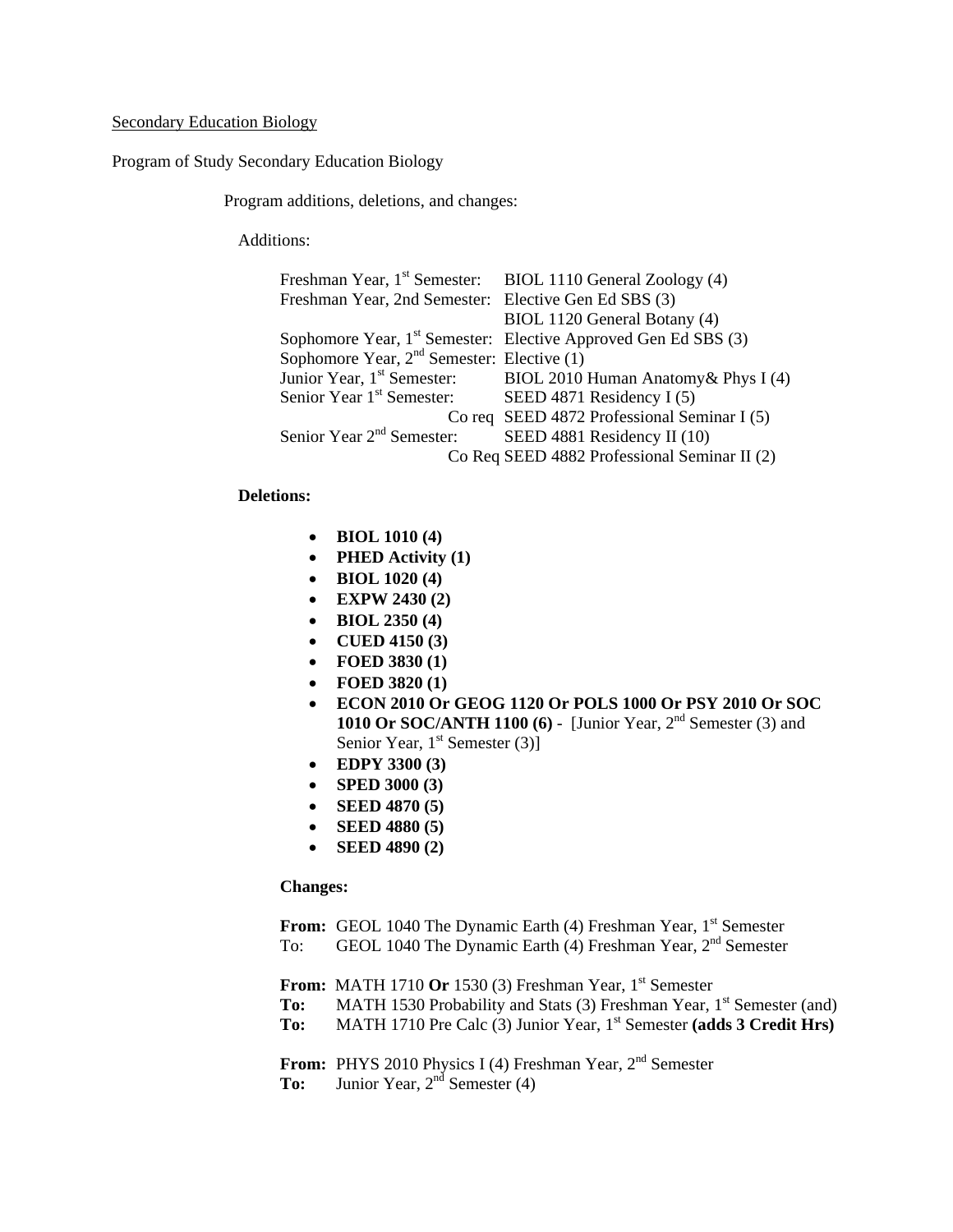| To: | From: SPCH 2410 Intro to Speech Com. Or PC 2500 Comm. in the Prof.<br>(3) Sophomore Year, $1st$ Semester<br>SPCH 2410 Intro to Speech OR PC 2500 Communicating in the<br>Professions (3) Freshman Year, 1 <sup>st</sup> Semester                                                                                                   |
|-----|------------------------------------------------------------------------------------------------------------------------------------------------------------------------------------------------------------------------------------------------------------------------------------------------------------------------------------|
| To: | From: ART 1030 Art Appreciation Or MUS 1030 Music Appreciation (3)<br>Freshman Year, $2nd$ Semester<br>Approved Gen Ed HUM FA (3) Freshman Year, 2 <sup>nd</sup> Semester                                                                                                                                                          |
| To: | <b>From:</b> MATH 1830 Conc. Of Calculus (3) Freshman Year, $2^{nd}$ Semester<br>Junior Year, $2nd$ Semester (3)                                                                                                                                                                                                                   |
| To: | From: BIOL 3130 Gen Ecology (4) Sophomore Year, 1 <sup>st</sup> Semester<br>Junior Year, $1st$ Semester (4)                                                                                                                                                                                                                        |
| To: | From: BIOL 3920 Biol. Comm. Sk. (3) Junior Year, 1 <sup>st</sup> Semester<br>Senior Year, $1st$ Semester (3)                                                                                                                                                                                                                       |
| To: | From: ASTR 1010 Or 1020. Civ. (4) Junior Year, 1 <sup>st</sup> Semester<br>ASTR 1010 OR 1020 OR 1030 (4) Junior Year, 2 <sup>nd</sup> Semester                                                                                                                                                                                     |
|     | $\mathbf{B}$ $\mathbf{A}$ $\mathbf{C}$ $\mathbf{A}$ $\mathbf{A}$ $\mathbf{A}$ $\mathbf{A}$ $\mathbf{A}$ $\mathbf{A}$ $\mathbf{A}$ $\mathbf{A}$ $\mathbf{A}$ $\mathbf{A}$ $\mathbf{A}$ $\mathbf{A}$ $\mathbf{A}$ $\mathbf{A}$ $\mathbf{A}$ $\mathbf{A}$ $\mathbf{A}$ $\mathbf{A}$ $\mathbf{A}$ $\mathbf{A}$ $\mathbf{A}$ $\mathbf{$ |

From: READ 3350 Tch Rdg Cont Area (3) Senior Year, 1<sup>st</sup> Semester To: READ 3350 Tchg Rdg Content (3) Junior Year, 1<sup>st</sup> Semester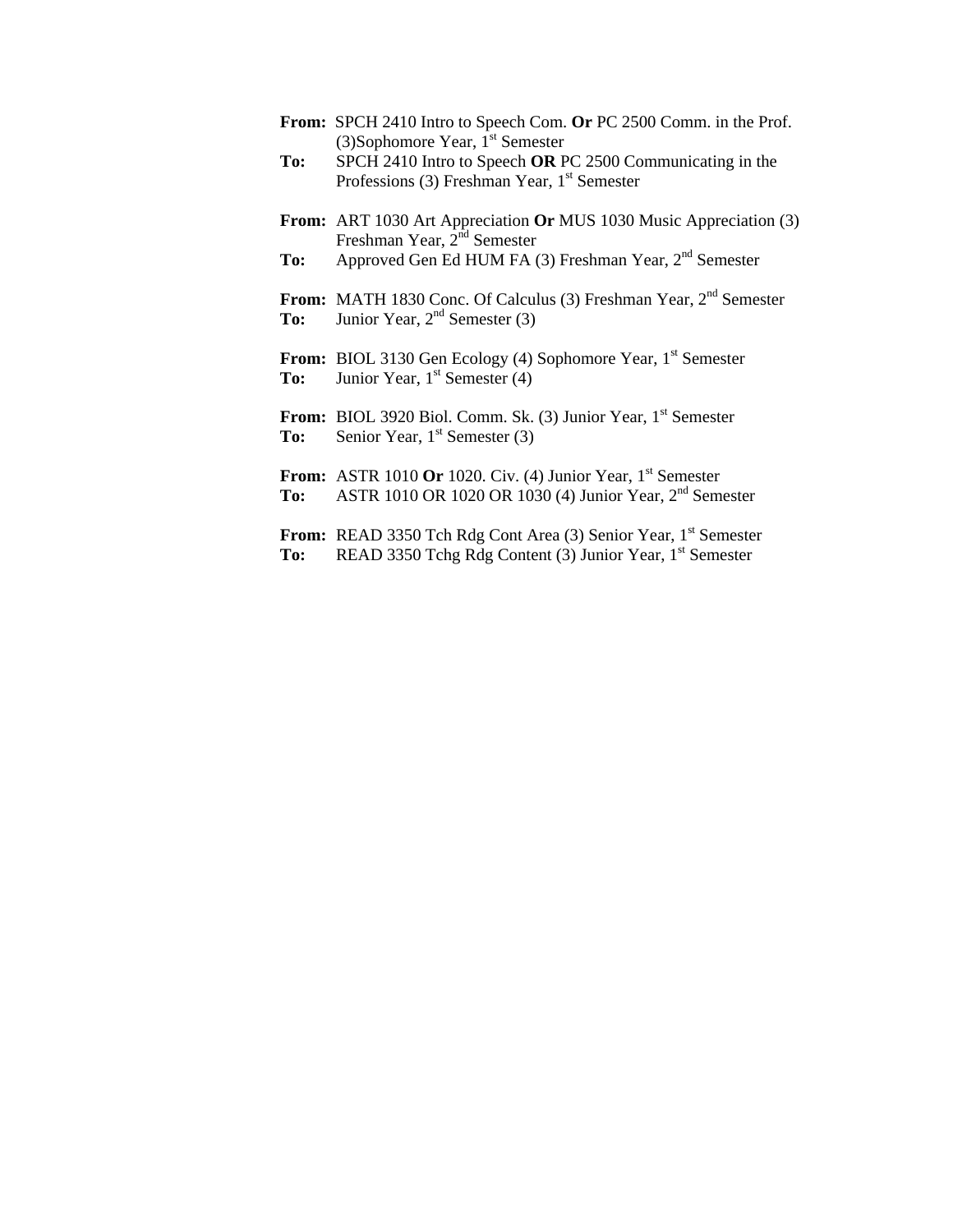## **(2011-2012 Catalog)**

## **Secondary Education Science –BIOLOGY SEED/SEBI**

**(Leading to a Bachelor of Science Degree in Education with endorsement, Grades 7-12)** 

**Total 33** 

| <b>Sophomore Year</b>                       | sem. hrs. |
|---------------------------------------------|-----------|
| <b>ENGL 2130 American Literature</b>        |           |
| ENGL 2230 or 2330 World Literature          | 3         |
| HIST 2010 American History I                | 3         |
| HIST 2020 American History II               | 3         |
| CHEM 1110 General Chemistry                 | 4         |
| CHEM 1120 General Chemistry                 | 4         |
| EDPY 2200 Educational Psychology            | 3         |
| Social Behavioral Science Any Gen Ed App. 3 |           |
| Elective                                    |           |
|                                             |           |

**Total 27**

| <b>Junior Year</b>                  | sem. hrs. |
|-------------------------------------|-----------|
| FOED 3010 Integrating Instructional |           |
| Technology into the Classroom       | 3         |
| SEED 4123 Materials and Methods of  |           |
| <b>Teaching Science</b>             | 3         |
| READ 3350 Teaching Reading in the   |           |
| Content Areas                       | 3         |
| ASTR 1010 or 1020 or 1030           |           |
| BIOL 2010 Human Anatomy &           |           |
| Physiology I                        | 4         |
| BIOL 3130 General Ecology           |           |
| BIOL 3810 General Genetics          | 4         |
| <b>MATH 1710 Pre Calculus</b>       | 3         |
| MATH 1830 Concepts of Calculus      | 3         |
| PHYS 2010 Physics I                 |           |
|                                     |           |

| <b>Total</b> | 35 |
|--------------|----|
|--------------|----|

| <b>Senior Year</b>    |                                    | sem. hrs. |
|-----------------------|------------------------------------|-----------|
|                       | BIOL 3920 Biological Communication |           |
| <b>Skills</b>         |                                    | 3         |
| SEED 4871 Residency I |                                    |           |
|                       | SEED 4872 Professional Seminar I   |           |
|                       | SEED 4881 Residency II             | 10        |
|                       | SEED 4882 Professional Seminar II  |           |
|                       |                                    |           |

**Total 25**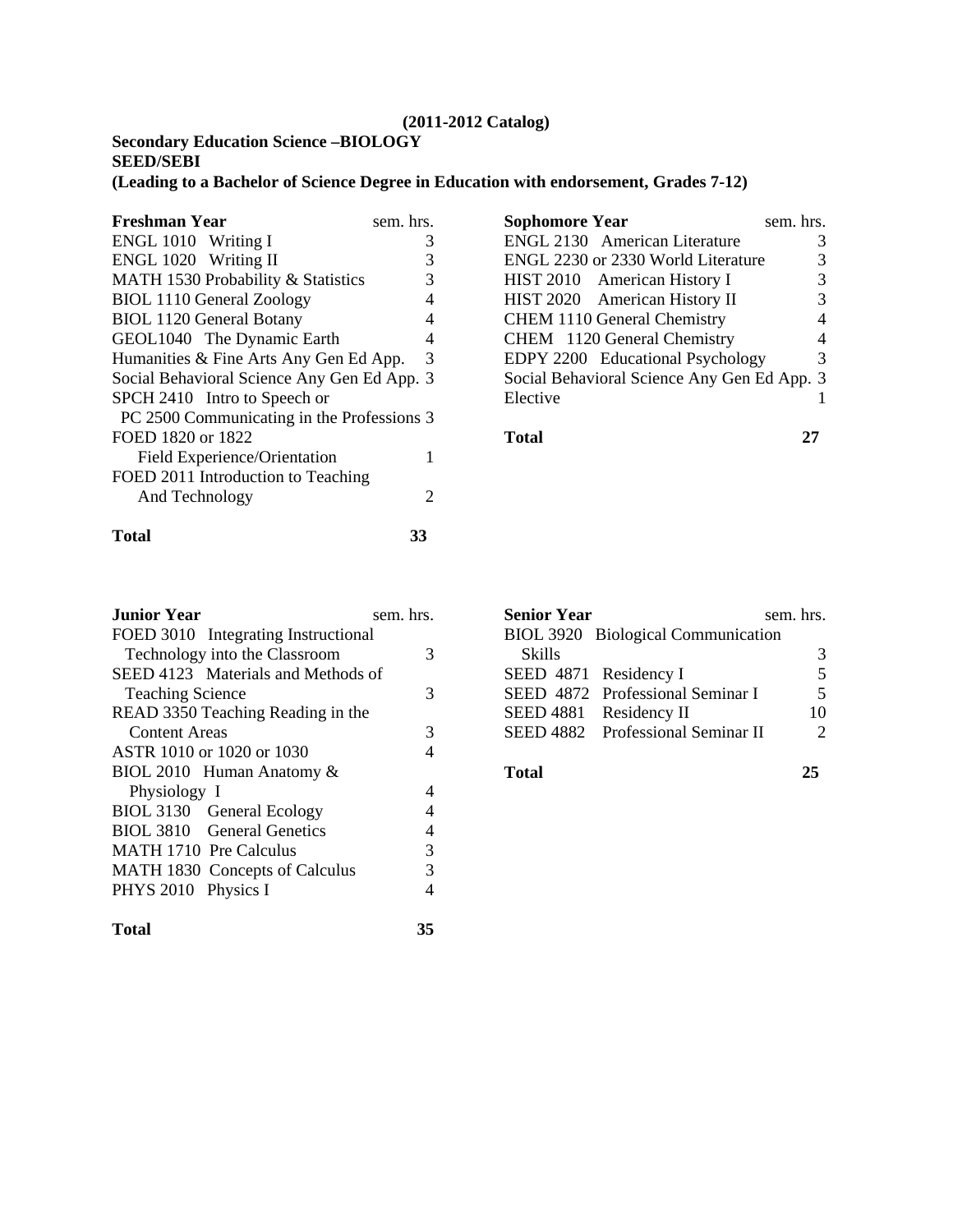#### Secondary Education Earth Science

#### Program of Study Secondary Education – Earth Science

Program additions, deletions, and changes:

#### **Additions:**

|                                        | Freshman Year, 2nd Semester: Approved Gen Ed SBS (3)              |
|----------------------------------------|-------------------------------------------------------------------|
|                                        | Elective in Major Teaching Field (1)                              |
|                                        | Sophomore Year, 1 <sup>st</sup> Semester: Approved Gen Ed SBS (3) |
| Junior Year, 1 <sup>st</sup> Semester: | GEOL 3230 Structural Geol (4)                                     |
| Senior Year 1 <sup>st</sup> Semester:  | SEED 4871 Residency $I(5)$                                        |
|                                        | Co Req SEED 4872 Professional Seminar I (5)                       |
|                                        | Senior Year 2 <sup>nd</sup> Semester: SEED 4881 Residency II (10) |
|                                        | Co Req SEED 4882 Professional Seminar II (2)                      |

#### **Deletions:**

- CHEM  $1010(4)$
- PHED Activity (1)
- EXPW 2430 (2)
- ECON 2010 **Or** GEOG 1120 **Or** POLS 1000 **Or** PSY 2010 **Or** SOC 1010 **Or** SOC/ANTH 1100 (6)
- CUED 4150 $(3)$
- FOED 3830 (1)
- EDPY 3300 $(3)$
- FOED 3820 (1)
- SPED 3000 (3)
- SEED 4870 $(5)$
- SEED  $4880(5)$
- SEED 4890 $(2)$

#### **Changes:**

**From:** MATH 1710 Or 1530 (3) Freshman Year, 1<sup>st</sup> Semester

- **To:** MATH 1530 Probs & Stats (3) Freshman Year, 1<sup>st</sup> Semester
- To: MATH 1710 Pre Calc (3) Junior Year, 1<sup>st</sup> Semester **(Adds 3 Credit Hours)**
- **From:** ART 1030 Art Appreciation **Or** MUS 1030 Music Appreciation (3) Freshman Year, 2<sup>nd</sup> Semester
- **To:** Approved Gen Ed HUM FA (3) Freshman Year, 2<sup>nd</sup> Semester (3)
- **From:** EDPY 2200 Educational Psy. (3) Sophomore Year, 2<sup>nd</sup> Semester To: Sophomore Year, 1<sup>st</sup> Semester
- **From:** SPCH 2410 Intro to Speech Comm. **Or** PC 2500 Comm. In the Prof. (3) Sophomore Year,  $1<sup>st</sup>$  Semester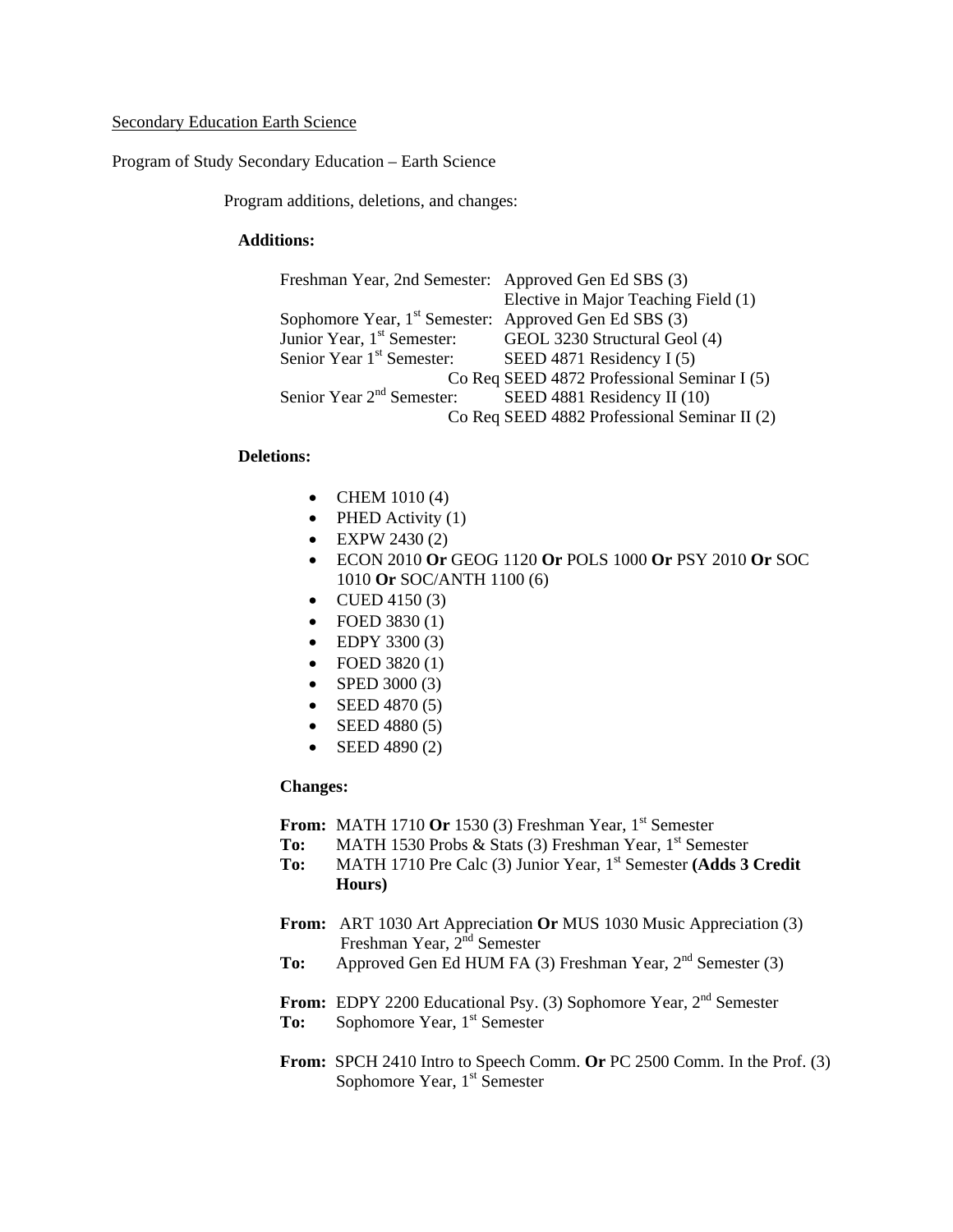- **To:** SPCH 2410 Intro to Speech Comm. OR PC 2500 Communicating in the Professions (3) Sophomore Year, 2nd Semester From: ASTR 1010 Or 1020 Astronomy (4) Senior Year, 1<sup>st</sup> Semester
- **To:** ASTR 1010 Or 1020 Or 1030 (4) Sophomore Year, 2nd Semester
- From: PHYS 1310Conc. of Physics (3) Freshman Year, 2<sup>nd</sup> Semester **To:** Junior Year, 1<sup>st</sup> Semester
- **From:** FOED 3010 Integ. Instr. Tech. (3) Junior Year, 2<sup>nd</sup> Semester **To:** Junior Year, 1<sup>st</sup> Semester (3)
- **From:** GEOL 3410 Paleontology (4) Senior Year, 1<sup>st</sup> Semester **To:** GEOL 3410 Paleontology \*\* (or other 3000 course) (4) Junior Year, 2<sup>nd</sup> Semester
- From: MATH 1830 Conc. of Calculus (3) Freshman Year, 2<sup>nd</sup> Semester To: Junior Year, 2<sup>nd</sup> Semester
- **From:** BIOL 3130 General Ecology (F) (4) Sophomore Year, 1<sup>st</sup> Semester **To:** Junior Year,  $2^{nd}$  Semester (4)
- **From:** Soils Or Weather Elective (3) Senior Year, 1<sup>st</sup> Semester **To:** Electives in Major Teaching Field (3) Senior Year, 1<sup>st</sup> Semester
- **From:** GEOL 4810 Special Problems (1) Junior Year, 2<sup>nd</sup> Semester **To:** Senior Year, 1<sup>st</sup> Semester (1)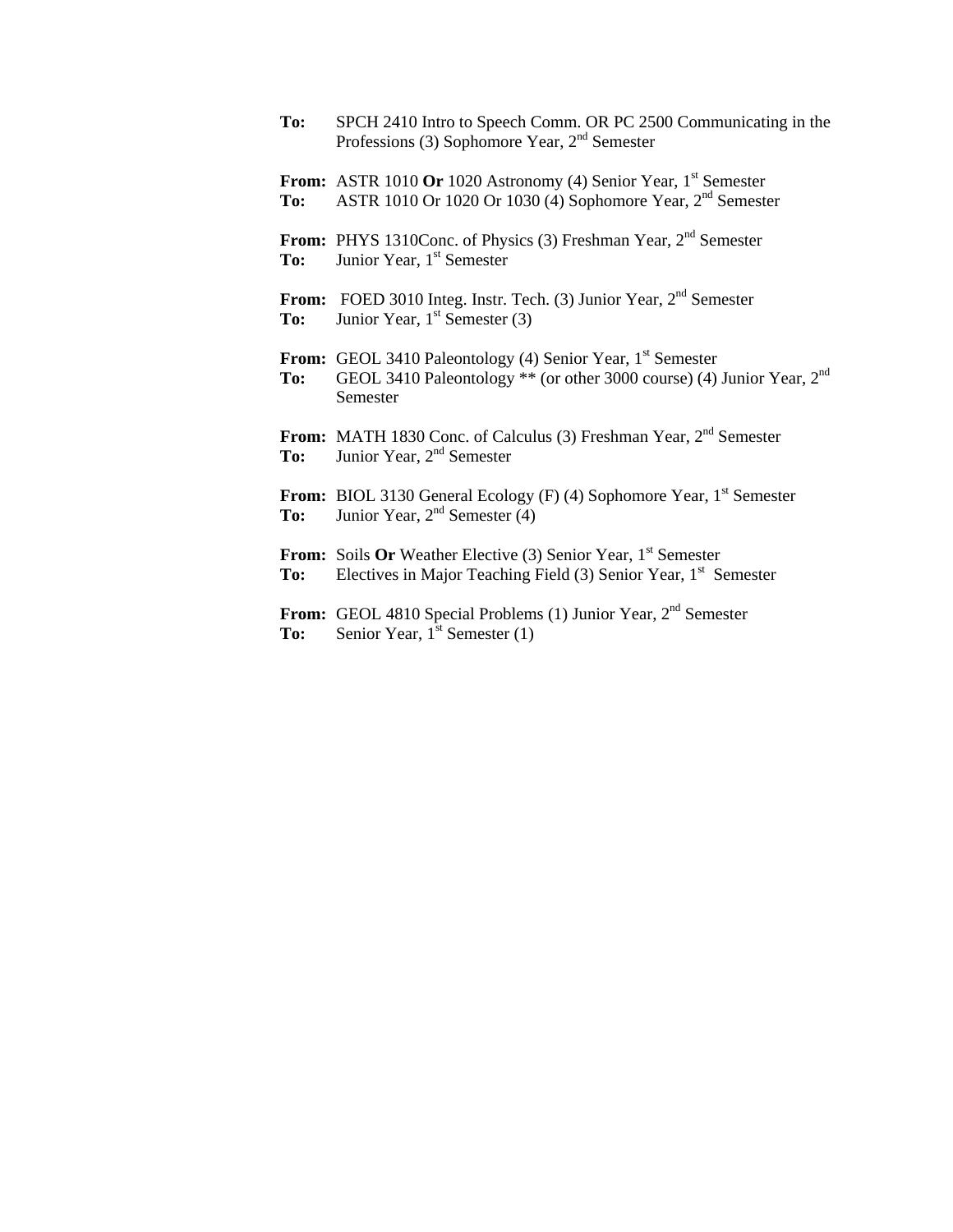#### **(2011-2012 Catalog)**

## **Secondary Education Science –Earth Science SEED/SCEA**

## **(Leading to a Bachelor of Science Degree in Education with endorsement, Grades 7-12)**

| <b>Freshman Year</b>                        | sem. hrs. |
|---------------------------------------------|-----------|
| ENGL 1010 Writing I                         | 3         |
| ENGL 1020 Writing II                        | 3         |
| MATH 1530 Probability & Statistics          | 3         |
| BIOL 1010 Introduction to Biology           | 4         |
| BIOL 1020 Introduction to Biology II        | 4         |
| Social Behavioral Science Any Gen Ed App. 3 |           |
| Humanities & Fine Arts Any Gen Ed Appr.     | 3         |
| FOED 1820 or 1822                           |           |
| Field Experience/Orientation                |           |
| FOED 2011 Introduction to Teaching          |           |
| And Technology                              | 2         |
| Elective Any                                |           |
| Total                                       |           |

| <b>Sophomore Year</b>                       | sem. hrs. |
|---------------------------------------------|-----------|
| <b>ENGL 2130 American Literature</b>        |           |
| ENGL 2230/2330 World/British Lit            |           |
| HIST 2010 American History I                | 3         |
| HIST 2020 American History II               | 3         |
| SPCH 2410 Intro to Speech or                |           |
| PC 2500 Communicating in the Professions 3  |           |
| EDPY 2200 Educational Psychology            | 3         |
| ASTR 1010 or 1020 or 1030                   |           |
| GEOL1040 The Dynamic Earth                  |           |
| GEOL 1045 Geology and Environment           |           |
| Social Behavioral Science Any Gen Ed App. 3 |           |
|                                             |           |

**Total 33** 

| <b>Junior Year</b>                  | sem. hrs. |
|-------------------------------------|-----------|
| FOED 3010 Integrating Instructional |           |
| Technology into the Classroom       | 3         |
| SEED 4123 Materials and Methods of  |           |
| <b>Teaching Science</b>             | 3         |
| READ 3350 Teaching Reading in the   |           |
| <b>Content Areas</b>                | 3         |
| BIOL 3130 General Ecology           | 4         |
| PHYS 1310 Concepts of Physics       | 3         |
| GEOL 3230 Structural Geology        | 4         |
| GEOL 3410 Paleontology              |           |
| Or other 3000 course                | 4         |
| GEOL 4150 Geomorphology             | 4         |
| <b>MATH 1710 Pre Calculus</b>       | 3         |
| MATH 1830 Concepts of Calculus      | 3         |
| Total                               | κ⊿        |

| <b>Senior Year</b>    |                                   | sem. hrs. |
|-----------------------|-----------------------------------|-----------|
|                       | GEOL 4810 Special Problems        |           |
| Electives             |                                   | 3         |
| SEED 4871 Residency I |                                   | 5         |
|                       | SEED 4872 Professional Seminar I  | 5         |
|                       | SEED 4881 Residency II            | 10        |
|                       | SEED 4882 Professional Seminar II |           |
|                       |                                   |           |
| Total                 |                                   |           |

**Motion.** Ms. Mannle moved to approve the remaining proposals effective Fall 2011. The motion was seconded by Dr. Jordan and carried.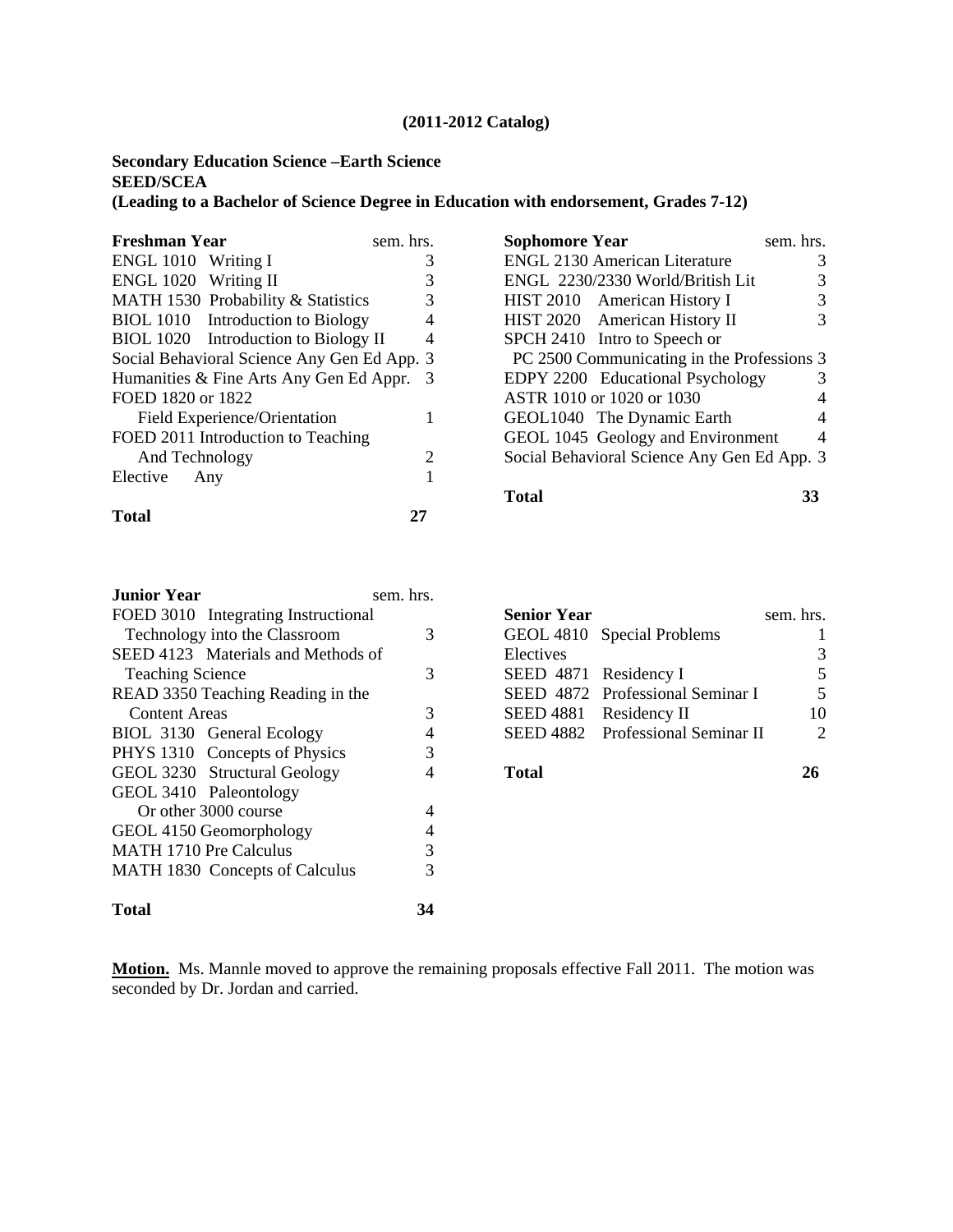## **19. Approval of Curriculum Change to Option in Bachelor of Music in Performance/Music Business**

In a memorandum dated March 9, 2011, approval was requested for the following:

## Curriculum Change:

1. Move ECON 2010 Principles of Microeconomics and ECON 2020 Principles of Macroeconomics to the Junior year.

2. Move BMGT 3510 Management & Organizational Behavior and MKT 3400 Principles of Marketing to the Senior year.

**Motion.** Mr. LaBar moved to approve the changes effective Fall 2011. The motion was seconded by Dr. Bailey.

Upon a recommendation from Dr. Natarajan, the list of courses in the curriculum (footnote 3) to be selected in consultation with the student's advisor should also list the required prerequisites for each course.

This was accepted as a friendly amendment and the motion carried.

## **20. Approval of Course Change from the Department of Music and Art**

In a memorandum dated March 9, 2011, approval was requested for the following:

Course Change: From: MUS 3020 Music History and Literature II Prerequisites: MUS 1030, 1140, 1150. Western music of the Romantic period and 20<sup>th</sup> Century. Expansion of research experience on a variety of musical topics.

To:

MUS 3020 Music History and Literature II

Prerequisites: MUS 1030, 1140, 1150, 3010. Western music of the Romantic period and  $20<sup>th</sup>$  Century. Expansion of research experience on a variety of musical topics.

**Motion.** Mr. LaBar moved to approve the change effective Fall 2011. The motion was seconded by Dr. Jordan and carried.

## **Approval of the Concept of a Five-Semester Upper-Division Nursing Curriculum from the Whitson-Hester School of Nursing**

In a memorandum dated March 10, 2011, approval was requested for the following:

Request:

Approval of the concept of revising the current upper-division nursing program to be offered over five semesters. This approval will allow the faculty to initiate the process of revising the curriculum.

**Motion.** Dr. Gains moved to approve the concept. The motion was seconded by Dr. Talbert and carried.

## **21. Election of 2011-12 Chairperson**

Ms. Mannle, representing the nomination committee comprised of herself, Dr. Loutzenheiser and Dr. Jordan-Wagner, presented the nomination of Dr. Laurila for the 2011-12 chairperson.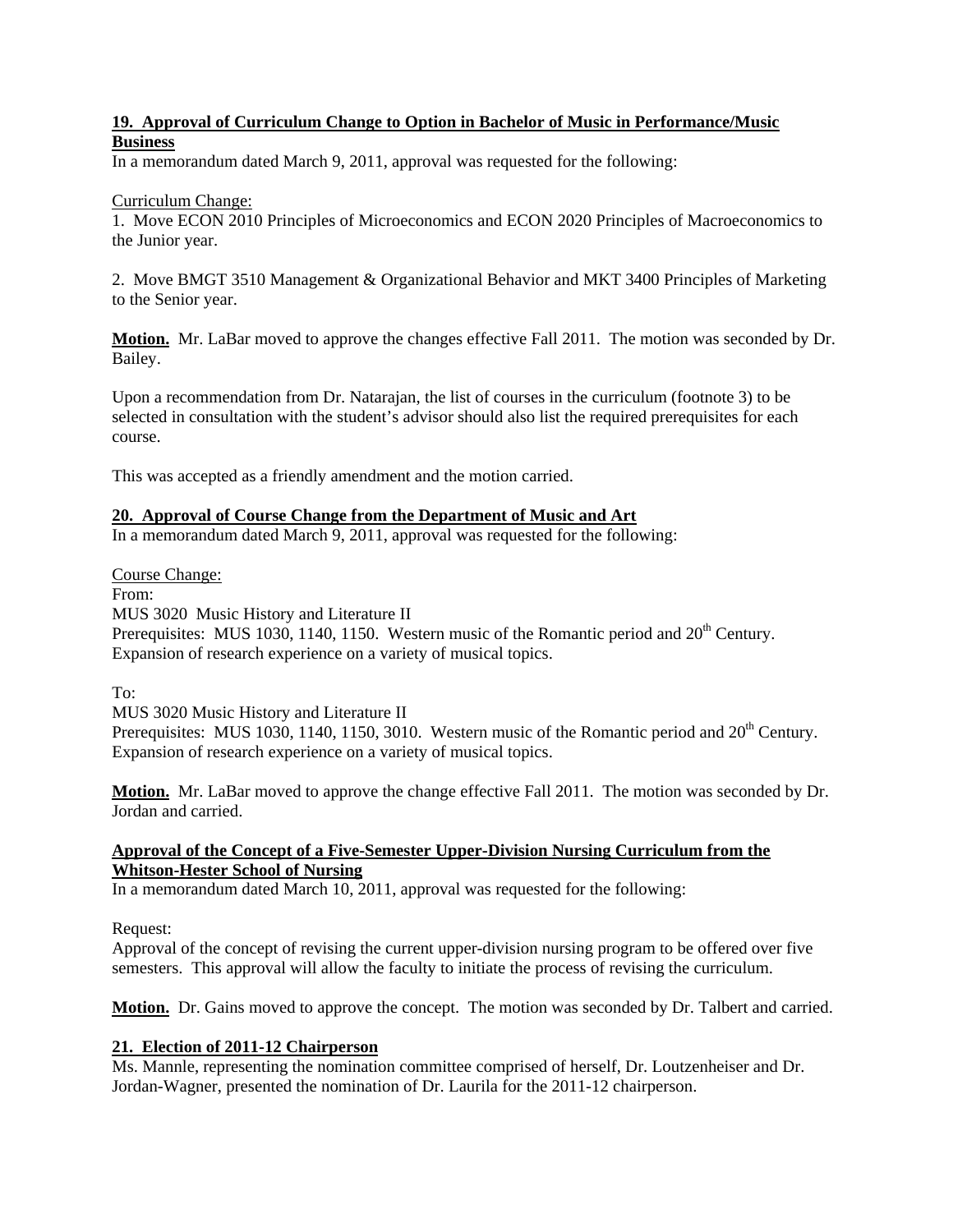**Motion.** Dr. Talbert moved to cease nominations and elect Dr. Laurila. The motion was seconded by Dr. Fesler and carried.

Dr. Armistead commended Dr. Raymondo for a job well done.

## **22. Other Such Matters**

Ms. Whiteaker presented the following memo for informational purposes only:

RE: Learning Support Courses [Informational Issues]

Because of recent legislation and the TBR's Developmental Redesign Initiative, beginning with the Fall 2011 school year, students in TTU's Learning Support courses will be reported on Vol State's FTE but will be receiving Learning Support on TTU's campus with TTU's Learning Support Program faculty. Our Learning Support Program will continue to offer free academic tutoring [Learning Support] for both developmental/learning-support classes and college-level classes on a walk-in or scheduled basis. [The tutoring lab is in Matthews Hall 162B.]

The University will have the responsibility for registration of the students for Learning Support Courses and will collect the various fees associated with registration. Since these courses will, therefore, need to continue to appear in TTU's registration system and in materials used by advisors and departments who have students requiring learning support, a few changes mandated by TBR should be noted:

- 1. Anything that has formerly been referred to as Remedial/Developmental, Developmental Studies, Academic Development Program, and/or ADP will now fall under the heading of **Learning Support Program**.
- 2. Course Rubrics have changed [per Paula Short at TBR]:
	- DSPM0800/0850 will become **MATH 08XX**
	- DSPR0800 will become **READ 08XX**

DSPW0800 will become **ENGL 08XX**

As with our previous classes, the '08' designates the credits as less that college level. The 'XX' fields are for the institutions to track up to 99 variables as needed for tracking student success and differences in approaches and to facilitate transfers among institutions. There will also be a designation, probably in the section number, indicating that our courses will be reported through Vol State.

3. ACT cut scores have changed. According to the newly revised A-100 Guidelines, we will be operating under a set of interim cut scores from Fall 2011 until Fall 2013. These changes will primarily affect enrollments in English. Our most recent guidelines have placed students into developmental courses if their ACT subscores in English, Math, and/or Reading have been below 19. The NEW cut scores will place students who have an ACT English subscore of 18 in English 1010. Both Math and Reading placement will be based on the "less-than-19" rule.

We have almost become adjusted to answering our phone with "Learning Support" rather than "ADP." Adjustment to the new changes will take some time for all of us.

## **23. Approval of Course Addition, Course and Curriculum Changes from the Department of Manufacturing and Industrial Technology**

In a memorandum dated March 14, 2011, approval was requested for the following:

Course Addition:

**MIT 1835. Applications of Math in Engineering Technology Lab: Lab 2. Credit 1.** 

Prerequisites: Math 1830, ENGR 1120. Use of integral and differential calculus with numerical